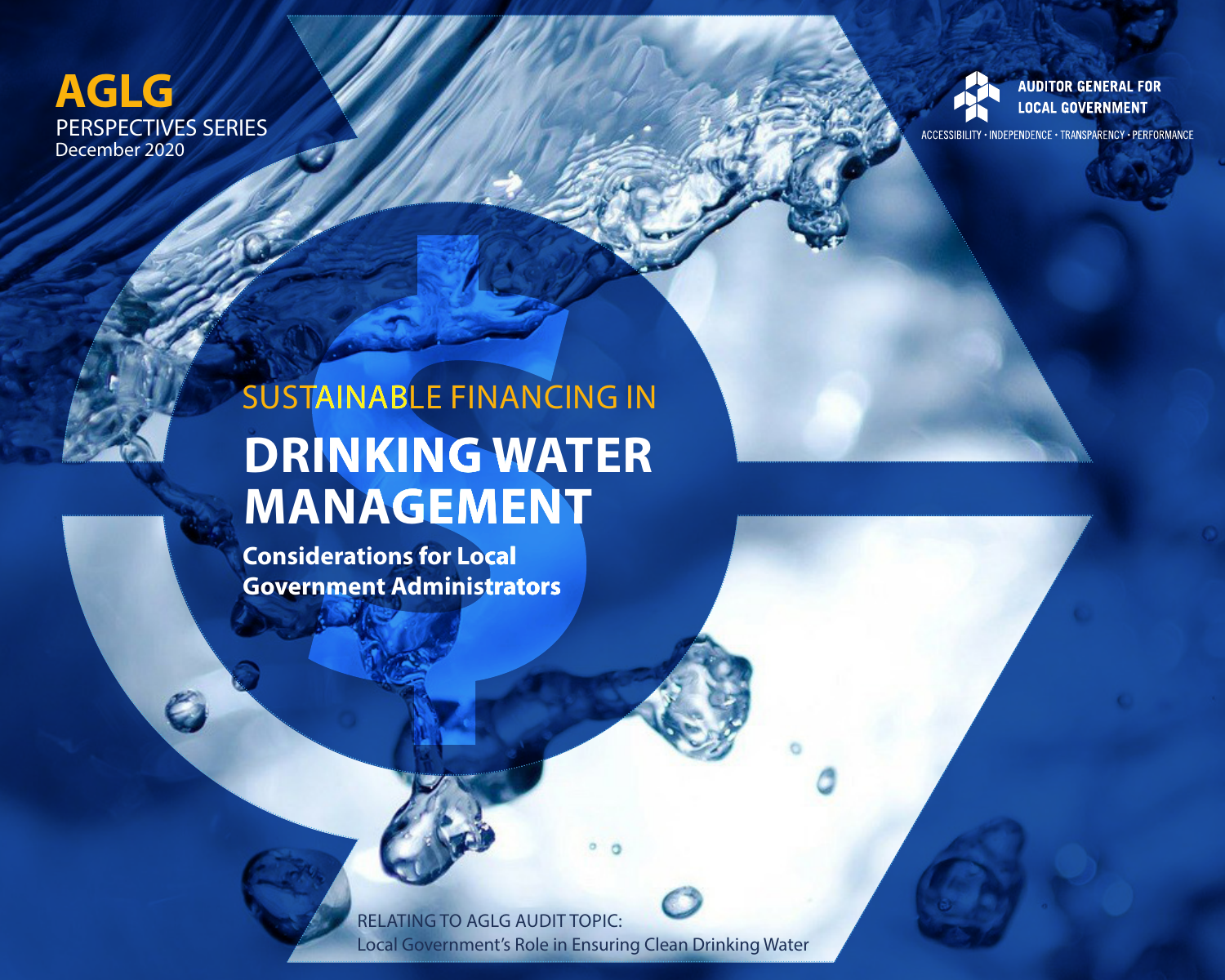### TABLE OF CONTENTS



| <b>TABLE OF CONTENTS</b>                              |                                                                                                                      |                |  |  |
|-------------------------------------------------------|----------------------------------------------------------------------------------------------------------------------|----------------|--|--|
| THE AGLG PERSPECTIVES SERIES<br><b>THIS BOOKLET</b>   |                                                                                                                      |                |  |  |
| HOW THE AGLG'S AUDIT WORK CONTRIBUTED TO THIS BOOKLET |                                                                                                                      |                |  |  |
|                                                       | <b>ACKNOWLEDGEMENTS</b>                                                                                              | 6              |  |  |
|                                                       | <b>ASSET MANAGEMENT</b>                                                                                              | $\overline{7}$ |  |  |
| <b>INTRODUCTION</b>                                   |                                                                                                                      |                |  |  |
| $\Omega$ 1                                            | WHY SHOULD LOCAL GOVERNMENTS BE CONCERNED ABOUT DRINKING WATER?                                                      | 8              |  |  |
| 02                                                    | WHAT IS ASSET MANAGEMENT AND WHY IS IT IMPORTANT?                                                                    | 11             |  |  |
| <b>Q3</b>                                             | WHAT SHOULD BE INCLUDED IN AN ASSET MANAGEMENT PROGRAM FOR A DRINKING WATER UTILITY?                                 | 14             |  |  |
| <b>Q4</b>                                             | WHAT ASSET MANAGEMENT TOOLS ARE AVAILABLE FOR LOCAL GOVERNMENTS?                                                     | 16             |  |  |
| <b>O5</b>                                             | HOW DO I IMPLEMENT AN ASSET MANAGEMENT PROGRAM?                                                                      | 17             |  |  |
| <b>FULL-COST ACCOUNTING, RECOVERY AND PRICING</b>     |                                                                                                                      |                |  |  |
| Q <sub>6</sub>                                        | <b>WHAT IS FULL-COST ACCOUNTING?</b>                                                                                 | 20             |  |  |
| <b>Q7</b>                                             | WHAT IS FULL-COST RECOVERY AND WHY IS IT IMPORTANT?                                                                  | 22             |  |  |
| <b>Q8</b>                                             | WHAT IS FULL-COST PRICING AND HOW DOES IT DIFFER FROM FULL-COST RECOVERY?                                            | 25             |  |  |
| Q <sub>9</sub>                                        | WHAT ARE SOME OPTIONS FOR SETTING WATER RATES?                                                                       | 26             |  |  |
| 010                                                   | WHY IS IT IMPORTANT TO BUILD AWARENESS ABOUT DRINKING WATER SYSTEM COSTS?                                            | 28             |  |  |
| 011                                                   | WHAT ARE SOME EFFECTIVE COMMUNICATION TOOLS FOR LOCAL GOVERNMENTS CONSIDERING<br>A TRANSITION TO FULL-COST RECOVERY? | 29             |  |  |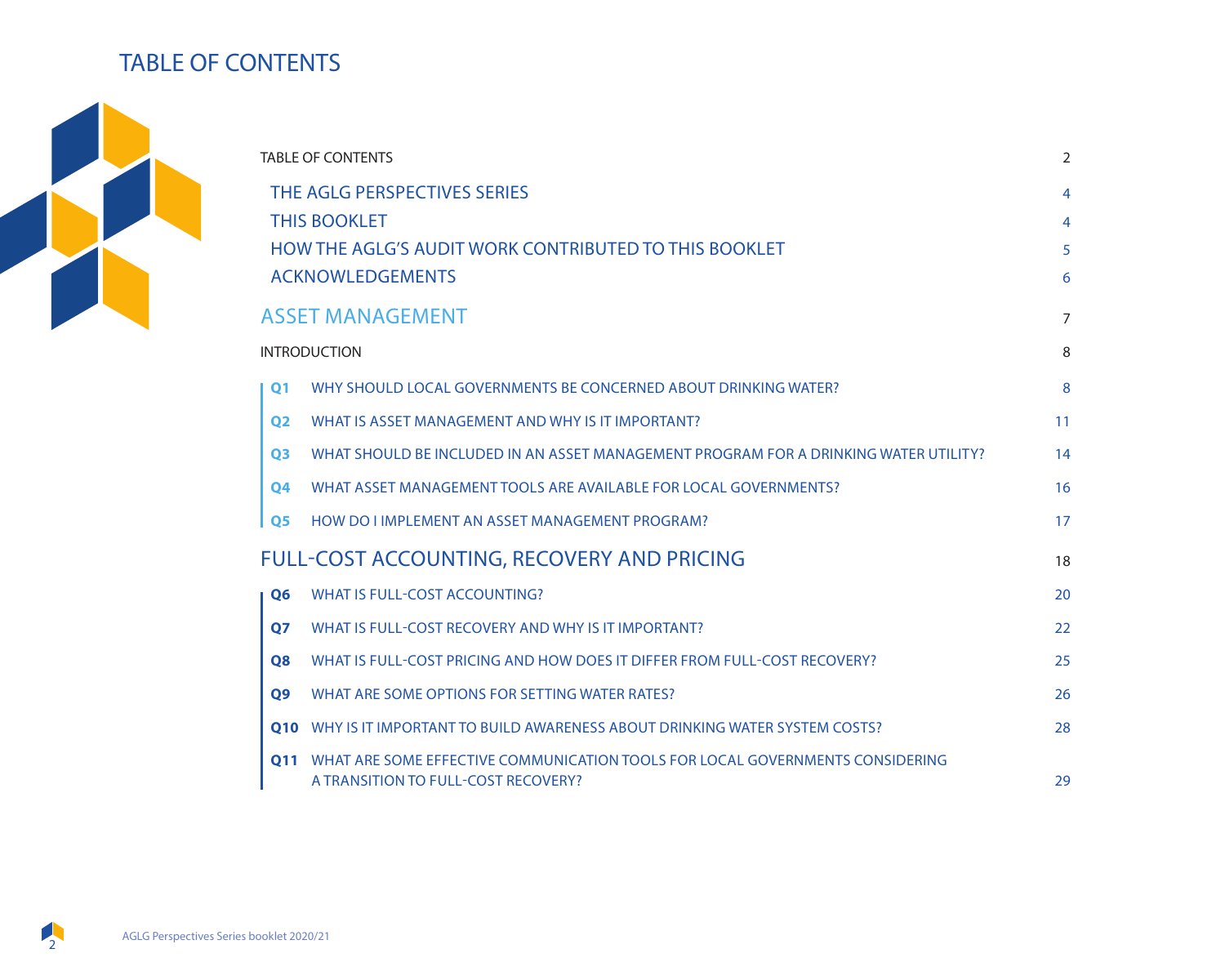|       | PERFORMANCE MEASUREMENT & CONTINUAL IMPROVEMENT                                                                          | 34 |
|-------|--------------------------------------------------------------------------------------------------------------------------|----|
| l 012 | WHAT IS PERFORMANCE MEASUREMENT AND HOW CAN IT HELP INCREASE THE EFFECTIVENESS<br>AND SUSTAINABILITY OF A WATER UTILITY? | 35 |
| 013   | WHAT PERFORMANCE INDICATORS ARE APPROPRIATE FOR A WATER UTILITY. AND HOW DO<br>OTHER UTILITIES PERFORM/COMPARE?          | 37 |
| 014   | WHAT IS CONTINUAL IMPROVEMENT AND WHY IS IT IMPORTANT?                                                                   | 40 |
| l 015 | WHERE CAN I LEARN MORE ABOUT PERFORMANCE MEASUREMENT FOR DRINKING WATER SERVICES?                                        | 42 |

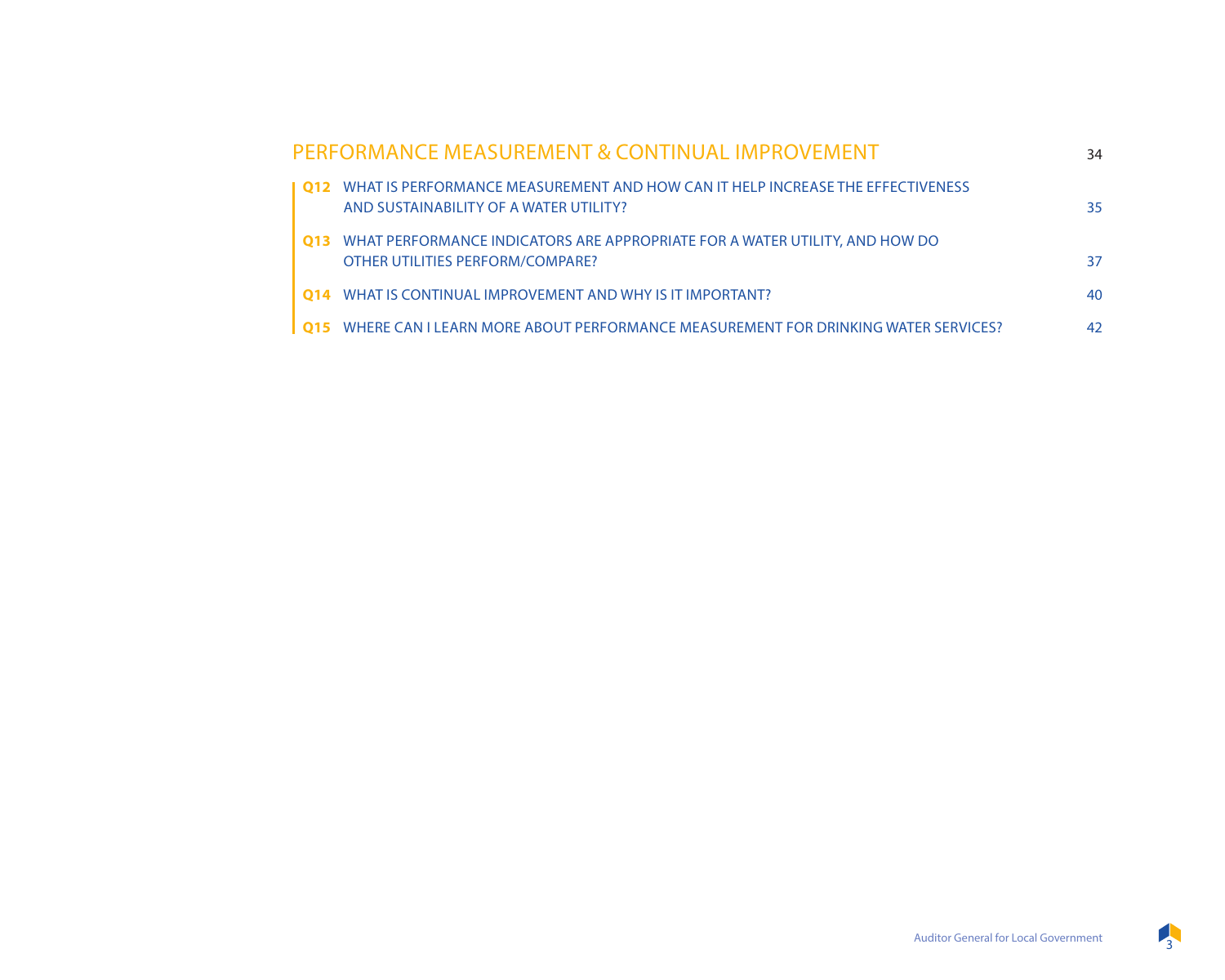This booklet offers suggestions to all local governments interested in ensuring financial sustainability of their drinking water operations. We recognize that each local government faces unique circumstances, including their size, maturity and capacity as well as the characteristics of their communities. As a result, how each local government chooses to implement these will vary. The success of any strategy presented in this booklet is dependent on the specific circumstances of each local government and its water systems.

#### THE AGLG PERSPECTIVES SERIES

The office of the Auditor General for Local Government (**AGLG**) carries out performance audits of local government operations in British Columbia and provides local governments with useful information and advice. Our goal is to help local governments fulfil their responsibilities to be accountable to their communities for how well they take care of public assets and achieve value for money in their operations.

The **AGLG** Perspectives Series booklets are designed to help improve local government performance. These booklets complement our performance audit reports by providing local governments across the province with tools and more detailed information relating to the topics we examine.

Some **AGLG** Perspectives booklets are written mainly for elected officials, while others are directed more toward local government staff. These booklets are also helpful to others who take an interest in local government in British Columbia.

#### THIS BOOKLET

This Perspectives booklet is the last booklet in a four-part series that addresses local governments' role in supplying drinking water.

The first booklet (published in April 2018) focuses on emergency management, including drinking water. The second booklet, aimed at elected officials, provides a high-level overview of drinking water issues. The third booklet, written mainly for local government senior staff and management, is more in-depth, providing some key concepts and operational guidance for integrated drinking water management.

This fourth booklet provides an overview of concepts that local governments should have an awareness of to ensure the long-term financial sustainability of drinking water provision. Some of the strategies presented in this booklet include:

- Asset management
- **Full-cost recovery, full-cost accounting and** full-cost pricing, including rate setting
- **Performance measurement and continual improvement**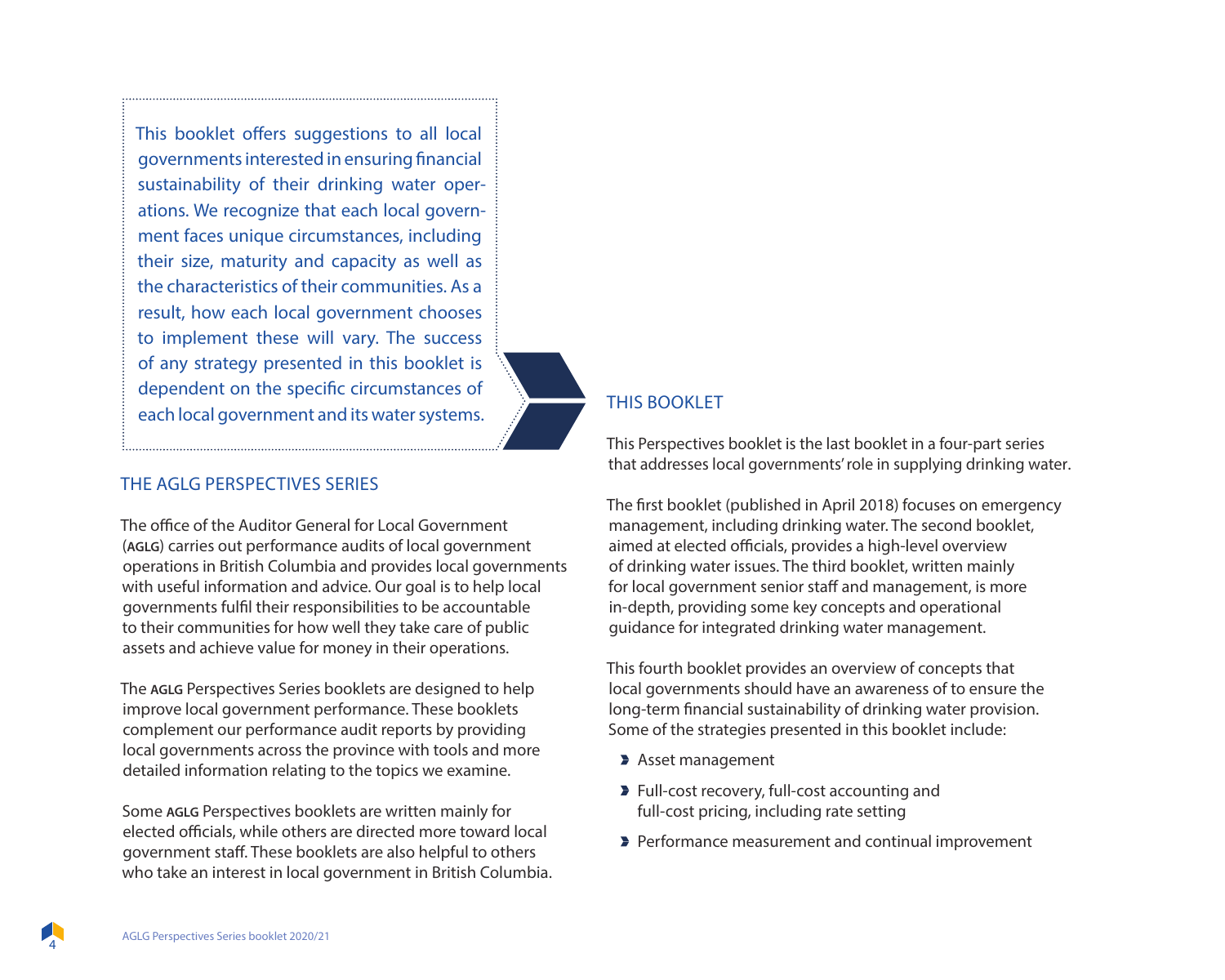#### HOW THE AGLG'S AUDIT WORK CONTRIBUTED TO THIS BOOKLET

The **AGLG** recently conducted audits on local government drinking water management. From our audit findings and related research, we learned that local governments often face the following challenges:

- **Gaps in systemic and proactive processes that provide safe** drinking water (including risk assessment and management, and comprehensive maintenance schedules)
- A tendency to do short-term planning and not develop a long-term vision
- Complexities of decision-making in a multi-jurisdictional/ multi-scale environment
- **EX** Limited knowledge of, and relationships with, neighbouring First Nations
- **Incomplete source water protection planning and mitigation**
- **EXECUTE:** Limited stakeholder and community engagement and participation
- **Example 2** Lack of integration/collaboration across local government departments
- Ad-hoc conservation and demand management strategies and tools
- **Example 2** Lack of conservation-oriented water pricing
- **Gaps in asset management planning and implementation**
- **D** Lack of full-cost recovery accounting and barriers to full-cost pricing for the water service
- **EXECUTE:** Limited performance measurement and informal approaches to continual improvement
- **Example 2** Lack of business continuity planning and areas for improvement in emergency management
- **Example 2** Lack of understanding of water system vulnerabilities based on formal risk assessments
- **Implications of climate change on drinking water**

With the support of subject matter experts, we have developed this Perspectives Series booklet in a format meant to help senior decision makers determine how financially resilient their local government is when it comes to drinking water.

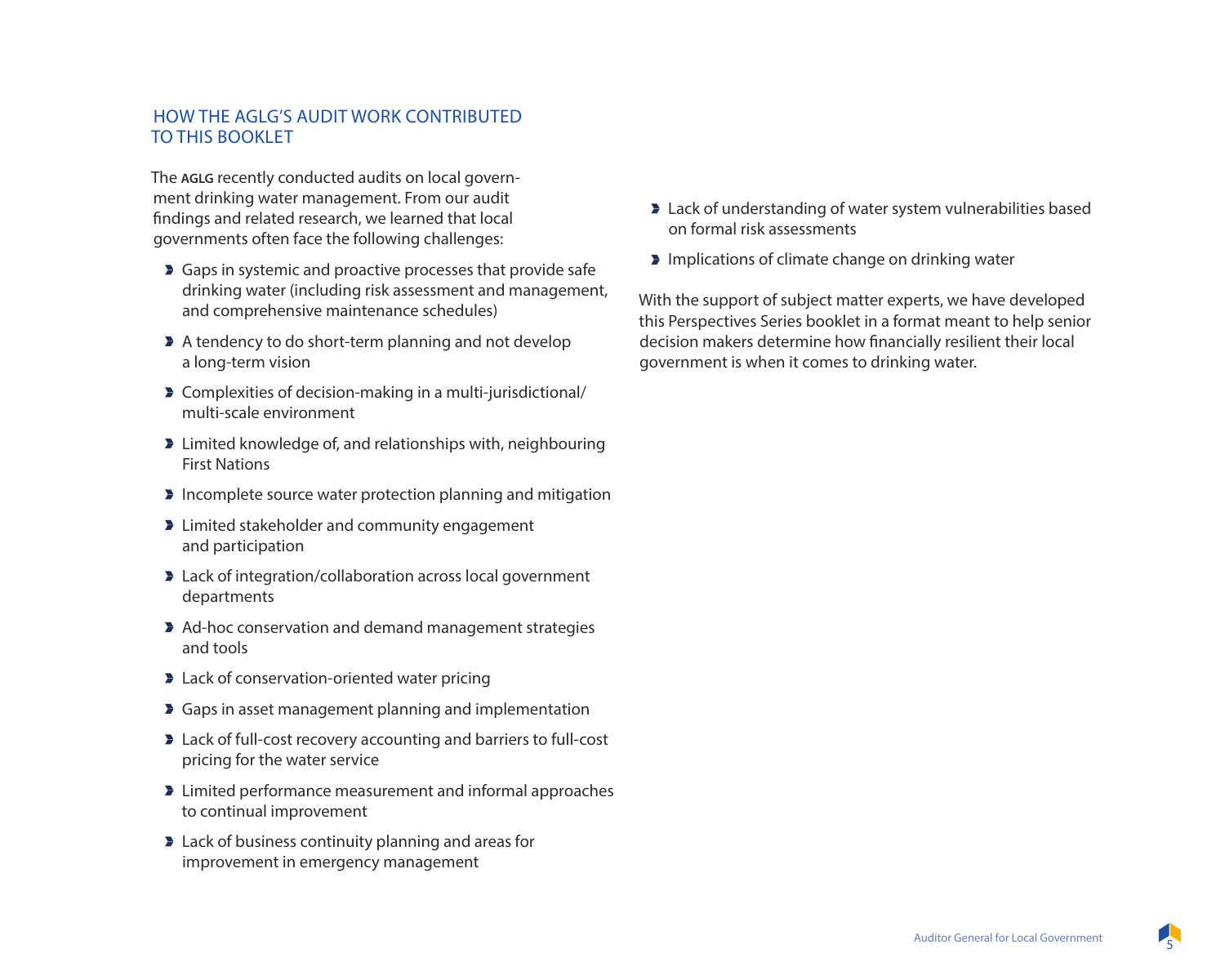#### ACKNOWLEDGEMENTS

We would like to thank those who provided valuable input at different stages in the development of this Perspectives Series, including:

Bob Ahtesham Engineering Quality Manager*, City of Vancouver*

Jonathan Arnold Research Associate, *Canada's Ecofiscal Commission*

Andrea Becker Waterworks Design Branch Manager, *City of Vancouver*

Oliver Brandes Co-Director, *polis Project on Ecological Governance,*  Associate Director, *Center for Global Studies—University of Victoria*

Dr. Steve Conrad *Institute for Resources, Environment and Sustainability, University of British Columbia* 

Peter Coxon P.Eng. Senior Project Leader/Principal, *Urban Systems*

Dr. Gemma Dunn Principal, *Uisce (Ishka) Consulting* 

Bill Elsner Certified Emergency Manager

Michael Firlotte Water Quality Supervisor, *City of Penticton*

Ted Gillespie Consultant

Lee Johnson Infrastructure Resource Officer, *Ministry of Municipal Affairs and Housing* 

Ben Kineshanko Technical Operations Manager*, District of Squamish*

Timothy Lambert Executive Director, *Ministry of Health* 

Dorit Mason Senior Manager, *Emergency Management & Safety, Coast Mountain Bus/TransLink* 

Metro Vancouver Water Services

John Oakley Coordinator/Instructor*, Justice Institute of British Columbia, Emergency Management Division, School of Public Safety*

Todd Pugh Executive Director, *CivicInfo BC* 

Kevin Ramsay *Innova Strategy Group*

Olga Rivkin Lawyer, *Lidstone & Company* 

Kalpna Solanki Chief Executive Officer, *Environmental Operators Certification Program*

Rosanna von Sacken Consultant*, Advanced Consulting and Facilitation Ltd.*

Wally Wells P. Eng. Executive Director, *Asset Management BC*

Lisa Wilson Natural Resources Manager, *Okanagan Nation Alliance*

Jimmy Zammar Director Integrated Strategy & Utilities Planning*, Engineering Services, City of Vancouver*

Lisa Zwarn Consultant, *Lisa Zwarn Consulting*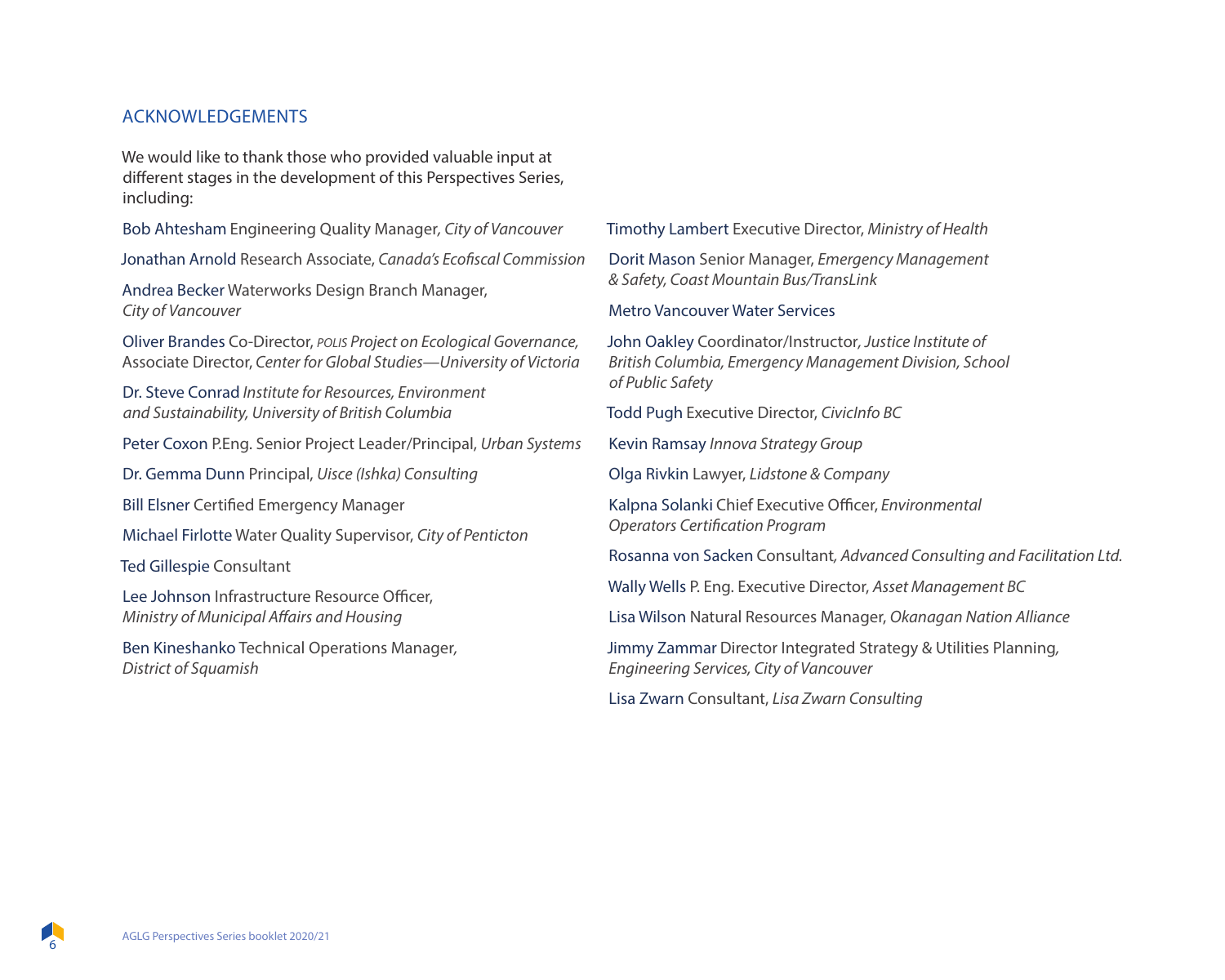# **ASSET MANAGEMENT**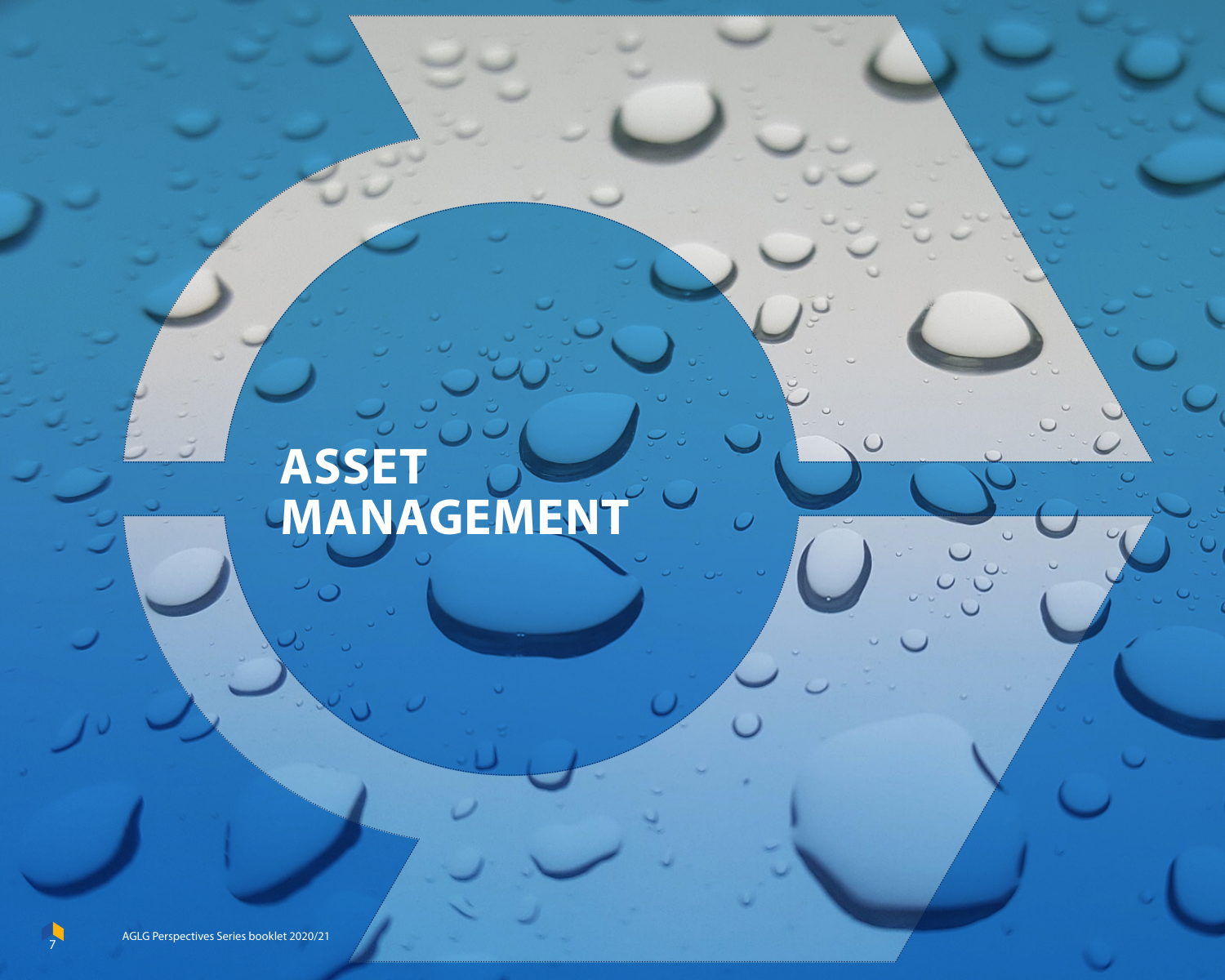### **INTRODUCTION**



### WHY SHOULD LOCAL GOVERNMENTS BE CONCERNED ABOUT DRINKING WATER?

Access to safe, reliable drinking water is essential to the well-being of every British Columbian. Many local governments across B.C. are responsible for providing drinking water to their communities.

Local governments who provide drinking water services have a range of risks to manage to ensure they are providing a safe, reliable and sustainable service. These include consideration of public health and safety, drinking water quality, cost control, infrastructure failure, customer satisfaction and others.



Ensuring successful delivery and management of community water supplies is complex. It involves multiple aspects, including source protection, adequate and reliable supply, treatment, distribution, planning, monitoring and manageing infrastructure systems, with various costs associated with each stage of water provision. Because of the often out-of-sight nature of the service — much of the infrastructure is buried underground — residents and politicians do not always recognize the value or the true cost of providing this service.<sup>1</sup>

In addition, many local governments are grappling with historic underinvestment in water infrastructure, compounded by a backlog of maintenance and capital improvement projects, rising systems costs, urbanization, limited resources (finances and/

or staff), changing technology, changing regulations (such as requiring system upgrades) and fee structures that charge less than the full cost of delivering water over the long term.

For some local governments, their drinking water systems cannot be sustained using current levels of funding. It is critical for local governments to understand and plan for the financial requirements of their water systems.

*"Canadians pay relatively little for their water, and their consumption is comparably high."* <sup>2</sup>

The disparity between the price charged and the full cost of providing drinking water has become widely regarded as unsustainable. This disparity may contribute to gaps in infrastructure upkeep and can pose risks to freshwater supplies and drinking water quality. There is growing interest in the concept of "intergenerational inequity," which may increase when the price charged to deliver water does not fully recover the cost of infrastructure.

Intergenerational inequity related to drinking water refers to the concept of future generations bearing the financial and environmental costs incurred by current water consumers. This can happen through depletion of quantity or quality of water sources or with infrastructure investment decisions that negatively impact future generations.

Intergenerational equity is becoming increasingly important for water service sustainability, leading some provinces to include it in the relevant legislation. The *Public Utilities Act of Nova Scotia*, for example, stipulates that utilities must adhere to the rule of intergenerational equity to cover their capital and operating costs.

Source: Canadian Water Network, *Balancing the Books: Financial sustainability for Canadian water systems, 2018*

1 Source: Canadian Water Network [CWN]. *Canadian municipal water priorities report: Towards sustainable and resilient water management, 2015* 2 Source: https://www.safewater.org/fact-sheets-1/2017/1/23/water-consumption 2010 p. 1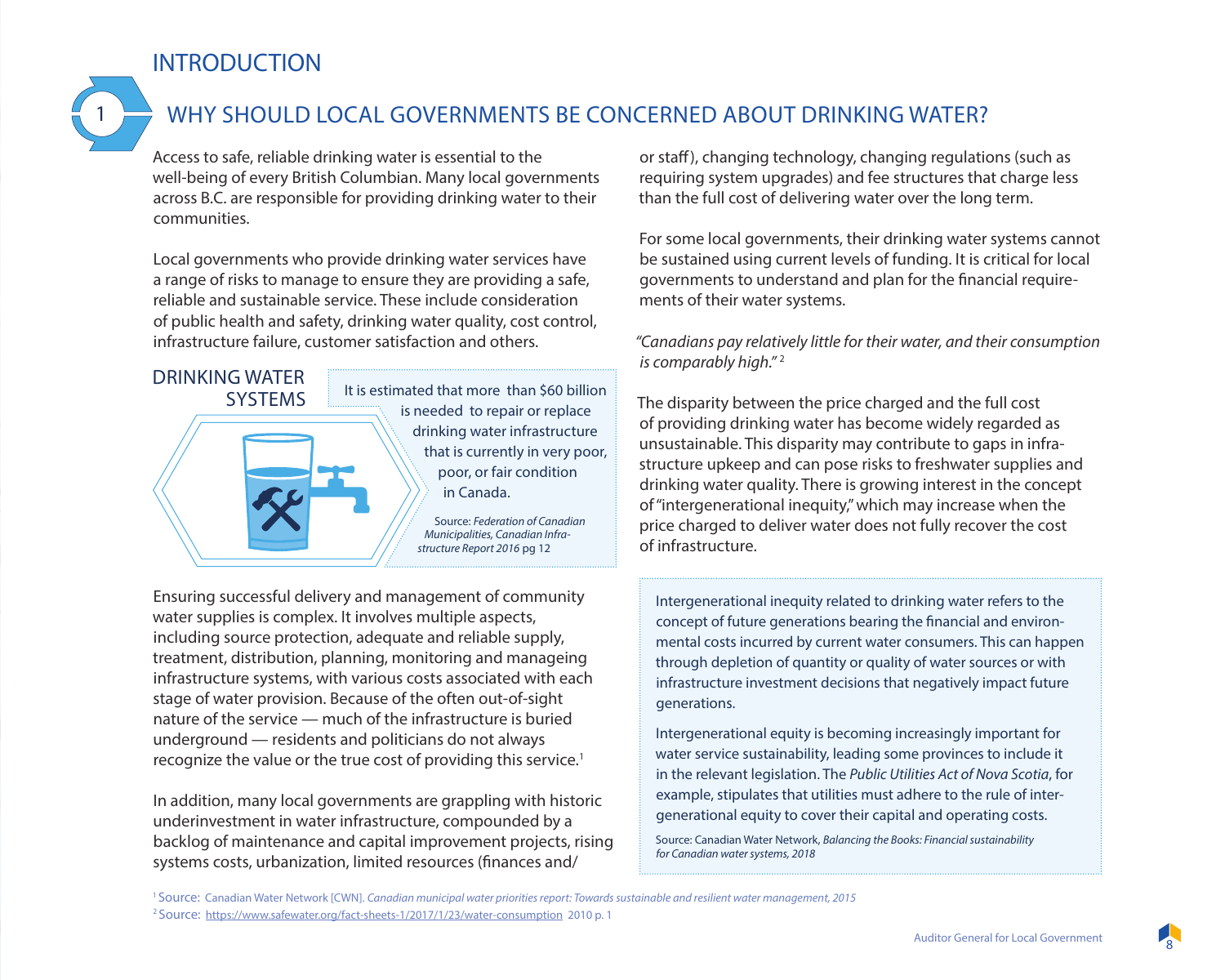In addition, climate change has led to an increase in the frequency and severity of extreme weather events that affect water systems, which may also increase costs.

Changes in climate will vary across the province and may lead to:

- **Hotter drier summer months**
- **> Warmer winters with increased precipitation**
- **Increased frequency and intensity of storms and wind events**

Water-related disasters can result in both direct impacts (such as supply shortages from drought, water use restrictions, damage to buildings, infrastructure and crops, and loss of life and property) and indirect impacts (including human health impacts, losses in productivity and livelihoods, increased investment risk and indebtedness).

Each local government will have a different combination of internal and external factors that affect the financing and provision of drinking water, and many seek to approach this in a sustainable manner. There is no singular definition of sustainable financing; however, it generally refers to capital flows, adequately funding operations and maintenance, risk management and financial processes that consider environmental and societal factors, and promoting long-term stability. There are a number of practices aligned with the principles of sustainable financing. Some of these practices include asset management, full-cost accounting, full-cost recovery and performance measurement and management, all of which are explored in this booklet.

#### **SOME FINANCE-RELATED ISSUES LOCAL GOVERNMENTS FACE RELATING TO DRINKING WATER**

- **Insufficient data to accurately determine costing**
- **Backlogs on the maintenance and capital improvement** of systems, which can compound into major, substantive problems if minor problems are left unattended for too long
- Risk of ageing infrastructure failing, which could create unforeseen, immediate and substantive costs
- $\blacktriangleright$  Inadequate pricing, which results in inadequate funding of the system
- Revenue uncertainty as a result of decreased water consumption due to potentially successful (but poorly planned) conservation efforts
- **Insufficient financial reserves, which mean crisis financing** is required to deal with the unexpected
- Increased system costs, which is common for all services
- **D** Changing regulations that require systems to undergo upgrades to comply with new licensing requirements
- **Population growth, which creates increased demands** on the system
- **Changing climate, such as an increasing incidence of droughts** and floods, which affects demands on the system
- **Example 2** Lack of political will to increase water pricing
- A lack of understanding of the value of water by the public and elected officials

Source: Canadian Municipal Water Priorities Report, *Towards Sustainable and Resilient Water Management, 2015*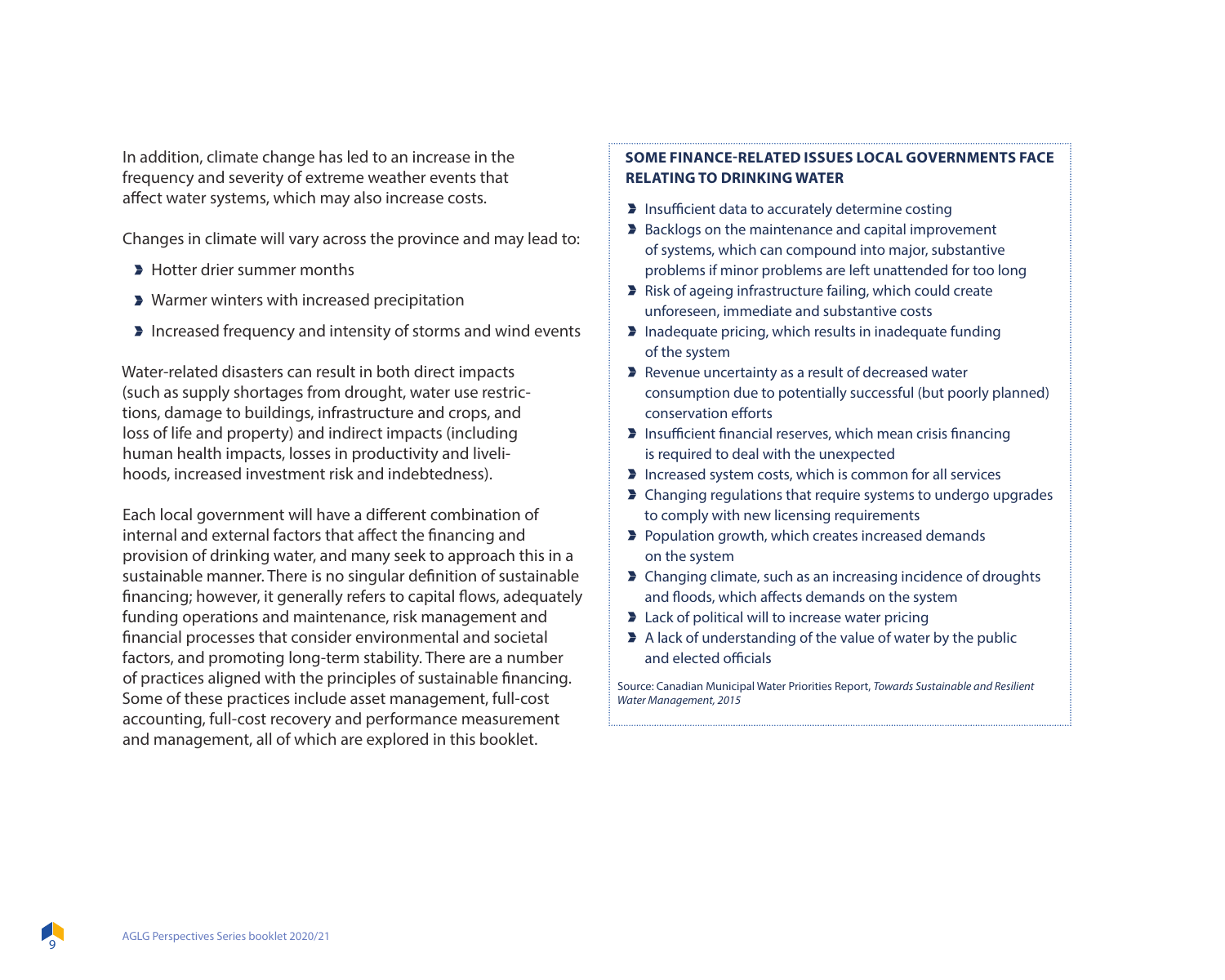#### A CONTINUAL IMPROVEMENT CYCLE FOR SUSTAINABLE FINANCING FOR DRINKING WATER

#### **Continual Improvement Cycle Continual Improvement Cycle**

An evaluative loop that utilizes self-assessment, performance An evaluative loop that utilizes self-assessment, performance measurement and benchmarking to enable decision-makers to identify measurement and benchmarking to enable decision-makers to identify opportunities to **progressively increase effectiveness** 

#### **Performance Measurement Performance Measurement**

The process of strategically collecting system The process of strategically collecting system information in the form of performance indicators information in the form of performance indicators to measure the **effectiveness, efficiency and costs** of a system over time to compare with **costs** of a system over time to compare with baselines, targets or benchmarks baselines, targets or benchmarks

#### **Asset Management Asset Management**

An ongoing process that integrates an An ongoing process that integrates an inventory of engineered and natural assets inventory of engineered and natural assets with financial information related to the **long-term cost of acquiring, operating long-term cost of acquiring, operating and maintaining** these assets in order to **and maintaining** these assets in order to understand the investment required to offset depreciation and maintain a given service depreciation and maintain a given service level of the system level of the system

#### **Full Cost Accounting Full Cost Accounting**

The process of identifying the full internal and The process of identifying the full internal and external costs of providing drinking water to external costs of providing drinking water to customers, leading to a **comprehensive valuation** customers, leading to a **comprehensive valuation** of the service being delivered of the service being delivered

#### **Full Cost Recovery & Pricing Full Cost Recovery & Pricing**

Strategies that ensure the water utility generates sufficient revenue to **cover the full costs** associated with the provision of drinking water, to **cover the full costs** associated with the provision of drinking water, either through rates, grants and taxes **(full cost recovery)** or through either through rates, grants and taxes **(full cost recovery)** or through rates only **(full cost pricing)** rates only **(full cost pricing)**

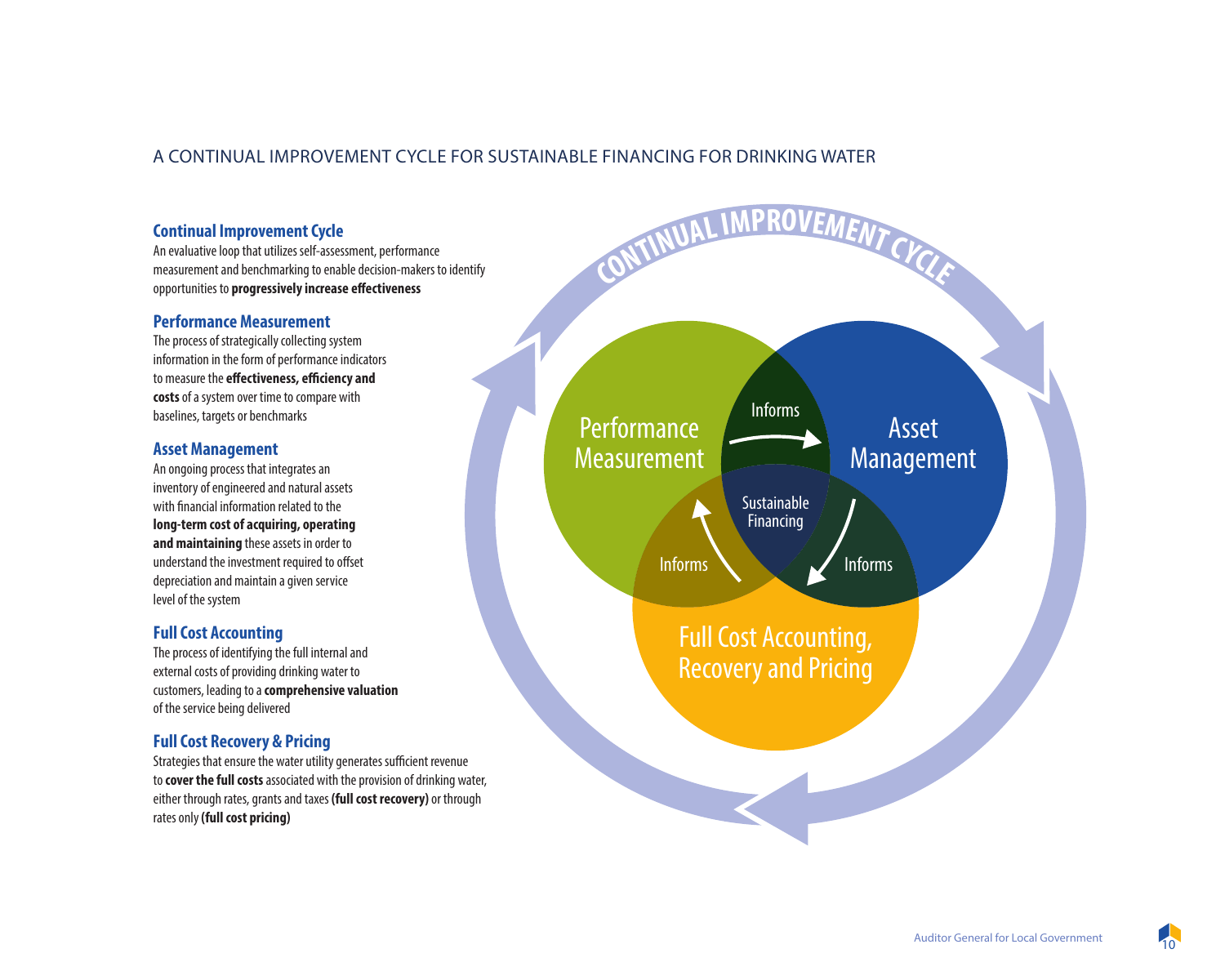### ASSET MANAGEMENT

# 2

### WHAT IS ASSET MANAGEMENT AND WHY IS IT IMPORTANT?

Asset management is an ongoing process that integrates an inventory of engineered and natural assets with financial information related to the long-term cost of acquiring, operating and maintaining these assets. It involves analyzing the expected life cycle, capacity, and condition related to service level objectives of each asset to collect information on maintenance requirements, levels of service and replacement needs. For water utilities, this includes identifying the location and assessing the condition and life of assets throughout the water services network. Through this process, local governments can gain an understanding of the current state and ongoing investment required to offset deterioration and depreciation of these assets or to maintain a given level of service for the system.

Local governments can make better informed financial decisions about drinking water provision when they have a solid understanding of their drinking water assets and their condition. Assessing the condition of assets can lead to a better understanding of the full cost of providing drinking water and help enable a full-cost recovery approach for long-term sustainability.

Asset management activities for water systems typically include:

- A full inventory of assets, including all aspects of the water utility such as wells, dams, intakes, mains, valves, hydrants, meters, reservoirs, buildings, pumps, instrumentation and others
- An evaluation of all assets for their age, condition, value, material type, main diameter/lengths, replacement cost, deterioration rate, repair history and life expectancy
- A well-documented assessment of each assets' vulnerabilities and risks
- A robust preventative maintenance program that optimizes the life of assets
- Defining levels of service expected from assets over their service life, including the gaps between current and desired levels of service
- A long-term funding model to maintain a defined level of service
- A comprehensive reporting system that enables consistent decision-making

Local governments can develop their asset management processes and procedures to align with their organizational capacity and develop a policy, strategy and plan over time.

#### **WHAT DO WE MEAN BY THE CONDITION OF AN ASSET?**

Also referred to as "asset condition," it is a measure of the physical health of an asset. The condition is an indicator of how well the asset can perform its function, and a predictor of when it will need to be repaired, renewed or replaced before it needs to be repaired, renewed or replaced.

There are several factors that can affect an asset's condition, including:

**a**ge

- material used
- environmental exposure
- maintenance history
- how well it's treated by the community
- how much use it gets

Note: It can be difficult to obtain condition assessments for some buried assets such as mains and service lines - modeling and proxy based condition projections can be helpful in these cases.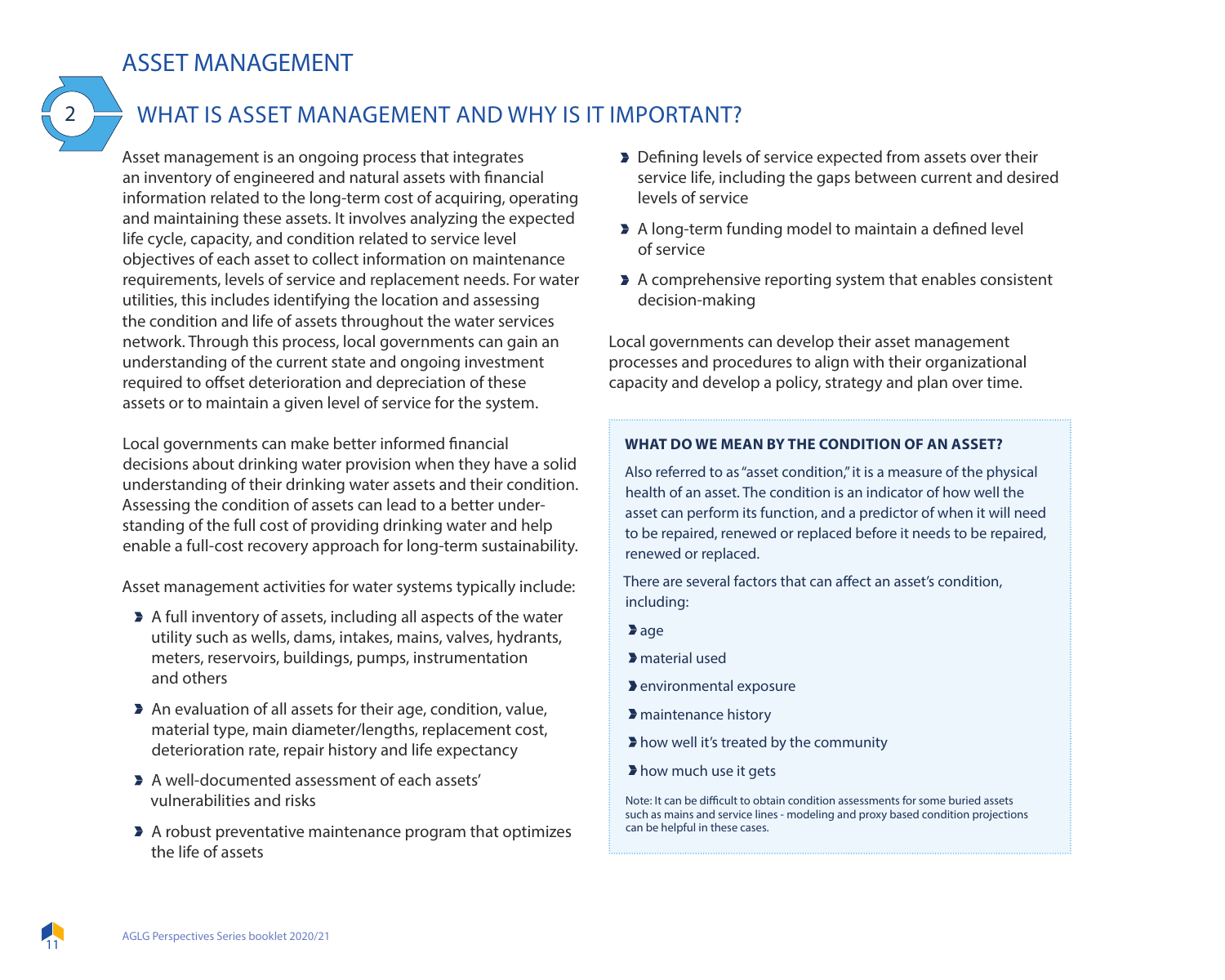#### *What is an asset management policy?*

An asset management policy is a council- or board-endorsed commitment to asset management. This foundational document generally lays out a local government's approach to asset management and includes systematic and coordinated direction and guidance for staff undertaking asset management across the organization.

#### *What is an asset management strategy?*

An asset management strategy summarizes a local government's asset management plan and long term financial plan to provide an overall corporate view of long-term financial requirements.

#### *What is an asset management plan?*

An asset management plan lays out the asset management activities, which inform the local government's long-term financial plan and asset management strategy. These plans are routinely updated to become more accurate over time.

#### *What is an asset management program?*

An asset management program is the ongoing process a local government uses to identify asset needs such as maintaining, rehabilitating, replacing and financing assets. Data collected in an asset management program can inform public engagement activities related to explaining water investments needed to maintain the level of service.

#### **WHAT ARE LEVELS OF SERVICE OR SERVICE LEVELS?**

'Levels of service' refers to the value received by the community from the asset. How a service level is defined depends on the type of asset being considered.

Setting service levels involves measuring what the community is receiving relative to its needs and expectations, while analyzing how well a local government is able to deliver those services through its assets.

Source: Adapted from: The Canadian Network of Asset Managers, *Asset Management 101:The what, why, and how for your community, 2018* 

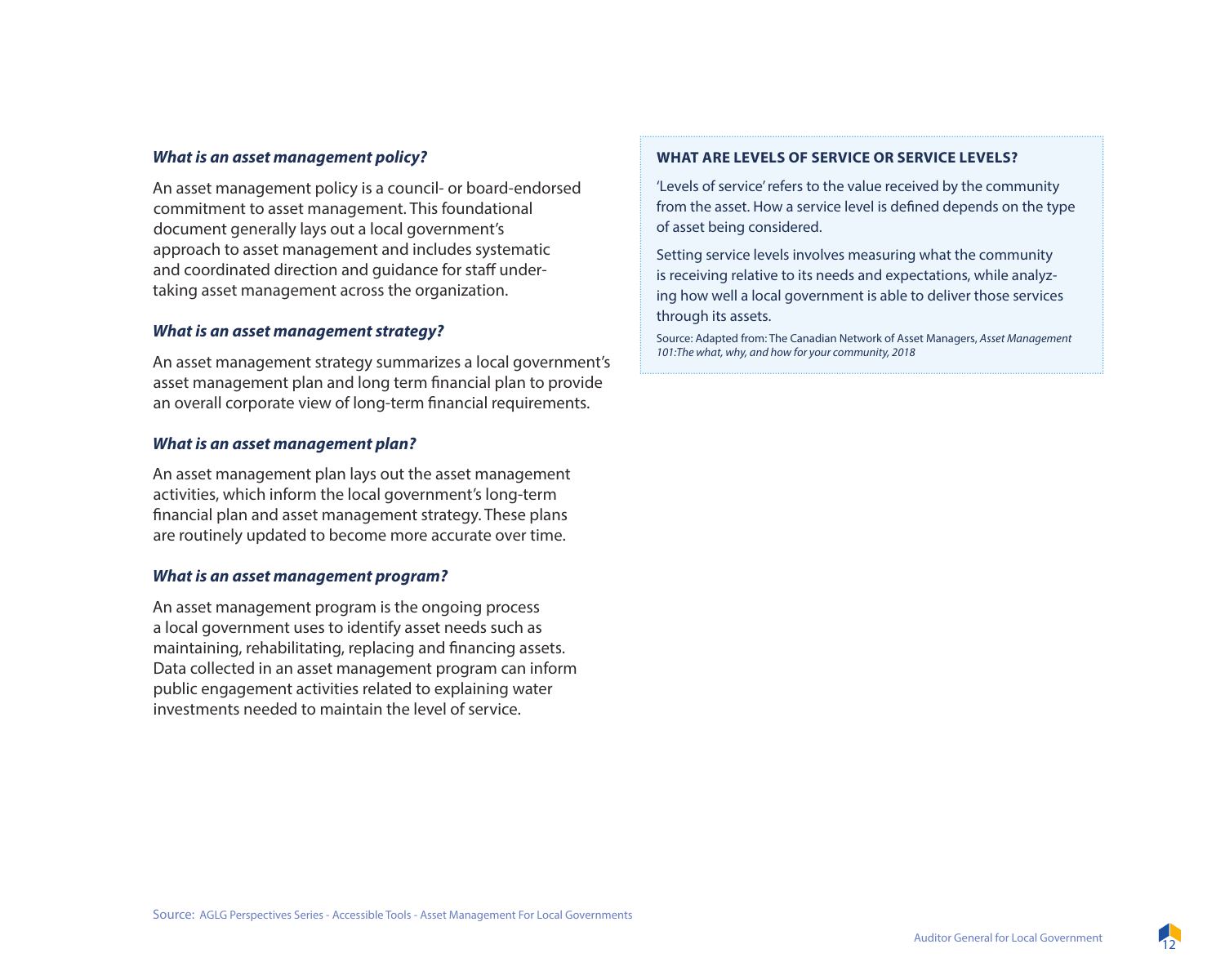

Asset Management BC has developed a framework that includes essential stages for B.C. communities to move toward sustainable service delivery. The graphic shown here is the basis for the framework. The framework is a living document and has recently been expanded to include primers on climate change, integrating natural assets, operations and maintenance and land use planning.

#### **THE CORE ELEMENTS**

Asset Management BC provides a foundational list of questions managers can use to assess their asset management practices.

- **1.** What assets do you own and where are they?
- **2.** What is the depreciated value of your assets?
- **3.** What are the conditions and expected remaining life of your assets?
- **4.** What service and asset risks need to be prioritized and managed?
- **5.** What is the current and desired or targeted level of service?
- **6.** When will repair, upgrade or replacement be required?
- **7.** How much will it cost?
- **8.** Which assets can or should be retired?
- **9.** Which new assets may be required and when?

Source: AMBC, *Asset Management for Sustainable Service Delivery: A BC Framework, 2019*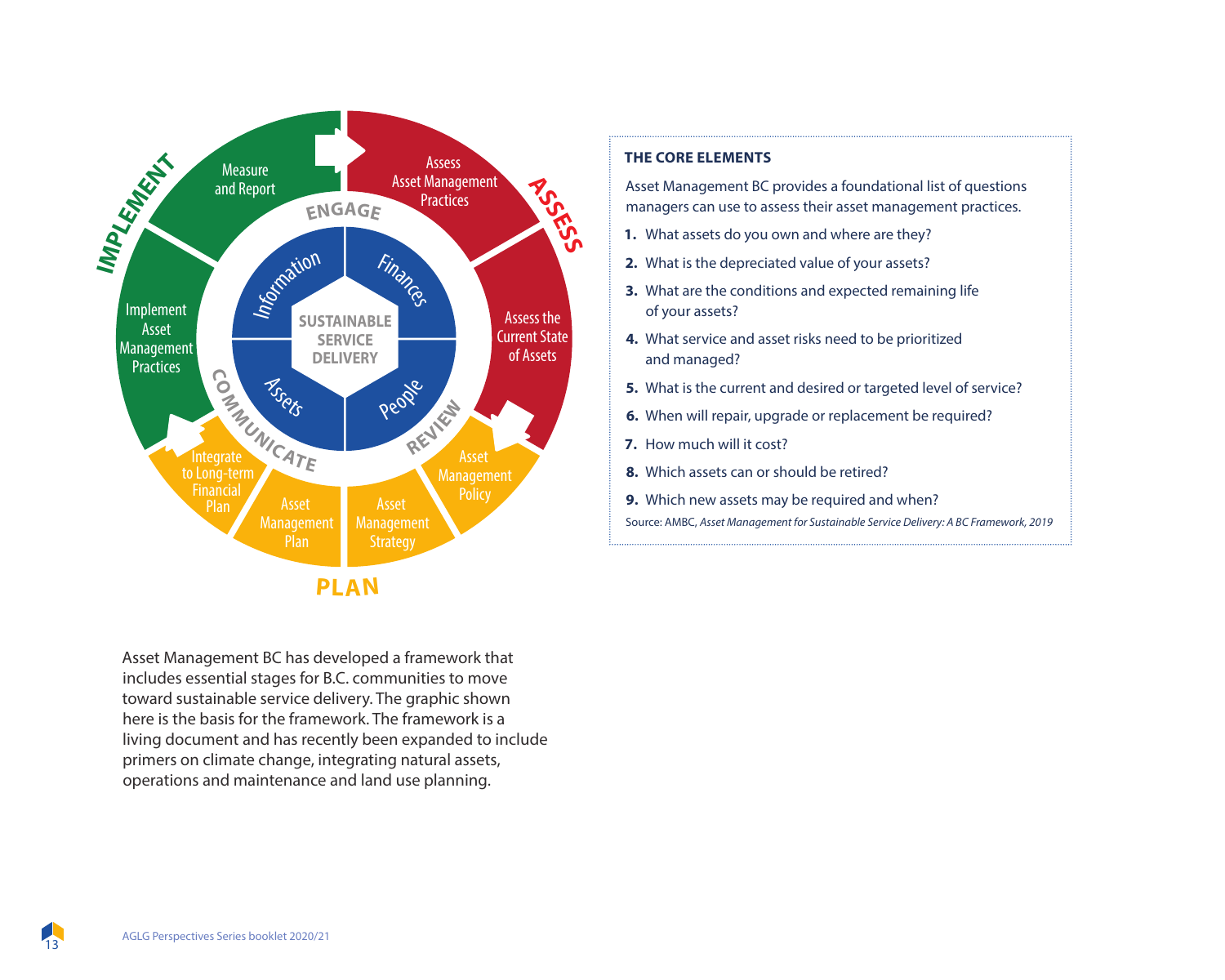3

### WHAT SHOULD BE INCLUDED IN AN ASSET MANAGEMENT PROGRAM FOR A DRINKING WATER UTILITY?

To make good decisions, water utilities need accurate information about their assets and how the community is likely to change and develop. Utilities should also collect information on how a changing climate may affect their assets over time. As mentioned, a local government's asset management program should include a comprehensive inventory of assets, including engineered and natural assets.

#### *Engineered Assets*

#### *Linear Assets*

Local governments' asset management programs for their water utilities should include linear assets such as valves, mains and any other infrastructure that carries water to users.

#### *Vertical Assets*

An asset management program should also include vertical assets such as reservoirs, dams, wells, tanks, treatment plants, facilities, pumping stations and other above ground assets.

Other assets included in the asset management program include hardware, equipment, information technology assets and other tangible capital assets.

#### *Natural Assets*

An emerging best practice is the inclusion of natural assets (land and natural ecosystems3) in an eco-asset strategy. Damage to land or an ecosystem may add significant costs to the provision of quality drinking water, though very few jurisdictions have calculated this cost.<sup>4</sup> Conversely, natural assets that are protected can appreciate in value in some cases, if they are restored. It should be noted, however, that Public Sector Accounting Board (PSAB) standards do not permit inclusion of natural assets as tangible capital assets on audited financial statements (except when there are historic costs).

#### **ECO-ASSETS STRATEGY**

There is growing interest in an innovative approach that applies principles from asset management, financial planning and ecological management to the operations and maintenance of infrastructure. This eco-asset strategy may provide local governments with a greater understanding of the value provided by ecosystems and improve the financial and operational management of a community's assets.

The Town of Gibsons is one the first Canadian municipalities to explore manageing its natural capital, using infrastructure and financial management concepts that are systematically applied to manageing engineered assets. Their rationale is that the natural services provided by these systems, in the form of rainwater management, flood control and water purification, have tangible value to the community.

The strategy focuses on identifying existing natural assets such as green space, forests, topsoil, aquifers and creeks that provide municipal services such as stormwater management, measuring the value of these services and making this information operational by integrating it into municipal asset management.

Other municipalities may benefit from mapping out their natural assets and the services they provide and determining whether these assets can be restored or managed differently to provide vital municipal services.

Source: Town of Gibsons, *Towards an Eco-Assets Strategy in the Town of Gibsons, 2015*

<sup>3</sup> Note: *Natural ecosystems include rivers, lakes, ponds, forests, aquifers and wetlands which are involved in the storage and filtration of drinking water.* 

4 Source: *Canada's Ecofiscal Commission, Only the Pipes Should be Hidden: Best practices for pricing and improving municipal water and wastewater services, 2017*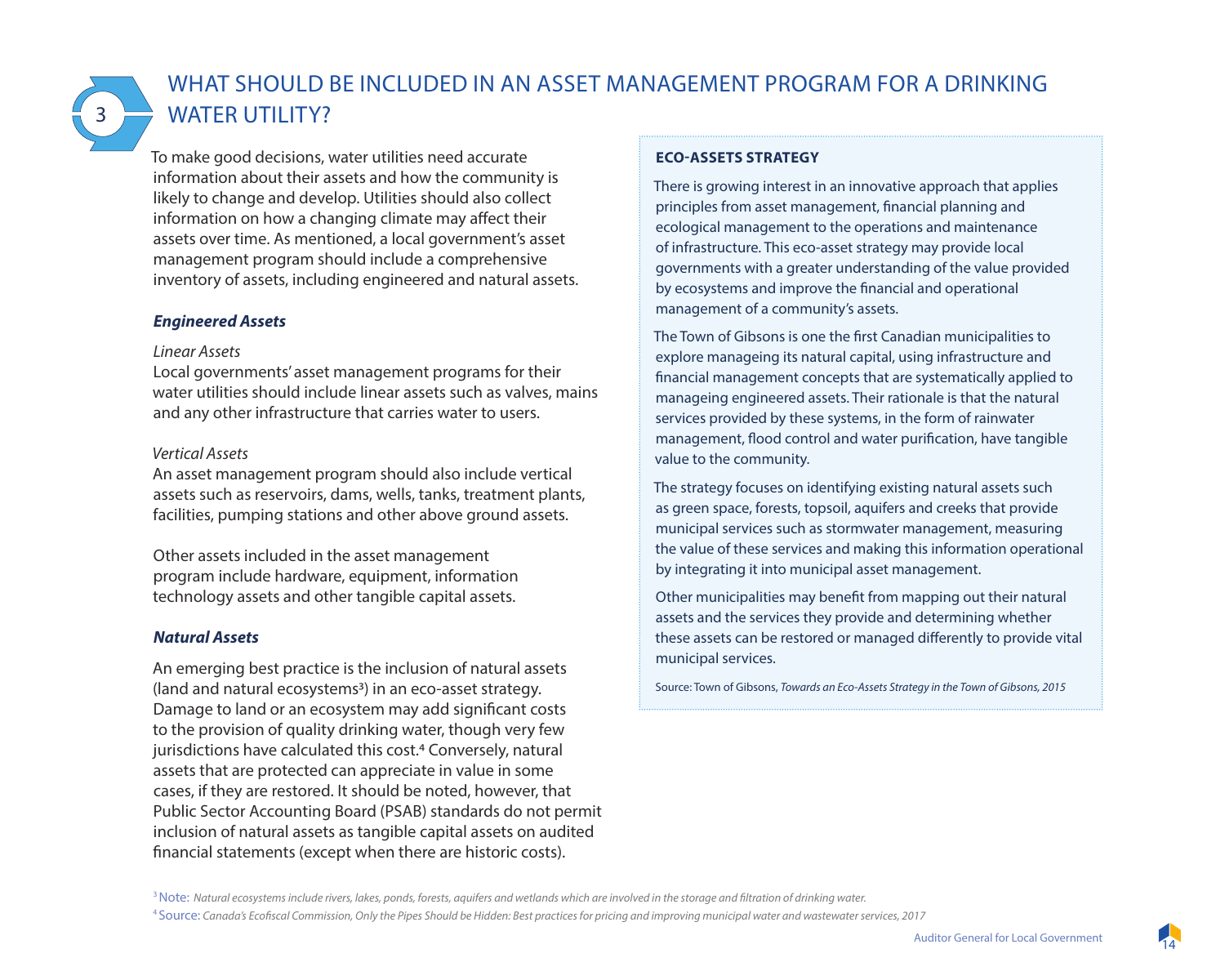#### *Asset Management and Climate Change*

Implementing an asset management program can support a local government's preparation for becoming more climate change resilient. Climate change may pose a range of different risks to a local government's installed assets. Understanding the capacity of installed assets can help local governments prepare for and mitigate the impacts of climate change.<sup>5</sup>

Climate change may impact local governments' drinking water systems:

- Drought may mean water sources become less reliable
- Source water quality may decrease
- **Increased water demands may lead to system capacity issues**
- **Infrastructure may be damaged by fire or floods**
- **>** Water quality may be impacted by flooding
- **Reservoirs may be damaged**
- Water treatment requirements may change due to changes in water quality (e.g. algal blooms)
- **D** Local governments may need to increase water use restrictions

Detailed information on installed assets will improve decision-making related to addressing risks posed by climate change. Developing an understanding of the local risks to drinking water can support water utilities to propose the most appropriate asset management decisions.

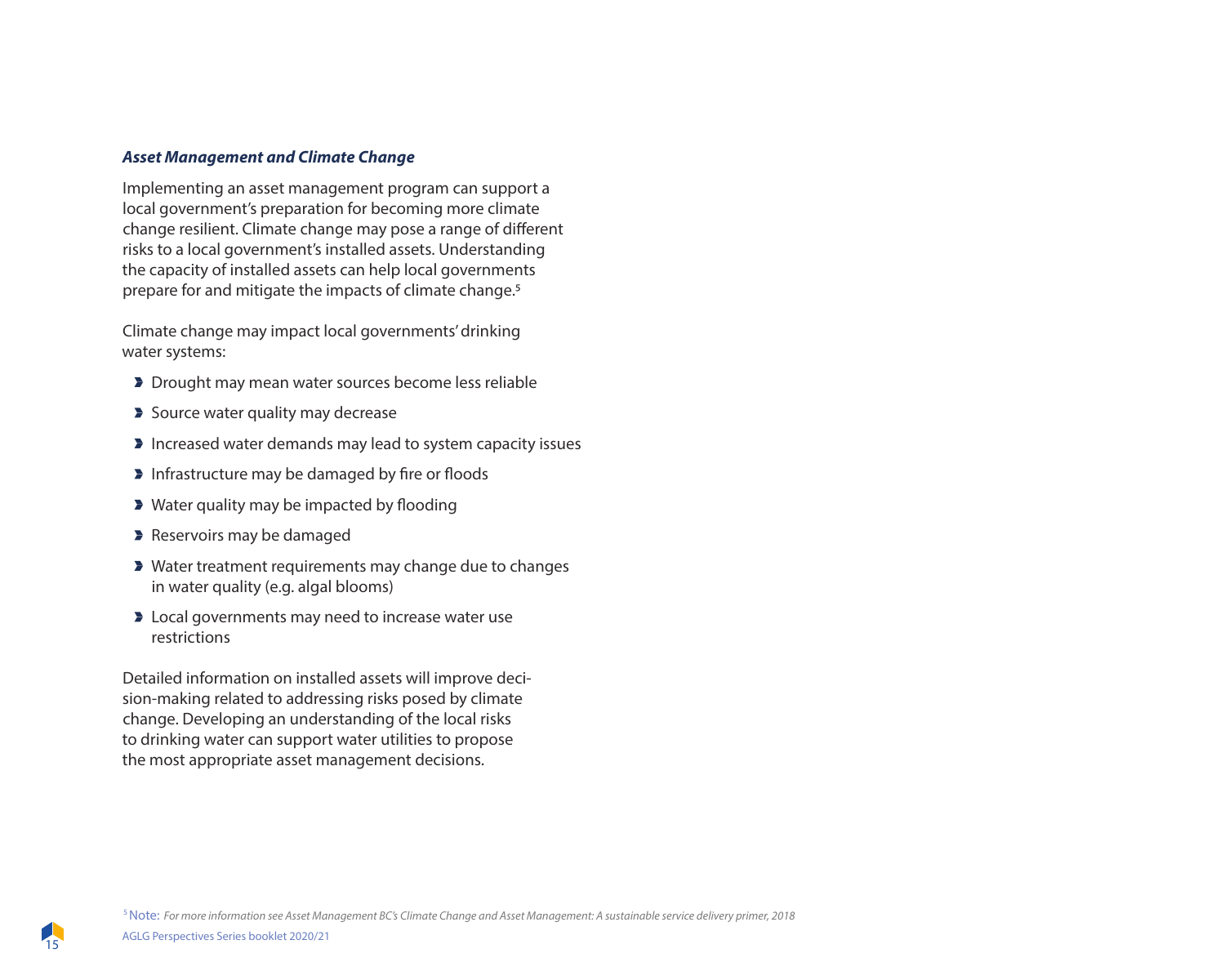### WHAT ASSET MANAGEMENT TOOLS ARE AVAILABLE FOR LOCAL GOVERNMENTS?

There are a number of tools available to assist with developing and implementing an asset management program for water utilities and organizations. Many local governments already have some software tools in place to monitor and manage their drinking water systems. The data that is collected in these systems, once analyzed, can serve as a starting point for an asset management program.

#### *Data collection*

Information that can be integrated into an asset management program can include data from Geographic Information Systems (GIS), Supervisory Control and Data Acquisition (SCADA) systems, automated sensors, existing asset registers and other systems. Water utility asset data can also be combined with data from other local government services, such as roads, bridges, wastewater, transit systems and others. An asset management program that considers the broader inventory of assets for a local government will enable better identification of priorities, co-ordination of works and more accurate projected costs for these services.

#### *Geographic Information Systems*

A Geographic Information System (GIS) can be a valuable tool for a water utility's asset management program. It can graphically display the location and attributes of hydrants, valves, mains and other key equipment and can include information such as potential flow from hydrants, main sizes and other data. Additional information can be added to the GIS datasets such as maintenance history, age of asset, current condition, pipe material and other important information. GIS can output data about installed assets into tables, and support reporting and query functions for your local government. A GIS system produces data which can be used to support decision-making.

#### *Specialized asset management software*

Also available are various specialized software tools which can help a local government consider asset life cycles, develop long-term financial plans, model the condition of assets and assist with other functions.

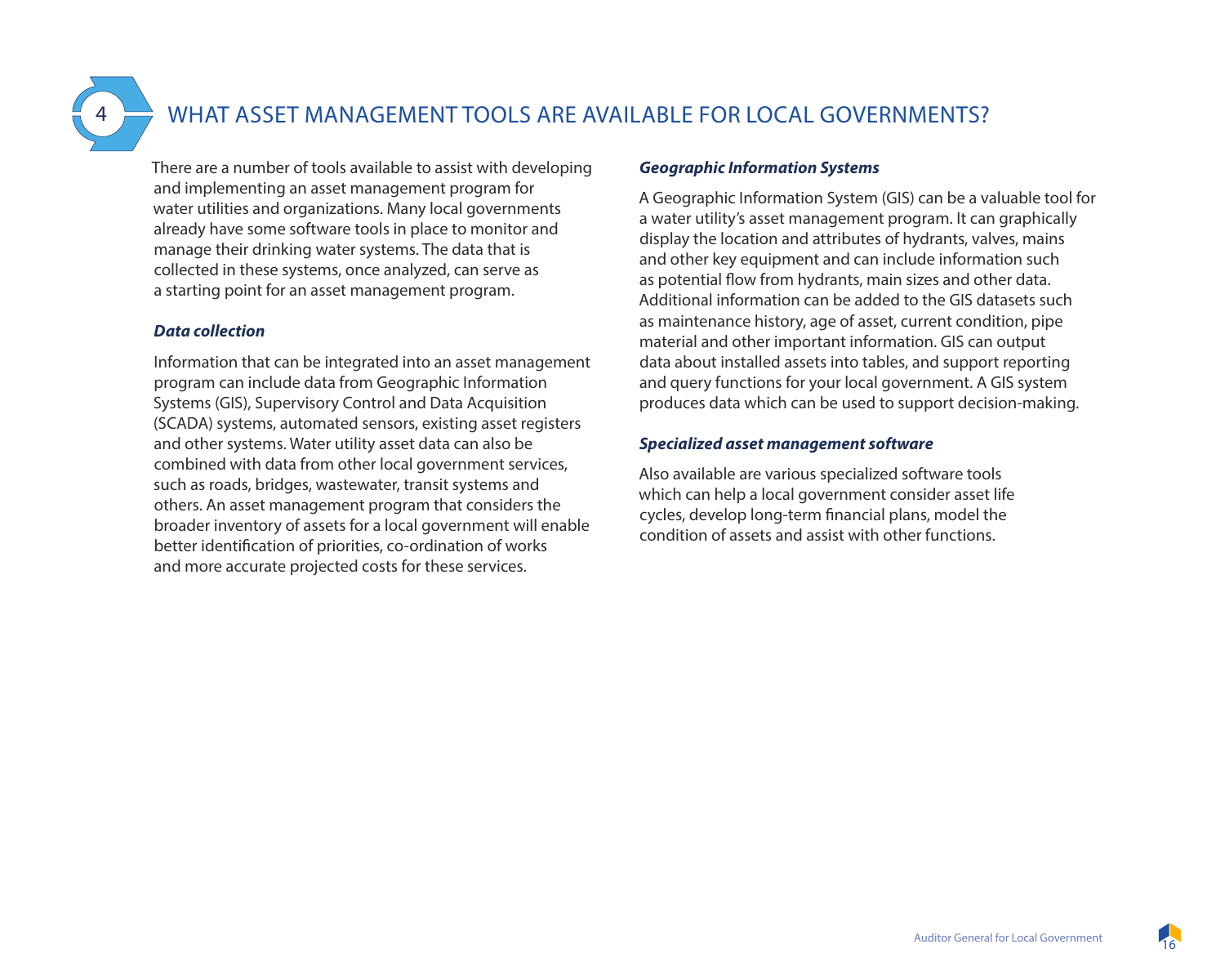### HOW DO I IMPLEMENT AN ASSET MANAGEMENT PROGRAM?

Implementation of an asset management program is an ongoing process that involves people from multiple departments. Implementation happens in stages and can involve diverse teams which may include planners, engineers, financial analysts, operators, accountants, communications staff and elected officials. A cross-departmental, multi-disciplinary approach can lead to better, more informed decision making by council.

The implementation of an asset management program does not require drastic changes to organizational structure, but does require ongoing, high-level leadership and engagement to ensure its continued success.

#### *Planning for asset management*

The foundational step for your local government as it begins to develop an asset management program is to develop an asset management policy which will help guide staff to deliver the organization's strategies, plans and program.

#### *Building an inventory of assets*

An inventory of assets can be built gradually, starting with data that is already being collected, and updating the inventory over time. Identifying the location and condition of buried assets is central to the development of an asset management plan.

There are multiple benefits to being able to properly account for critical infrastructure including better operations and maintenance planning, faster emergency response times and reduced risks when excavating.

Bringing together data sources from multiple asset categories can help identify opportunities to effectively budget for and co-ordinate the maintenance and/or replacement activities for multiple assets. For example, co-ordinating data on the condition of roads and underground utilities could allow a local government to save cost by prioritizing repairs and/or upgrades in areas where multiple repairs/upgrades can be done at once. It is important to keep asset inventories up-to-date to reflect changes in the condition and life expectancy of assets.

#### *Developing a comprehensive maintenance program*

A well-planned maintenance program will help keep equipment operating reliably and efficiently throughout its life cycle. Unplanned and/or emergency repairs on a system will usually cost more than planned maintenance activities. Developing a schedule of required maintenance can help prevent costly delays resulting from defective equipment. Well-maintained systems minimize disruptions and failures, last longer and are more reliable.

Most water supply infrastructure needs to be rehabilitated during its life time because the expected service life of parts differs, for example pumps, filters and other small or mechanical parts is five to 15 years, where properly installed and maintained pipes and water tanks are expected to last 50 to 100 years.

For more information about asset management for local governments, see the **AGLG** Perspectives Series booklet "Asset Management for Local Governments - Key Considerations for Local Government Council, Board Members and Staff to Help You Manage Your Infrastructure Assets."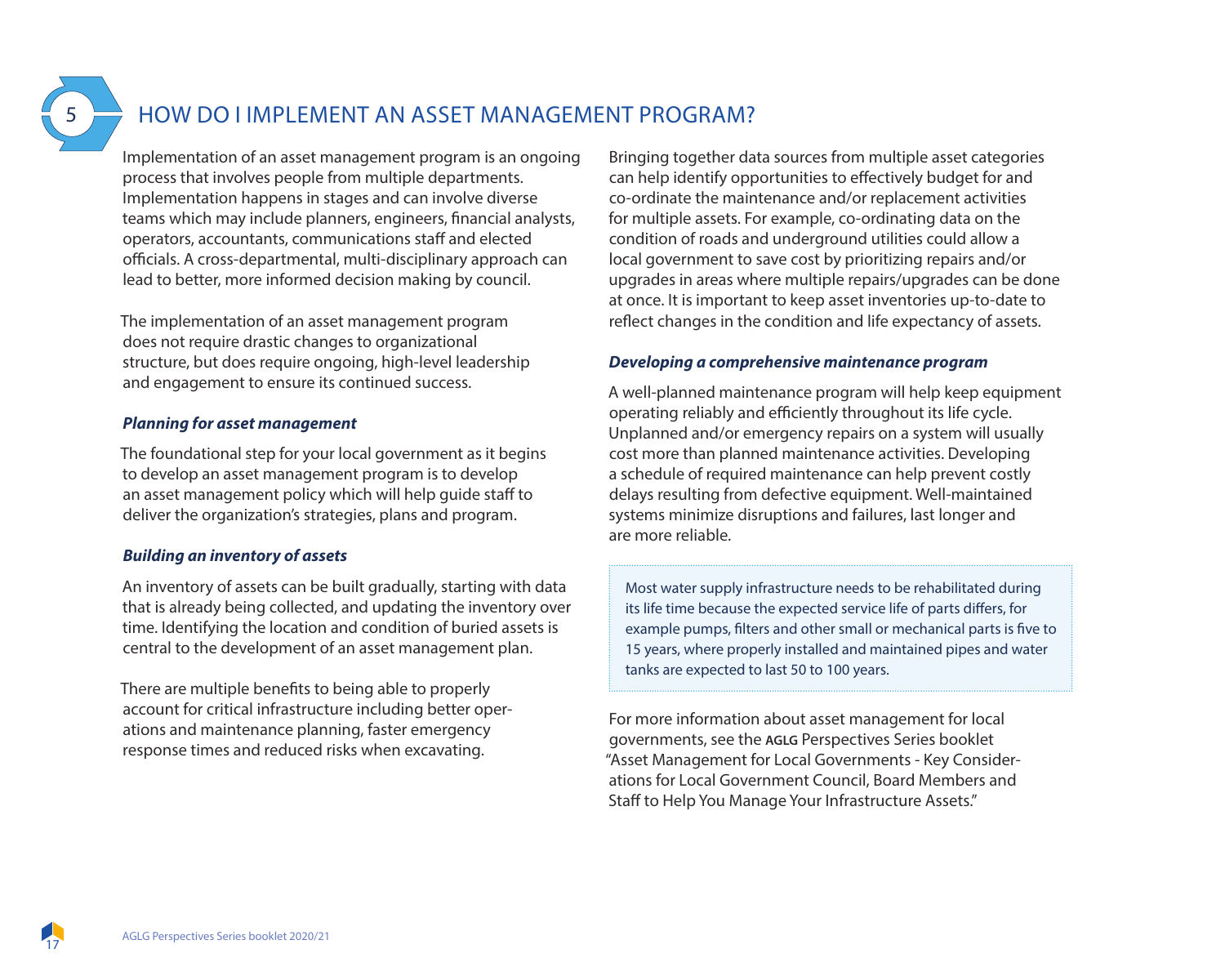# **FULL-COST ACCOUNTING, RECOVERY AND PRICING**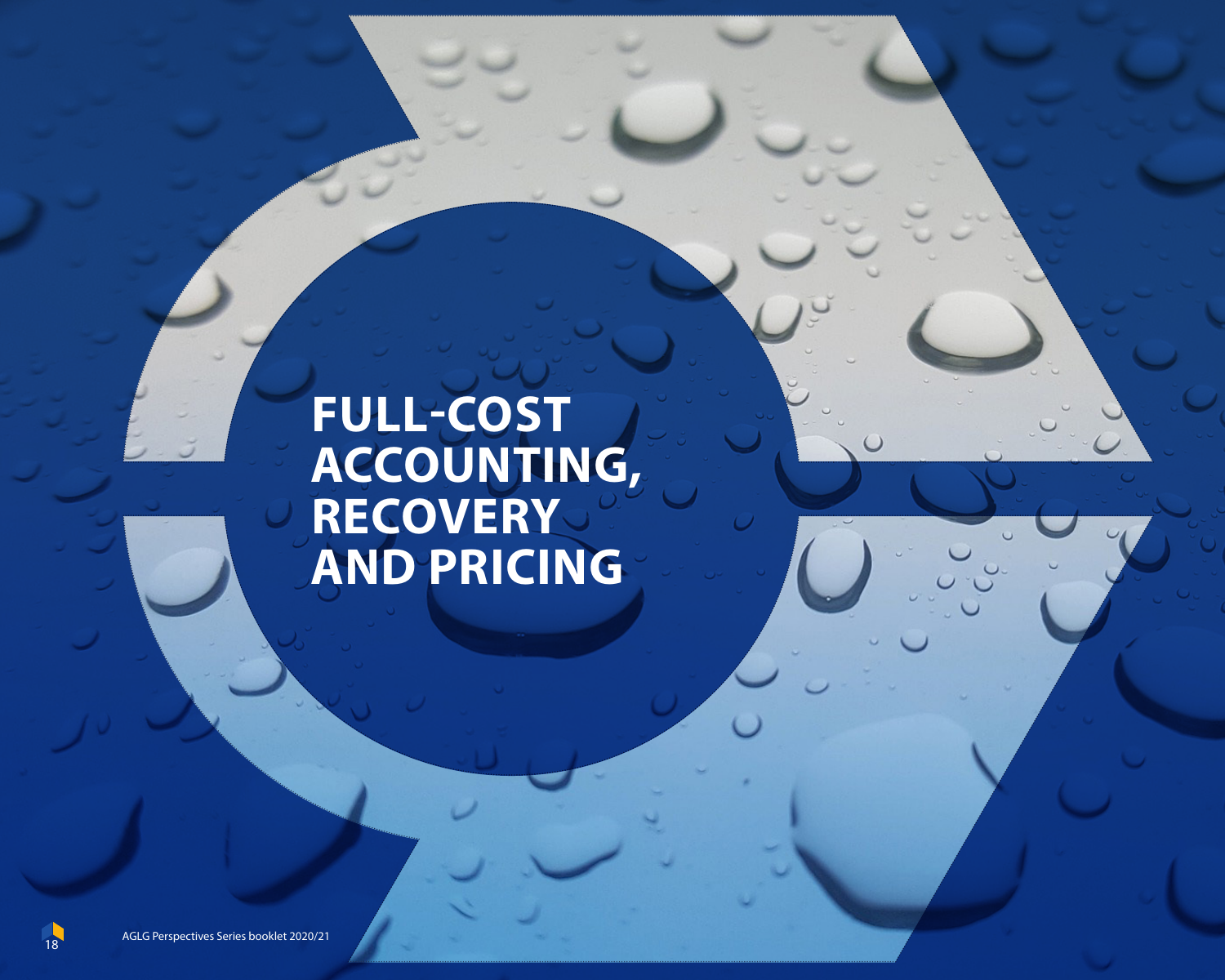### FULL-COST ACCOUNTING, RECOVERY AND PRICING

A full-cost approach to the financial management of your water utility includes identifying all the costs incurred to provide drinking water to customers, including:

- **D** Operations and maintenance
- **Administration**
- **D** Overhead
- **Reserves**
- **Costs of compliance with regulations**
- Debt servicing
- **D** Capital
- **Environmental costs**

Once full costs have been identified, your local government can implement full-cost recovery and pricing, which involves generating sufficient revenue through user rates and taxes to cover the full utility costs. Grants can also provide revenue however, they are not a predictable source.

Full-cost recovery and full-cost pricing are strategies used to ensure that the utility has the resources to financially sustain the drinking water system, maintain and operate the system over the long term, and replace ageing assets as needed. Full-cost pricing also includes current users paying an appropriate share in order to not pass cost on to future generations.

Another increasingly important aspect of sustainable financing is contingency planning for times when normal revenue sources are interrupted and normal operations are not possible. Contingency planning may take the form of specific financial reserves, mutual aid agreements or other approaches.

#### **PRINCIPLES FOR MOVING TOWARDS FINANCIALLY SUSTAINABLE DRINKING-WATER AND WASTEWATER SYSTEMS**

**Principle #1:** Ongoing public engagement and transparency can build support for, and confidence in, financial plans and the system(s) to which they relate.

**Principle #2:** An integrated approach to planning among water, wastewater and storm water systems is desirable given the inherent relationship among these services.

**Principle #3: Revenues collected for the provision of water and** wastewater services should ultimately be used to meet the needs of those services.

**Principle #4:** Life-cycle planning with mid-course corrections is preferable to planning over the short-term, or not planning at all.

**Principle #5:** An asset management plan is a key input to the development of a financial plan.

**Principle #6:** A sustainable level of revenue allows for reliable service that meets or exceeds environmental protection standards, while providing sufficient resources for future rehabilitation and replacement needs.

**Principle #7:** Ensuring users pay for the services they are provided leads to equitable outcomes and can improve conservation. In general, metering and the use of rates can help ensure users pay for services received.

**Principle #8:** Financial Plans are "living" documents that require continuous improvement. Comparing the accuracy of financial projections with actual results can lead to improved planning in the future.

**Principle #9:** Financial plans benefit from the close collaboration of various groups, including engineers, accountants, auditors, utility staff and council.

Source: Watson & Associates Economists Ltd., *Towards Full Cost Recovery: Best practices in cost recovery for municipal water and wastewater services, 2012*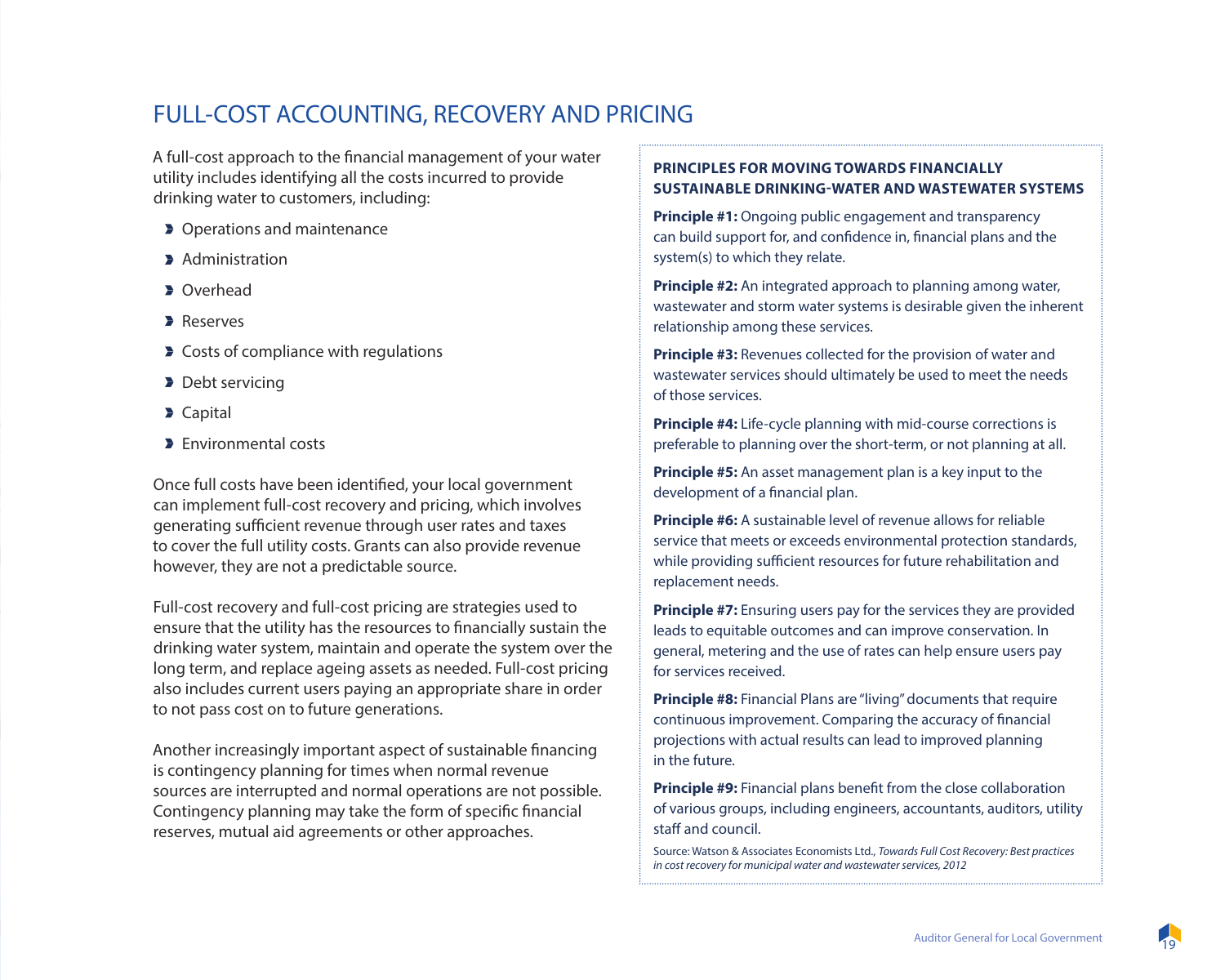### WHAT IS FULL-COST ACCOUNTING?

Full-cost accounting (FCA) is a process that records all the costs incurred to provide drinking water to customers. This process involves a thorough analysis of internal and external costs, and may consider economic, environmental, health and social factors. This process leads to a comprehensive valuation of the service being delivered.

Before a plan to sustainably finance the utility can be made, all the costs associated with the utility must be identified. This includes costs identified by full accrual accounting, requirements for system growth, inflation, debt principle repayments, service enhancements and other relevant factors, such as the environment. Environmental factors may include defining currently unpriced environmental and resource costs such as depletion of water sources and land use impacts.

Implementing full-cost accounting can be beneficial to a local government not only because it helps ensure a water utility is adequately financed over the long term but also because it will:

- **Provide knowledge of the urgency and** priority of investments to the system
- Help to better identify the full range of costs of drinking water, including costs related to risks
- Help management evaluate and define rate requirements

Full-cost accounting is a leading approach for fully identifying the cost of delivering a service. To implement full-cost accounting, data from the asset management system can help define the current state and ongoing investment required to maintain a given level of service and the investment required to offset the depreciation of your drinking water assets. Operations and other cost data can be collected from your accounting system. Identifying costs associated with growth and environmental impacts will take additional analysis and may involve co-ordination with other departments.

### **FULL COST ACCOUNTING**

**Future Risks**

**Environment & Resource Costs**

**Historic Underinvestment**

**Inflation and Asset Costs** 

**Service Enhancements**

**System Growth**

**Debt Principle Repayment**

*Amortization* **of Tangible Capital Assets** 

#### **Interest Expense**

### **Operating Expenses:**

**Full Actual Accounting**

**Full Actual Accounting** 

• Operations & Maintenance • Regional Water Purchases • Customer Care • Indirect Expenses (*administration overhead, taxes, and others*) • Source Protection & Pollution Prevention

**Source:** Adapted from: Canadian Water Network, *Balancing the Books: Financial sustainability for Canadian water systems, 2018*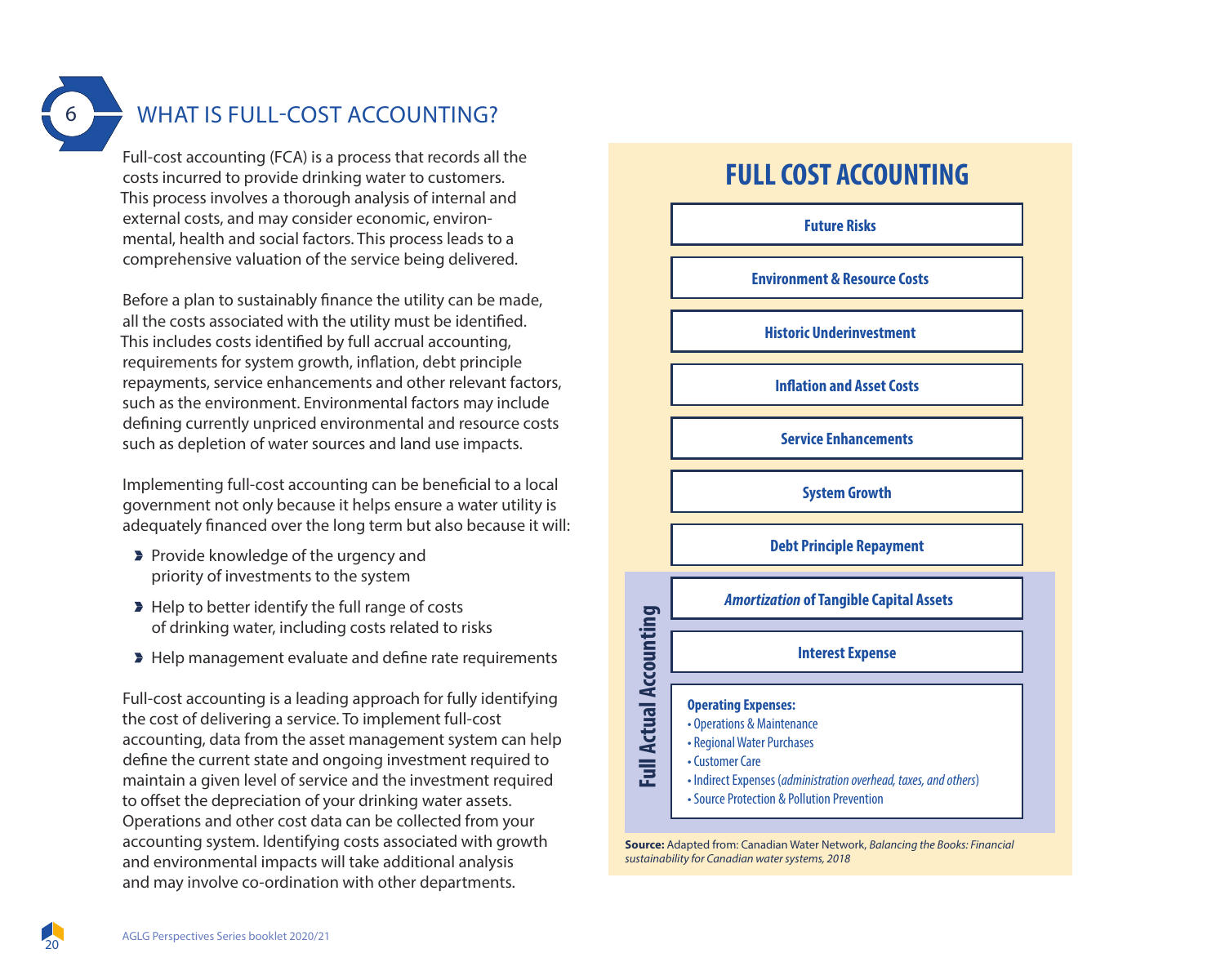### **SPECTRUM OF COSTS FOR MUNICIPAL WATER AND WASTEWATER SYSTEMS**



Note: Private costs are costs borne by the water utility, and social costs are costs borne by society. The economic value of water as a resource means that as water supplies become scarcer less is available for other uses (such as watering lawns, or supporting ecosystems).

Source: Canada's Ecofiscal Commission*, Only the Pipes Should be Hidden: Best practices for pricing and improving municipal water and wastewater services, 2017*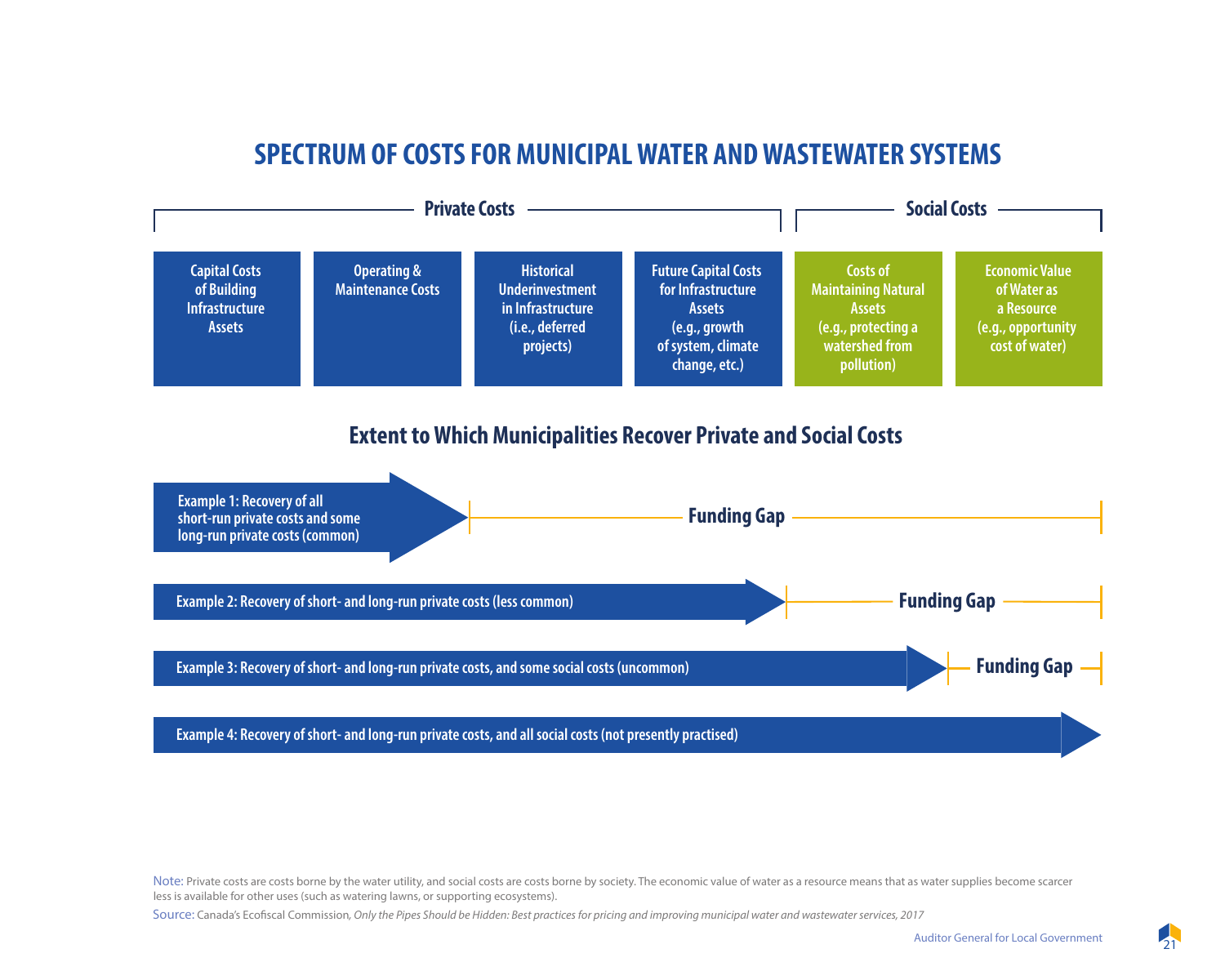### WHAT IS FULL-COST RECOVERY AND WHY IS IT IMPORTANT?

Full-cost recovery (FCR) is a practice that generates sufficient revenue to recover the full costs associated with the provision of drinking water service through user rates, grants, taxes and other means. Across Canada, water utility infrastructure is ageing and maintenance and replacement costs are increasing for many local governments. An FCR strategy includes planning for sufficient increases in service rates to cover maintenance, renewal and growth. In some jurisdictions, such as the Province of Ontario and the Halifax Regional Water Commission, full-cost recovery for water utilities is legislated.

Ontario's *Sustainable Water and Sewage Systems Act* defines full costs as,

*"source protection costs, operating costs, financing costs, renewal and replacement costs and improvement costs associated with extracting, treating or distributing water to the public and such other costs which may be specified by regulation"* and requires utilities to report these costs.

British Columbia does not currently mandate utilities to report full costs.

Source: Watson & Associates Economists Ltd., *Towards Full Cost Recovery: Best practices in cost recovery for municipal water and wastewater services, 2012*

Implementing an effective FCR approach will result in a local government acquiring sufficient funding to ensure the long-term sustainability of the water service at the desired levels of service. There are a number of additional potential benefits a water utility may experience as a result of using an FCR approach:

- **Provides a technically defensible financing plan where** the local government can demonstrate accountability to its customers
- **Facilitates rate stability by reducing the risk of sudden** large increases or decreases in water rates
- **IMPROVES** knowledge of the urgency of investments and allows budget components to be effectively prioritized and financed
- **Provides additional data for benchmarking and may enable** more accurate comparisons between local governments
- **Can be used to promote water efficiency** (user rates incentivize conservation)
- **Provides more information to elected officials to** explain budgets and rate requests by tying them to long-term financial plans and levels of service
- **>** Supports adequate investment in areas such as maintenance and asset management, which factor into: compliance with regulations, and reducing public health risks, emergency repairs and exposure to liabilities

Additionally, local governments may face the following risks by not implementing an FCR approach:

- **Inadequate investment in areas such as maintenance** and manageing assets, which may result in noncompliance with regulations, increased public health risks, emergency repairs and exposure to liabilities
- A widening gap between the full costs and current expenditures may lead to larger than anticipated rate increases, additional borrowing or required subsidization from other sources

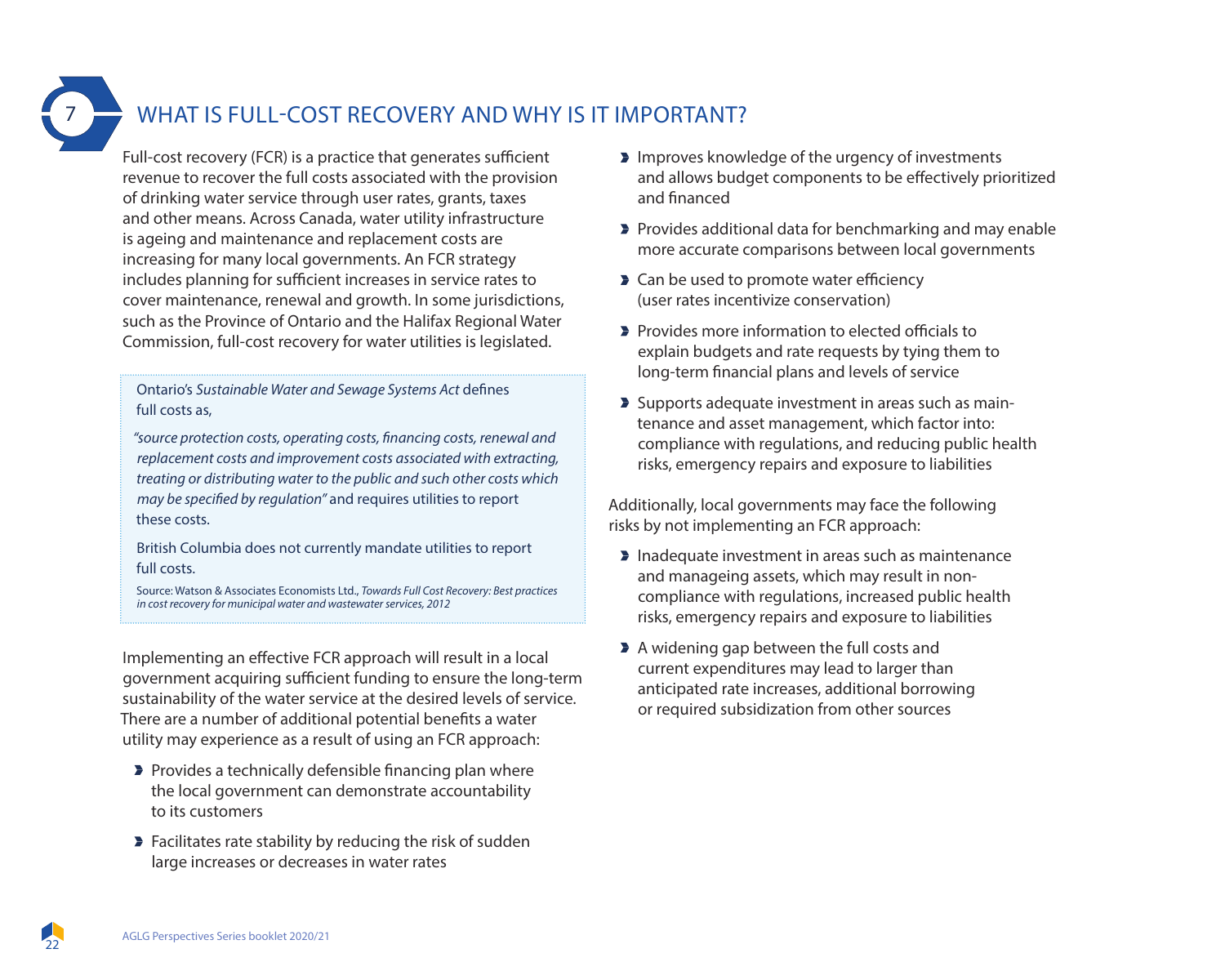Some barriers a local government may experience when moving to a full cost recovery approach include:

- **EXECUTE:** Limited system information and asset management planning, which would make identification of full costs more difficult
- Historic underinvestment in infrastructure, resulting in the requirement of substantial investment over time to meet current and future needs
- **Public concern about or resistance to rate changes and tax** increases

To overcome these challenges, communication with the public, elected officials and other stakeholders about the steps required to achieve full cost recovery will help remove some of these barriers.

Implementing full-cost recovery requires a stepped approach with different levels of planning. One example of an approach that can be used as a guide has been developed by the Federation of Canadian Municipalities. It has identified nine steps to establish a full-cost recovery plan for water and sewer rates.

There are a number of good practices that can help local governments achieve full-cost recovery such as:

- **Installing water meters for all types of users and shifting** to a user-pay approach
- I Identifying gaps between expenditure targets and actual expenditures and developing a full-cost recovery strategy to address the gap
- **Creating a multi-rate structure to provide stable revenues** while also encourageing conservation
- **D** Using an asset management plan to provide information related to capital, operations and maintenance costs over the service life cycle
- **Considering the costs borne by society for example, natural** asset protection costs
- **D** Looking at all sources of revenue, including user fees, development fees, fire-protection charges, property taxes and government grants
- Setting performance targets or benchmarks to clarify expectations and inform prioritization of resources
- **Reviewing rates annually and adjusting in a transparent** and predictable way
- **Funding capital costs related to system expansion using** development fees. These fees can be project-specific capital works charges paid by a developer. A more broadly applied charge can apply for larger works that have potential to require wider system improvements.

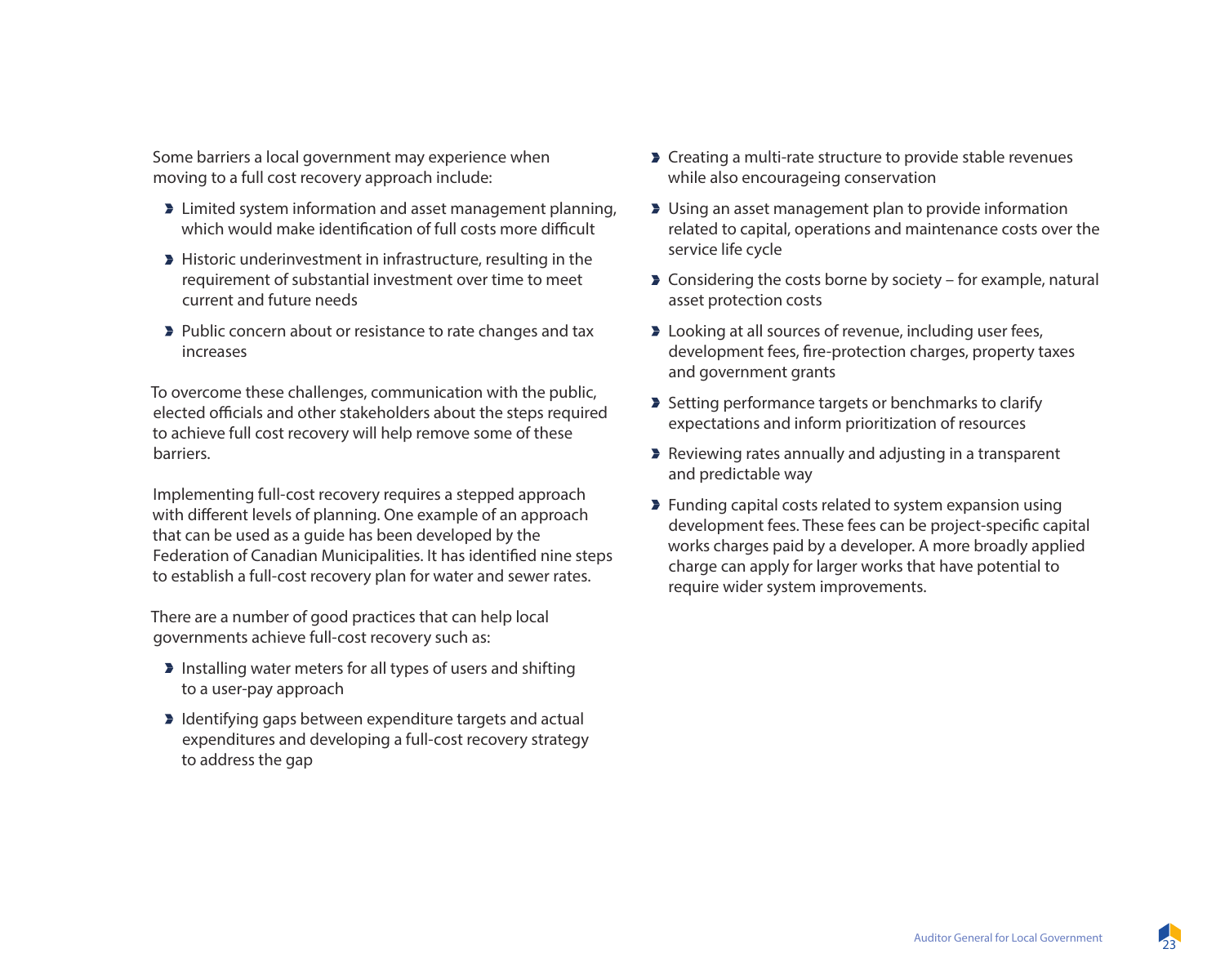#### **SET GOALS**

#### **For Example:**

- Full-Cost Recovery
- Water Efficiency *Reduction of operating costs and investment needs over time through eciency improvements*
- Economic Eciency Investment Planning *Life cycle approach to cost identication, define the optimal mix of maintenance, replacement and rehabilitation strategies*
- Equity *Users pay based on the cost to service each customer*
- Service Level *Consult with customers on the service levels required and the associated cost*
- Timing *Setting a timeline to reach full-cost funding levels*
- Priorities *Identify priorities, list specific needs to define investment needs*
- Refine goals as your program evolves
- Develop a public education program about costs to deliver their services

#### **REVIEW**

**Conduct an annual review:**

- Review full costs *review the full cost analysis based on data*
- Review Cost recovery plan – *update annually as part of the budget process*

#### **SET RATES AND CHARGES**

- Conduct a rate study *Denes the principles for rate setting*
- Select rate structure *For example flat rates, volumetric rates, seasonal rates, excess use rates*
- Identify customer data *For example customers by category, consumption data, volumes etc*.
- Identify System requirements *Costs to supply at demand levels*
- Allocate costs to rates – *Cost of service is applied to the rate structure*

#### **DEVELOP FINANCIAL PLAN**

#### **Develop a financial plan:**

- Annual operating budgets *Operations, Maintenance and Administration costs*
- Financing plans *identies funding sources for infrastructure investments*
- Cost recovery plan *emphasize user rates*
- Create segregated operating funds *Ensures water revenues are spent on water systems*
- Create dedicated reserve funds for water

#### **REVIEW FINANCING METHODS**

#### **Four approaches for capital financing:**

- Reserve *A fund established through accrual of revenue cushion against revenue fluctuations, good for capital financing*
- Use of current funds *Uses current revenue to fund capital needs*
- Debt *Borrowing spreads the cost over a period costs are not borne entirely by the current users*
- Private sector *Example Public Private Partnerships*
- Other *development charges, fees for service*

#### **IDENTIFY COMPONENTS OF FULL COSTS**

**Create broad cost category groups for example:**

- Capital Costs System expansion, system upgrades, rehabilitation and replacement
- Operations Maintenance including Administration Overhead costs, financial and debt costs
- Identify full cost over the service life cycle Including source protection costs.
- Consider activity based costing.

#### **ESTIMATE FULL COSTS**

#### **Capital Costs**

Use your Asset Management Plan to inform this process and include:

*Inventory of assets, replacement value of assets, condition assessment data, service life estimates, analysis of system capacity, level of service requirements, current need vs. future needs, life cycle cost data, risk assessment and nancial assessment.*

#### **Operations Maintenance and Administration Costs**

Include costs related to operations, maintenance and administration

#### **Some Best Practices**

- *Use your asset management system*
- *Develop a 20-50 year master plan*
- *Maintain your 5-10 year capital plan*
- *Minimize lifecycle costs through full-cost accounting*
- *Develop an annual operations, maintenance and administration budget based on cost projections*

#### **IDENTIFY SOURCES OF REVENUE**

**Identify Available Revenue Sources:**

- *User rates*
- *Wholesale rates*
- *Capital charges eg. DCCs • Provision by developer*
- *Property taxes*
- *Fees and charges*
- *Interest revenue*
- *Grants and subsidies*
- *Other sources*

#### **CONDUCT A GAP ANALYSIS**

Analyze the difference between expenditure targets and actual expenditures – *review whether this level impacts the timeline for full-cost recovery*.

*Graphic developed from content from* Federation of Canadian Municipalities and National Research Council*, Water and Sewer Rates: Full Cost Recovery, 2006*

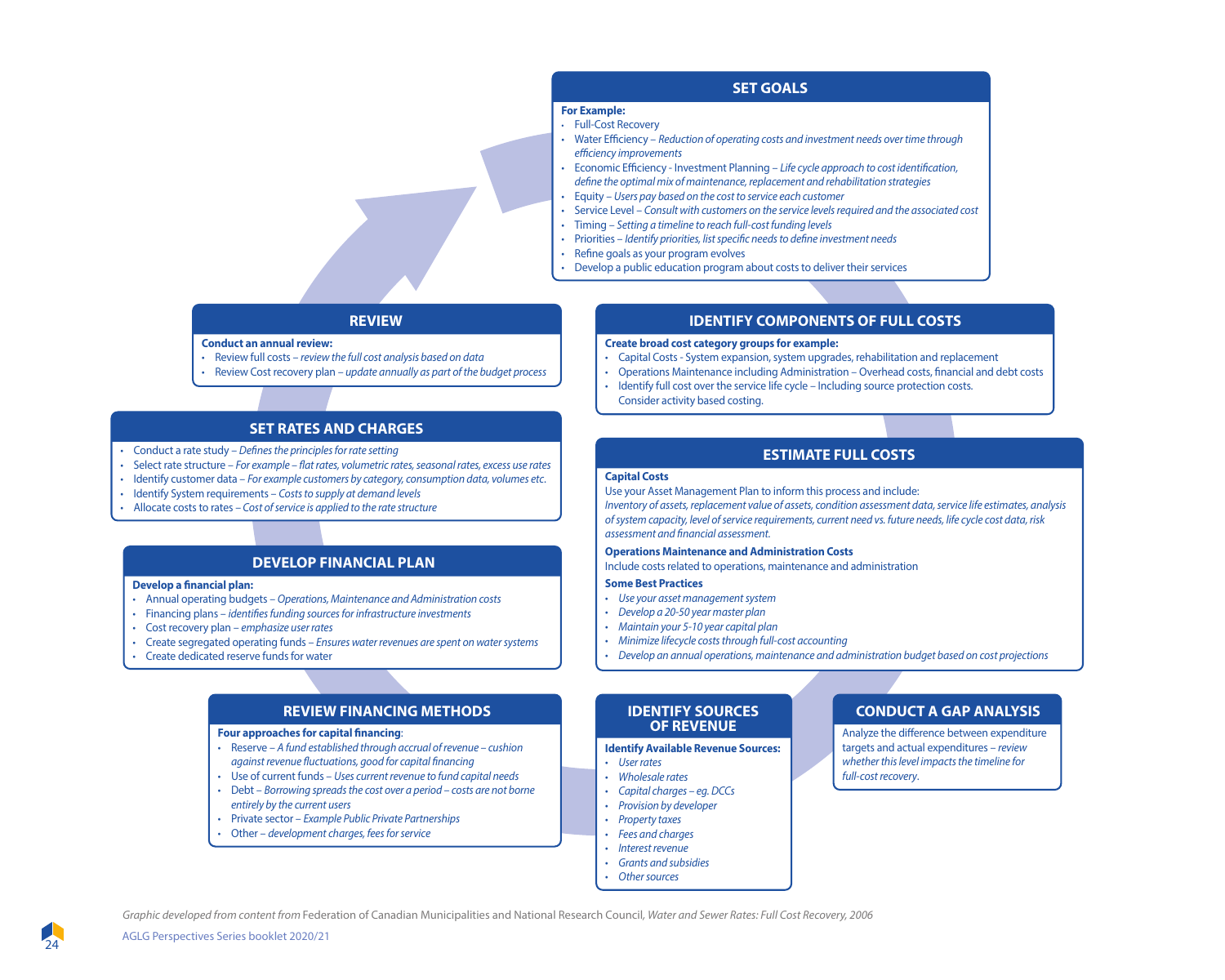### WHAT IS FULL-COST PRICING AND HOW DOES IT DIFFER FROM FULL-COST RECOVERY?

Full-cost pricing (FCP) delivers full-cost recovery with the use of user rates and charges only, with no reliance on grants from other levels of government or funding from the local government's general revenues.

The goal of FCP is to cover the entire cost of running the water system with revenue from user fees.

The use of full-cost pricing presents several benefits to local governments, such as:

Ensuring there will be sufficient funds available to sustain the provision of drinking water without relying on revenue sources from outside the utility such as grants or property tax revenue, thereby enabling local governments to use available grant funding on other projects

**Creating a direct link between the cost to the consumer** and the cost to the local government so water users gain an understanding of the costs associated with providing drinking water and may be encouraged to reduce some of these costs by changing their consumption behaviours

**Encouraging water conservation by creating incentives** for those involved in land use and infrastructure planning to develop "water smart" practices and technologies

As with asset management and full-cost recovery, implementation of full-cost pricing requires an ongoing public engagement process that provides detailed pricing and cost information to water users. Water users that have information about the true cost to deliver drinking water are more likely to understand and accept the need to change water rates.

#### **IMPLEMENTATION OF FULL-COST PRICING**

It is good practice to implement full-cost pricing over time, incorporating several factors into decision-making. Some of the steps include:

- Evaluating all the costs associated with the utility and incorporating adequate accounting programs
- Evaluating and optimizing all aspects of the system (including treatment, operations, metering, billing, distribution, debt instruments and more)
- **Monitoring and documenting usage patterns for various** sectors of users
- **Educating consumers on the value the utility provides**
- Implementing an asset management plan
- Determining the actual cost of service
- **Planning for reserves necessary to fund the maintenance** and upgrades required
- **Planning for the future and forecasting revenue requirements**
- Implementing reporting procedures

Source: North Carolina Department of Environmental Quality, *Full-Cost Water Pricing, January 2013*

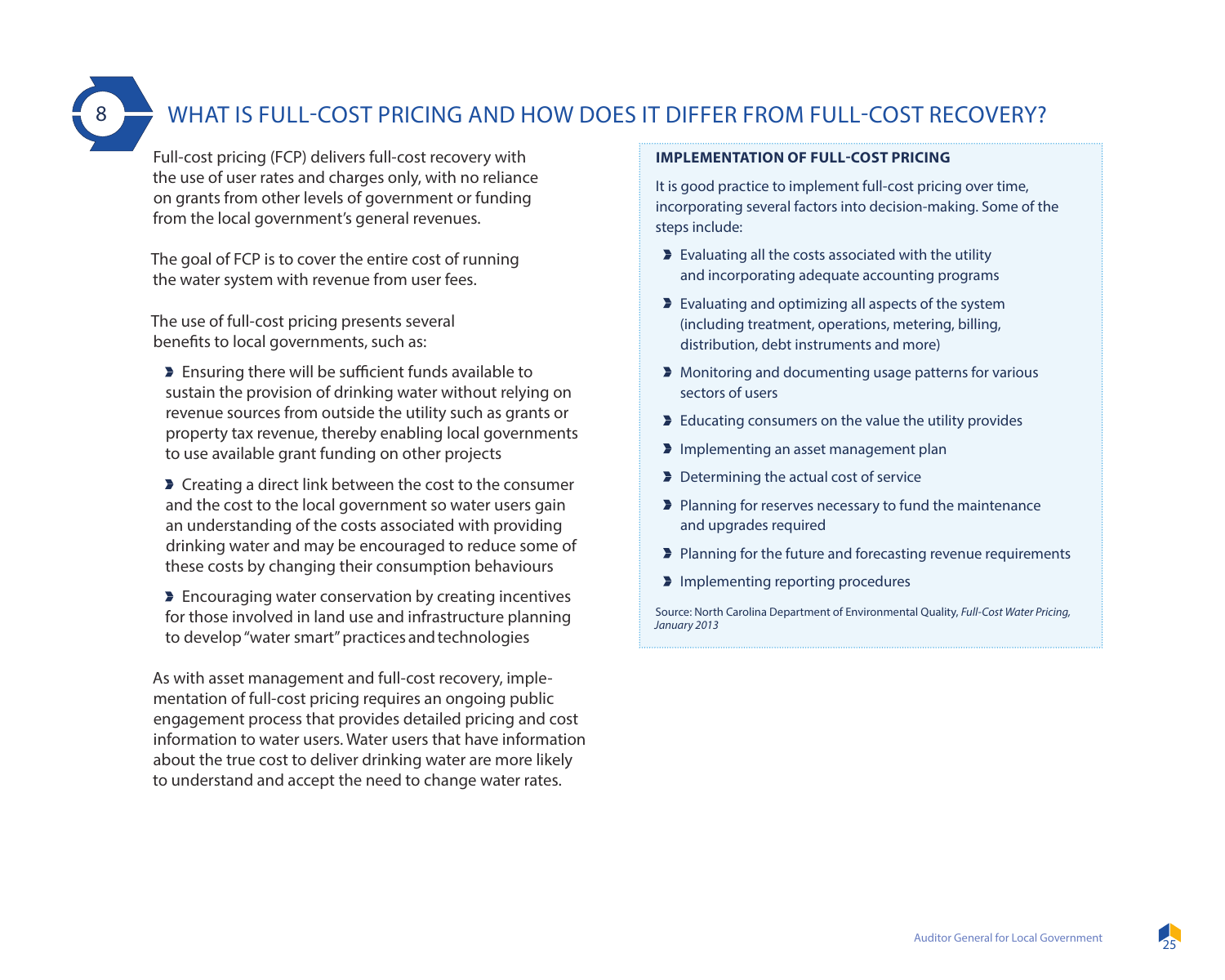### WHAT ARE SOME OPTIONS FOR SETTING WATER RATES?

There are a number of different approaches to pricing drinking water that a local government can consider when setting rates. Currently, local governments in BC employ a range of different pricing structures. Many water users in B.C. are billed a flat fee for their water service, irrespective of their actual consumption. A minority of British Columbia water utilities have water meters installed for all customers and charge volumetric rates.

#### *For utilities with water meters*

Water meters enable numerous pricing options that can help utilities achieve sustainable financing and full-cost recovery. These pricing options can be used to achieve the utilities goals. Some of these options are included here as examples:

**Single-block rates:** charge the same unit rate for all consumption, providing a simple calculation that may be suitable for small water systems.

**Decreasing-block rates:** charge progressively less per unit of water as consumption increases. This rate structure may contribute to economic development in areas where industry places demand on water resources, however, this structure does little to promote conservation.

**Increasing-block rates:** charge increasing rates per unit of water as consumption increases. While this encourages conservation, it may lead to adverse outcomes if particular industries are heavily reliant on water, or if overall consumption decreases to the point of affecting revenues.

**Humpback rates:** provide a "best of both worlds" structure, as block rates initially increase for particularly heavy residential and commercial users, but the cost of the highest tier decreases to accommodate heavy industrial water users.

**Excess use rate:** A rate that uses tiers based on typical usage for an average customer class and an increased rate for consumption beyond the typical usage volume.

**Seasonal rates:** Seasonal rates enable local governments to charge different rates in different seasons to promote conservation, or to accommodate increased demand.

#### **WATER METERING**

Universal metering provides an equitable basis for charging users based on their individual consumption and is a tool that is central to comprehensive water pricing programs. A water service provider that does not have universal metering often charges based on flat rate pricing. Flat rate pricing does not encourage water conservation because water users pay the same rate regardless of their consumption. Metering also enables better analysis of where system leakage is occurring. Residential water metering is not currently used by all local governments in British Columbia.

Benefits of Metering

- **D** Creates equitable rates for customers based on usage
- Reduces water waste through better leak detection
- Promotes efficiency and conservation
- **Enables better measurement of system use**
- **Enables full cost recovery pricing**
- **Improves customer knowledge of water use and costs**

Sources: Brandes et al., (2010), *Worth Every Penny: A primer on conservation-oriented water pricing,* POLIS project, University of Victoria and

Watson & Associates Economists Ltd.,*Towards Full Cost Recovery for Municipal Water and Wastewater Services: A guide for municipal councils, 2012*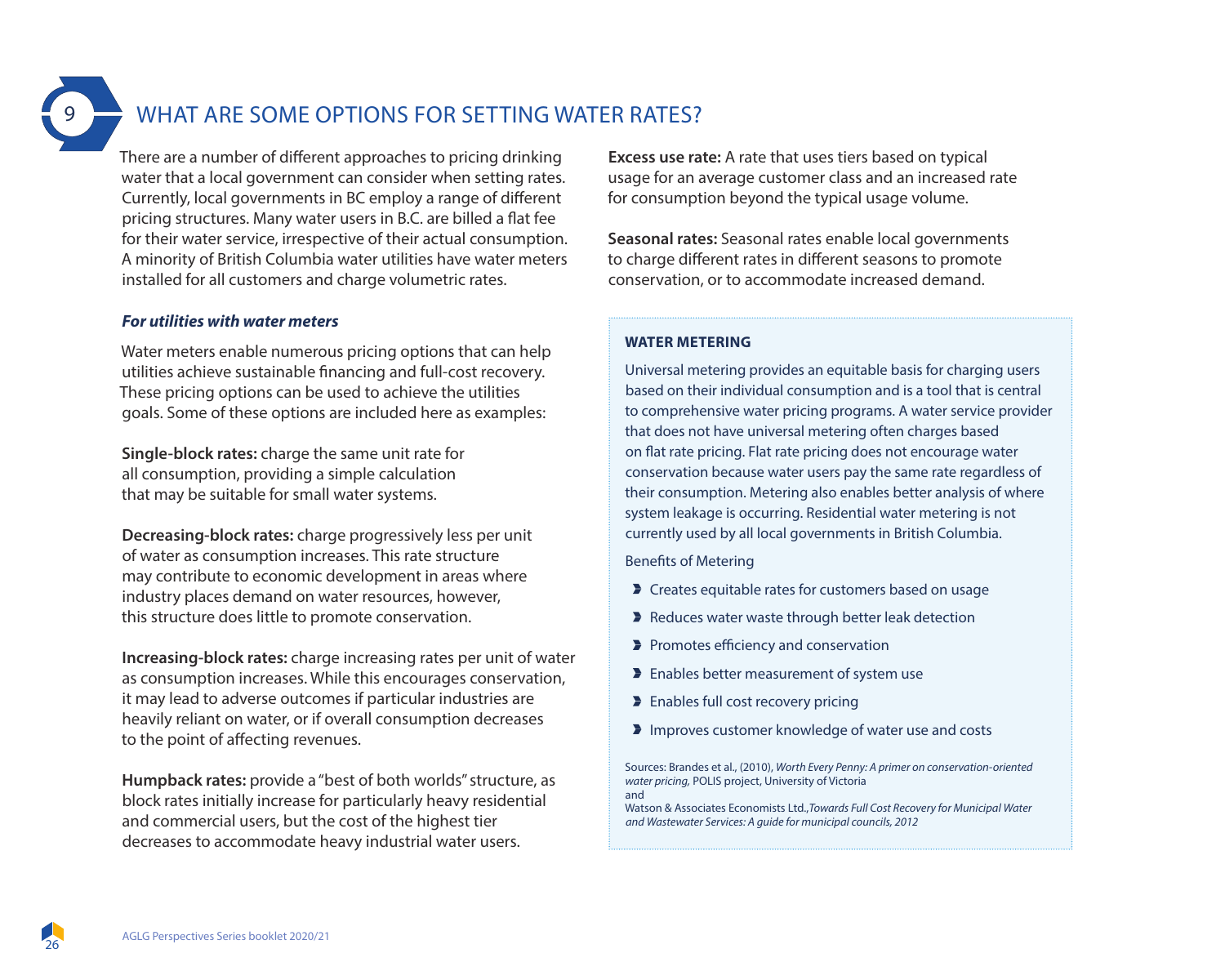Having a purely volumetric charge to users does not provide a stable source of revenue, as usage can fluctuate depending on variables such as the time of year or the rates being charged. Some stability can be achieved using a two-part rate comprised of both a fixed charge and a consumption charge.

**Fixed Charge:** The fixed charge is normally referred to as a base or minimum charge and is designed to recover a portion of fixed costs from customers on a per-bill basis. These fixed charges are designed to recover fixed cost components that are independent of costs directly related to either the production or the delivery of water.

#### *Rate structure without universal metering*

For water utilities that do not have universal metering for their customers, a billing model that classifies users based on their consumption can be helpful. For example, rate classes could include: single-family residential (inside city/ outside city), multifamily residential (condo/apartment/ townhouse), commercial (differences within commercial), industrial (large/small), irrigation, wholesale, fire protection (public/private) and others based on conditions.

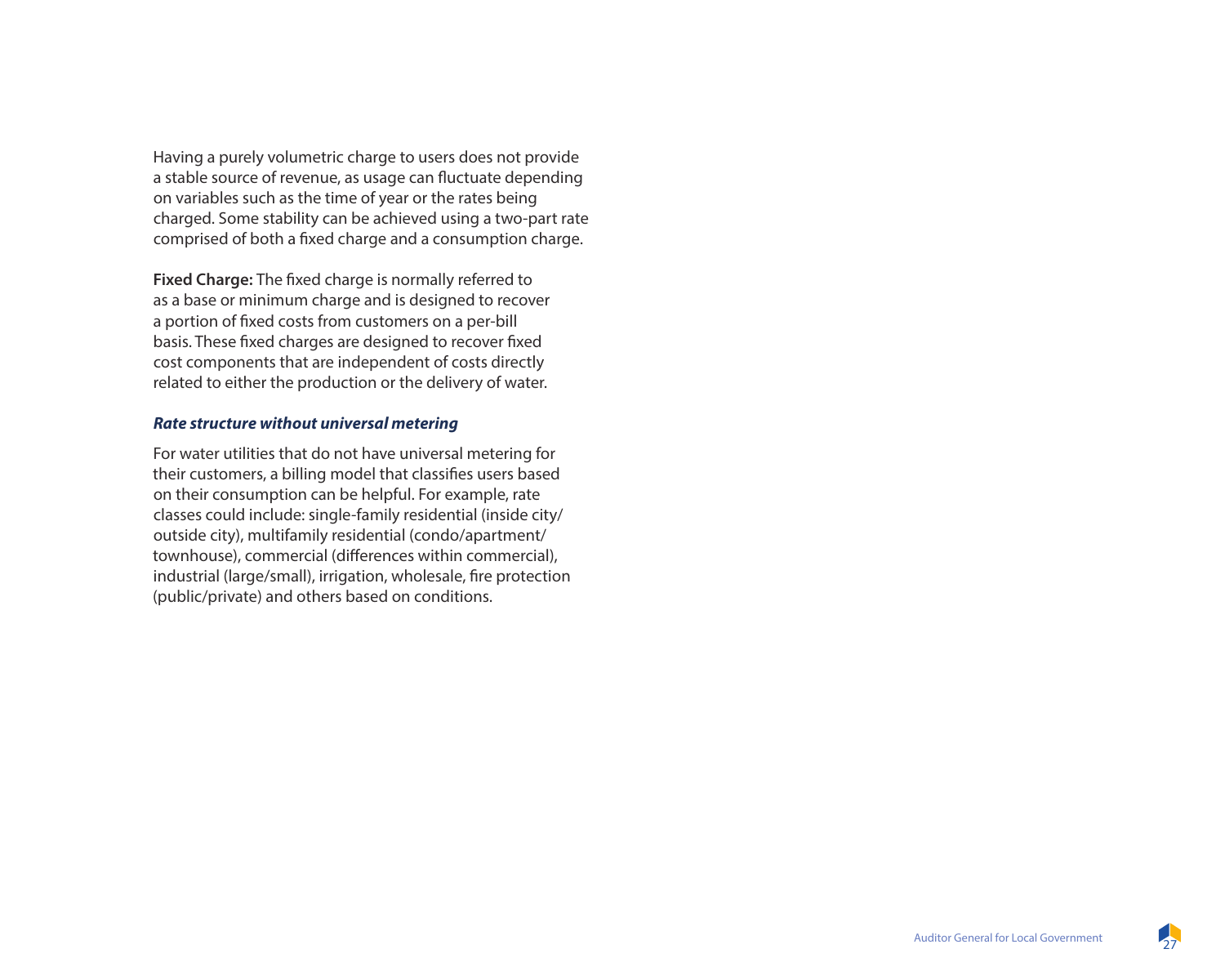### WHY IS IT IMPORTANT TO BUILD AWARENESS ABOUT DRINKING WATER SYSTEM COSTS?

Open and transparent communication with the public about the water system and its finances can build public confidence and support for the water system and its financial plans. Public awareness about the full cost of delivering clean drinking water can be enhanced by local governments by providing information related to:

- **D** utility operations
- **P** regulatory requirements
- **D** capital requirements
- **asset condition**
- service level costs
- **D** other elements that are part of the full cost of the water system (e.g., source water considerations)
- **Full-cost recovery/pricing activities**
- $\blacktriangleright$  the role that water utilities play in protecting public health and the environment

It is important to communicate the cost of the service related to reliably delivering safe drinking water and to identify what this cost includes.

Outreach focused on a local government's drinking water service can result in increased public support of the utility, including support for rates and rate increases.

### **COMMUNICATION PLAN**



Source: Raftelis, G. A., (2015), *Water and Wastewater Finance: The changing landscape,*  4th ed., CRC Press

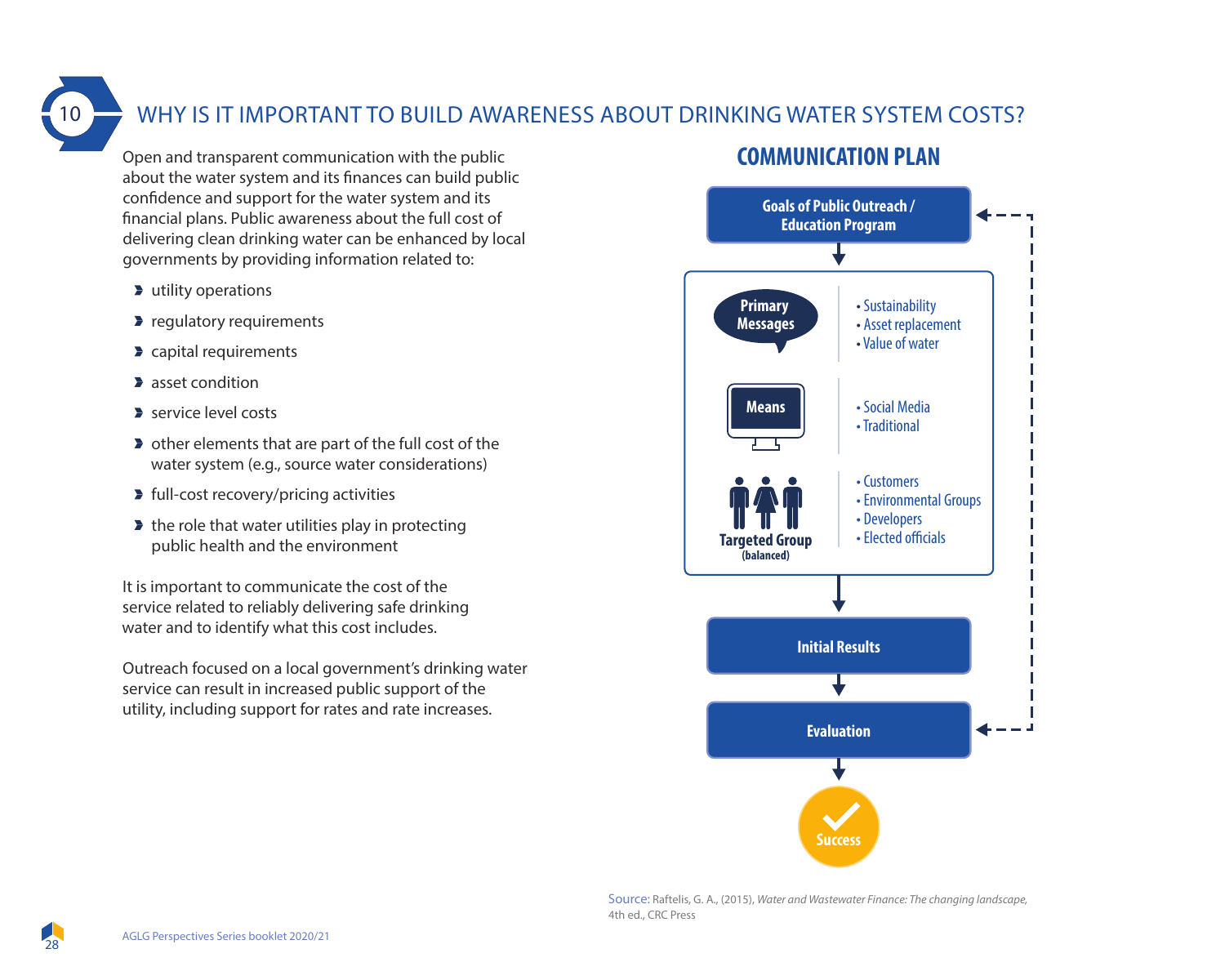

### WHAT ARE SOME EFFECTIVE COMMUNICATION TOOLS FOR LOCAL GOVERNMENTS CONSIDERING A TRANSITION TO FULL-COST RECOVERY?

Good communication can support sustainable decisions and improve outcomes. Communication provides opportunities to build public support, gain input and insight that may not have been considered and reduces barriers to change by proactively identifying concerns and risks.

If possible, involve the public and other stakeholders early in the decision-making process to transition to full-cost recovery. Public outreach and stakeholder engagement activities held before a council vote on moving to a new system involves the public in making the decision, builds public trust, identifies risks and areas of concern and collects key statistics to include in future communication activities.

#### *Stakeholder Engagement and Public Outreach Planning*

A stakeholder engagement and public outreach plan is a good starting point and can provide guidance for both ongoing and targeted campaigns. The plan should include several major elements, such as primary messages, intended recipients, guidance related to methods and measures for success. Operationally, the plan should identify the timing of messages and assigned responsibilities.

"Engaging with the public via meetings and consultation processes is absolutely crucial to any successful communications initiative, be it an official community plan, wastewater treatment facility, curbside recycling program or the development of a new pool, arena or industrial facility. People still want to connect face-to-face – never forget that."

Source: Northern Development Initiative Trust, *Small Town P.R. Playbook, December 2016*

#### **TWO COMMON PUBLIC EDUCATION STRATEGIES INCLUDE:**

**Ongoing long-term messaging:** Information that may be useful to share over the long term includes materials that educate the public on the water utility's performance, its ongoing operations and repeated, high-intensity seasonal messaging.

**Targeted campaigns:** Specialized information tied to specific initiatives, such as significant changes or capital projects. For example, a targeted campaign could be used to publicize a rate study or specialized research during the lead-up to an event such as a change to fees or start of a capital project.

Source: Raftelis, G. A., (2015), *Water and Wastewater Finance: The changing landscape,*  4th ed., CRC Press

#### *Tips for effective communication*

- **K** Know your audiences Consider what stakeholder groups may already know and what they may need more information on. Ask yourself what their biggest concerns may be and try to anticipate ways you can address those concerns
- Use language that is simple and easy to understand avoid technical and financial terminology
- Answer the basics first Who? What? When? Where? Why? How?
- Define your key messages
- Design your messaging for your identified audience
- **Provide communication materials in multiple languages** based on community needs
- Set communication goals, which may include public education, motivation or co-ordination towards a common goal
- $\blacktriangleright$  Make strategic use of different communication methods, including mail-outs, online surveys, web content, social media, public information sessions and others

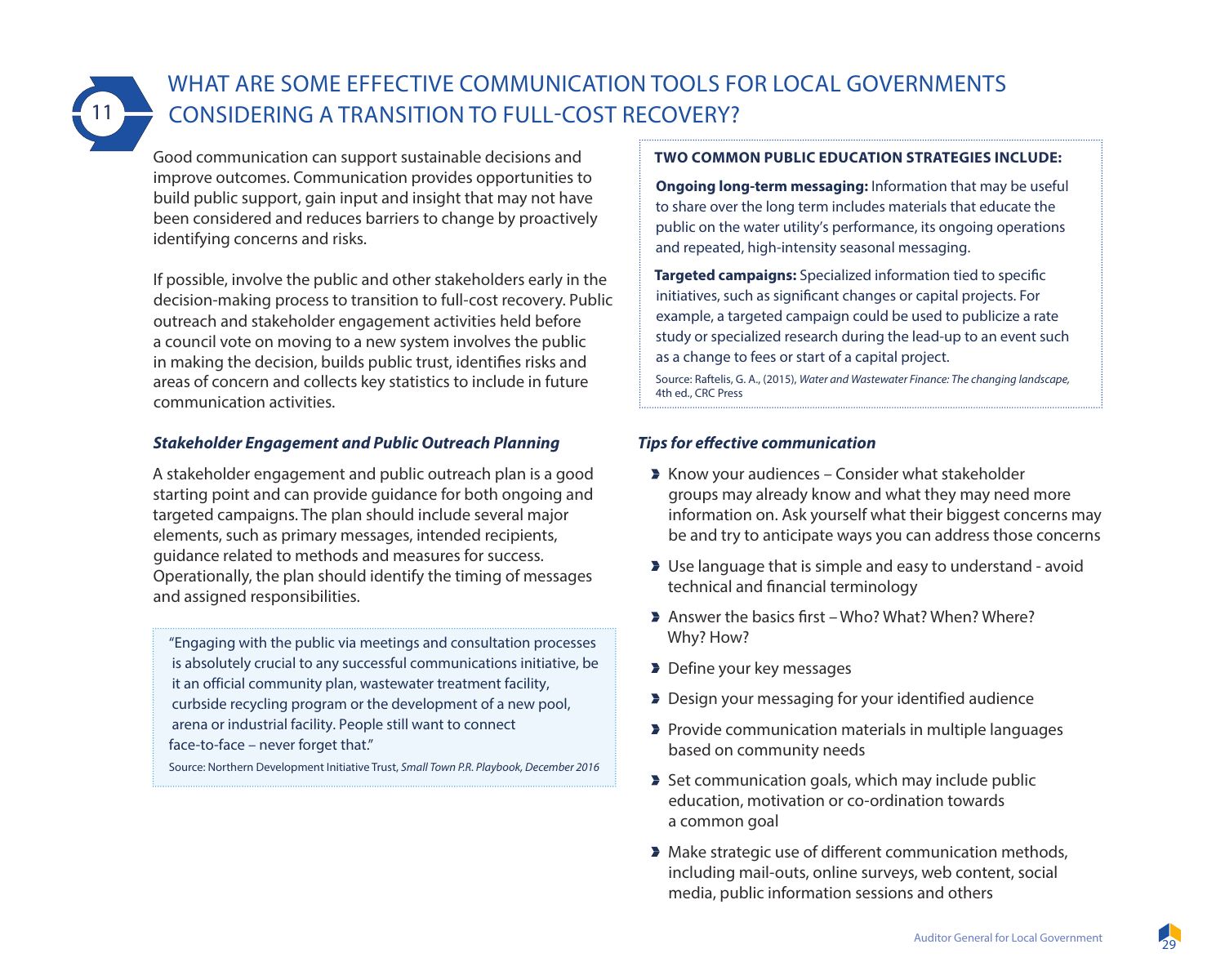- **Evaluate communication outcomes and incorporate** learnings into your next campaign
- **Consider hosting a town hall using a community** engagement software platform and tools
- **Consider facility tours to raise awareness about operations** and costs

A stakeholder committee is a committee that is established to assist a local government in supporting management-led external and internal communications. A stakeholder committee is made up of selected stakeholders, established with a terms of reference, and can be an effective method of public outreach. Stakeholder committees can be established as a permanent body or as a project-specific temporary body.

When developing and working with a stakeholder committee, be prepared to provide oversight, listen and act.

- **1.** Carefully consider the scope of the input requested from the committee to ensure that committee outputs meet your needs.
- **2.** Strive for balance and diversity. A group with different opinions allows the utility to hear a greater range of ideas on a subject. The recommendations of a diverse group will carry greater weight than those of a homogeneous group.
- **3.** Create opportunities for meaningful input. A structured group process is important, such as providing contextual information to the group, setting an agenda and taking minutes.
- **4.** Acknowledge the committee's contributions by communicating back, where appropriate, on the actions taken from their suggestions.

#### *Water Advisory/Rates Advisory Committee*

Some utilities have established a water advisory committee or rates advisory committee to assist with communication and engagement related to studies for water rates. A water advisory committee often includes a cross-section of the population and representatives from different customer groups such as developers, industrial customers, various residential customers and others. Water advisory committees may assist in consultation for: water quality, source water protection, distribution, rates, infrastructure and capital improvements, and communication with the community. The committee is involved throughout the rate study and assists in prioritizing pricing objectives and reviewing different scenarios. By proposing an approach or solution that is endorsed by a broad group of community stakeholders, committees can support elected officials who make difficult and often contentious decisions when approving rate changes (especially increases).

#### *Using Data for Communication and Evaluating Engagement Effectiveness*

Data from performance measurement systems can be incorporated into public communication materials and contribute to raising awareness about the operation of the water utility relative to the desired level of service. There are a range of ways to represent data that can be understood by members of the community that do not have technical knowledge of water systems or other financial terminology, but who will still be asked to provide input on and support local government initiatives.

People are more likely to engage when provided with concise and clear content. Simple language is accessible, efficient and creates fewer misunderstandings. It improves the citizen's experience and starts the conversation off on the right foot.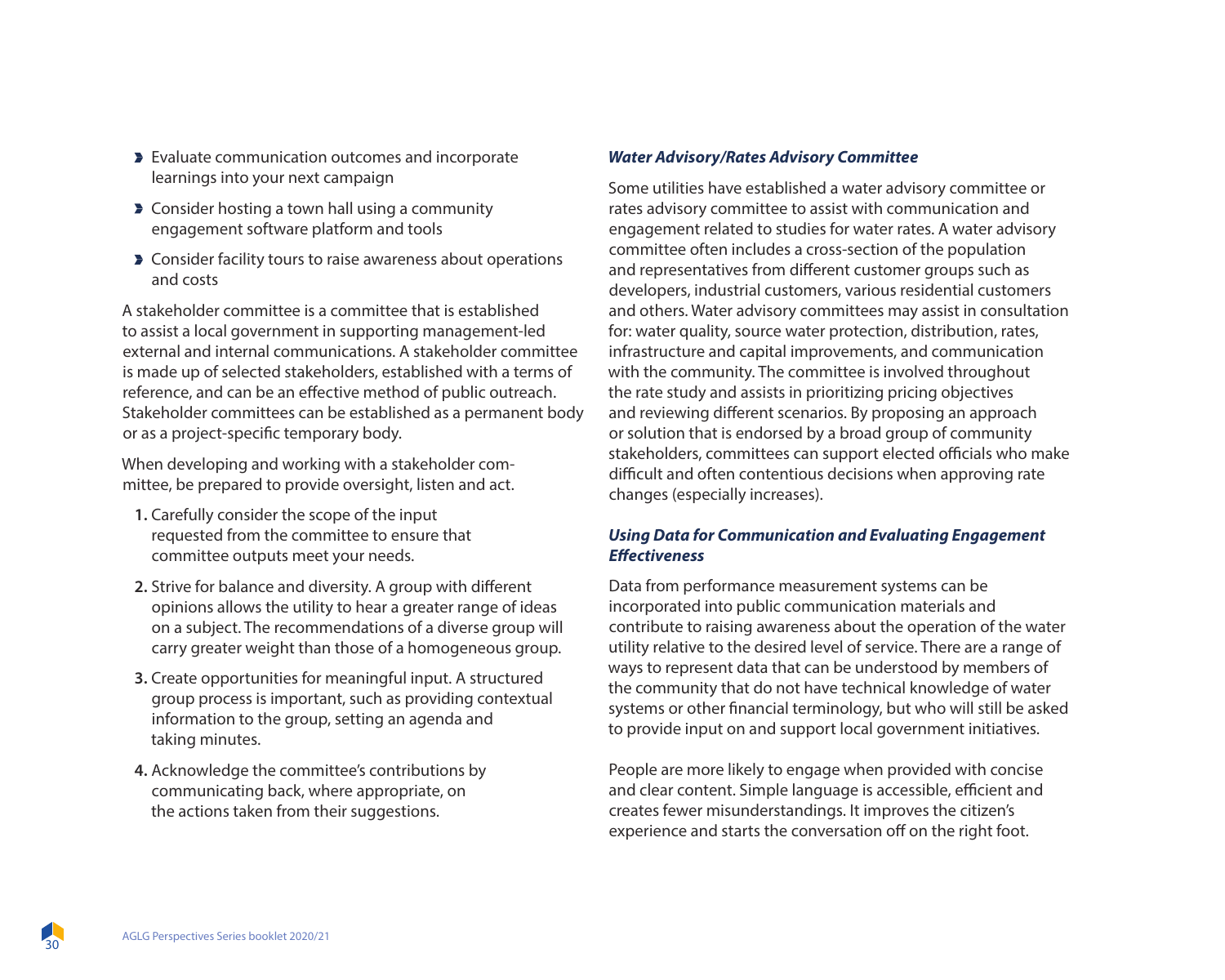Think about how a subject would be explained to a Grade 6 class. A local government should be able to give an overview of its water systems and the importance of full-cost recovery without using jargon, and it should be concise enough that you could format it into a one-page letter or brochure for its residents. Remember: a person with no background in the subject area should be able to understand why a change is being made.

Other approaches to consider include:

- **Creating an infographic hand-out to share with residents** in-person or through your website
- Writing a frequently asked questions guide
- **Creating a "Did you know?" campaign on your social media** platforms regarding drinking water management in your community
- **Hosting opportunities for residents to ask staff in-person** about the project
- **Creating a new page on your website dedicated to the system**
- Proactively enga ging with local news outlets to explain the project and its benefits

In order to evaluate the effectiveness and reach of public engage ment programs, it is important to collect data about how the program went. Designing programs with a measurement system in mind means including which quantitative and qualitative data will be collected. For example, some possible metrics include: the number of people reached by the campaign, the level or magnitude of a behavioral shift, the amount of feedback received and customer satisfaction levels.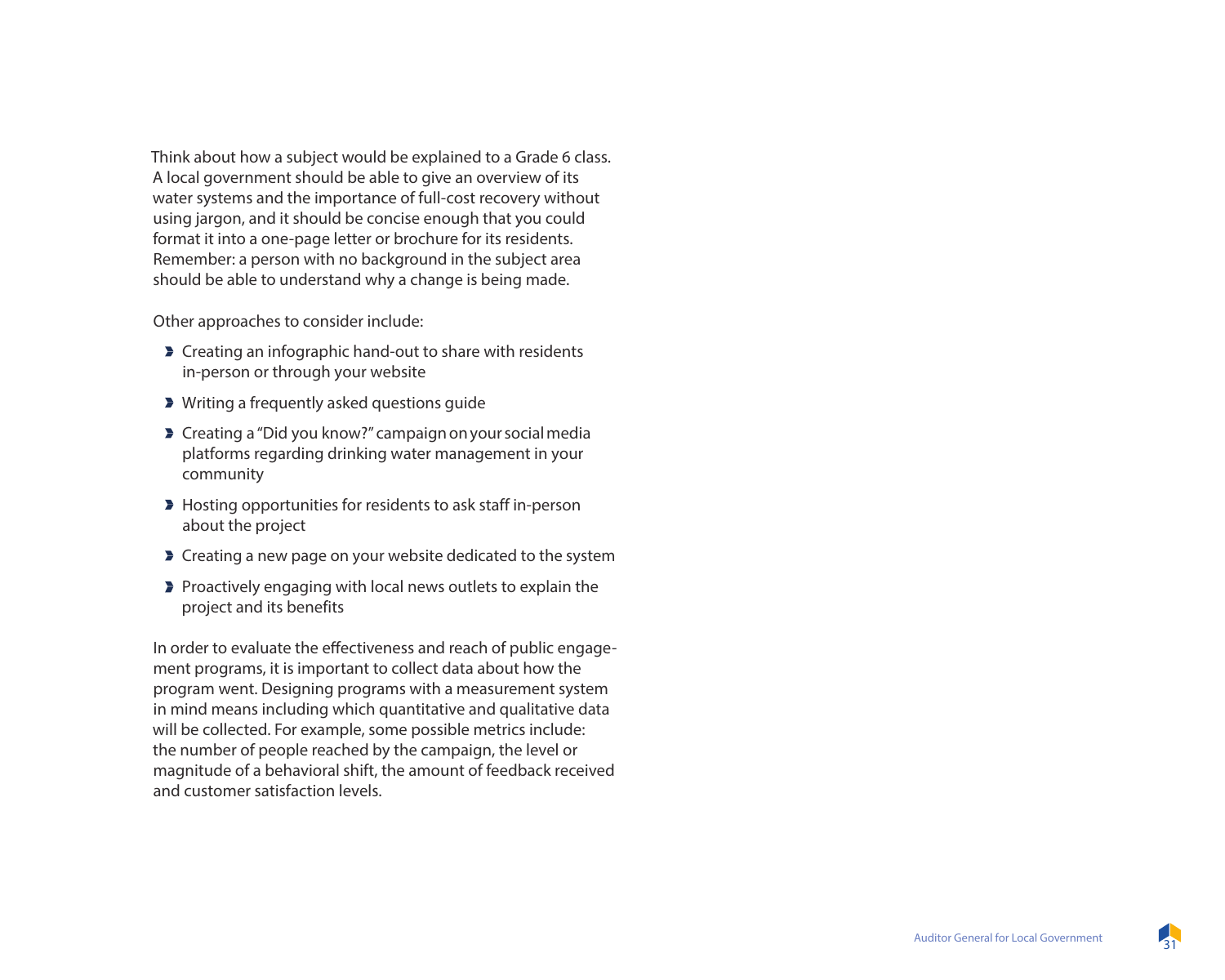### **EXAMPLE OF STAKEHOLDER ENGAGEMENT PLANNING CONSIDERATIONS**

| <b>STAKEHOLDER</b>                            | <b>LIKELY OPINION ABOUT</b><br>THE RATE INCREASES | <b>RELATED CONCERNS/INTERESTS</b><br><b>ABOUT RATE INCREASES</b>                      | <b>MESSAGES/INFORMATION</b><br><b>RELATED TO RATE INCREASES</b>                                                          | <b>RECOMMENDED MEDIUM</b>                                                                                           |
|-----------------------------------------------|---------------------------------------------------|---------------------------------------------------------------------------------------|--------------------------------------------------------------------------------------------------------------------------|---------------------------------------------------------------------------------------------------------------------|
| Major ratepayers                              | Likely negative                                   | Effect on household budget<br>or bottom line                                          | Total bill per ratepayer                                                                                                 | Letters with billing information<br>(include staff contact information);<br>group meeting(s)                        |
| <b>Commercial and industrial</b><br>customers | <b>Generally negative</b>                         | Amount of the rate increase;<br>effect on cost of business                            | Total bills (for large ratepayers)                                                                                       | Letters with billing information<br>(include staff contact information);<br>group meeting(s)                        |
| Developers                                    | Indifferent                                       |                                                                                       |                                                                                                                          |                                                                                                                     |
| <b>Elected officials</b>                      | <b>Varies</b>                                     | Effect on constituents; case for increase                                             | Succinct talking points, history<br>of and information about rates                                                       | Face-to-face meetings                                                                                               |
| Engineers/designers                           | Indifferent                                       | None in particular                                                                    | N/A                                                                                                                      |                                                                                                                     |
| <b>Environmental groups</b>                   | Positive                                          | Plan for spending the money                                                           | Program summary (activities<br>and actions); relationship between<br>rate increase and measureable<br>changes in service | Face-to-face meetings                                                                                               |
| Fixed and low income owners                   | <b>Negative</b>                                   | <b>Relief programs</b>                                                                | <b>Billing information;</b><br>relief available if any                                                                   | Community meetings;<br>newspaper article; billing insert                                                            |
| <b>Homeowners</b>                             | <b>Varies</b>                                     | Effect on household or budget                                                         | <b>Billing information;</b><br>where the money is going                                                                  | Web FAQ; newspaper article;<br>billing insert; public meetings                                                      |
| Landlords                                     | Indifferent or negative                           | Lead time, ability to pass on<br>increases to tenants via leases                      | <b>Total bills</b><br>(for landlords with many properties)                                                               | Letters with billing information<br>(include staff contact information);<br>group meeting or meetings               |
| <b>Media outlets</b>                          | <b>Varies</b>                                     | Communicating about the<br>increase; what are the details,<br>what is the news angle? | Answers to frequently asked questions                                                                                    | Calls to reporters; press releases;<br>a backgrounder in plain language<br>(along with a news realease); interviews |
| Tax-exempt and government                     | <b>Varies</b>                                     | <b>Effects on budget</b>                                                              | Affordability                                                                                                            | Same as major property owners                                                                                       |

Source: Raftelis, G. A., (2015), *Water and Wastewater Finance: The changing landscape,* 4th ed., CRC Press

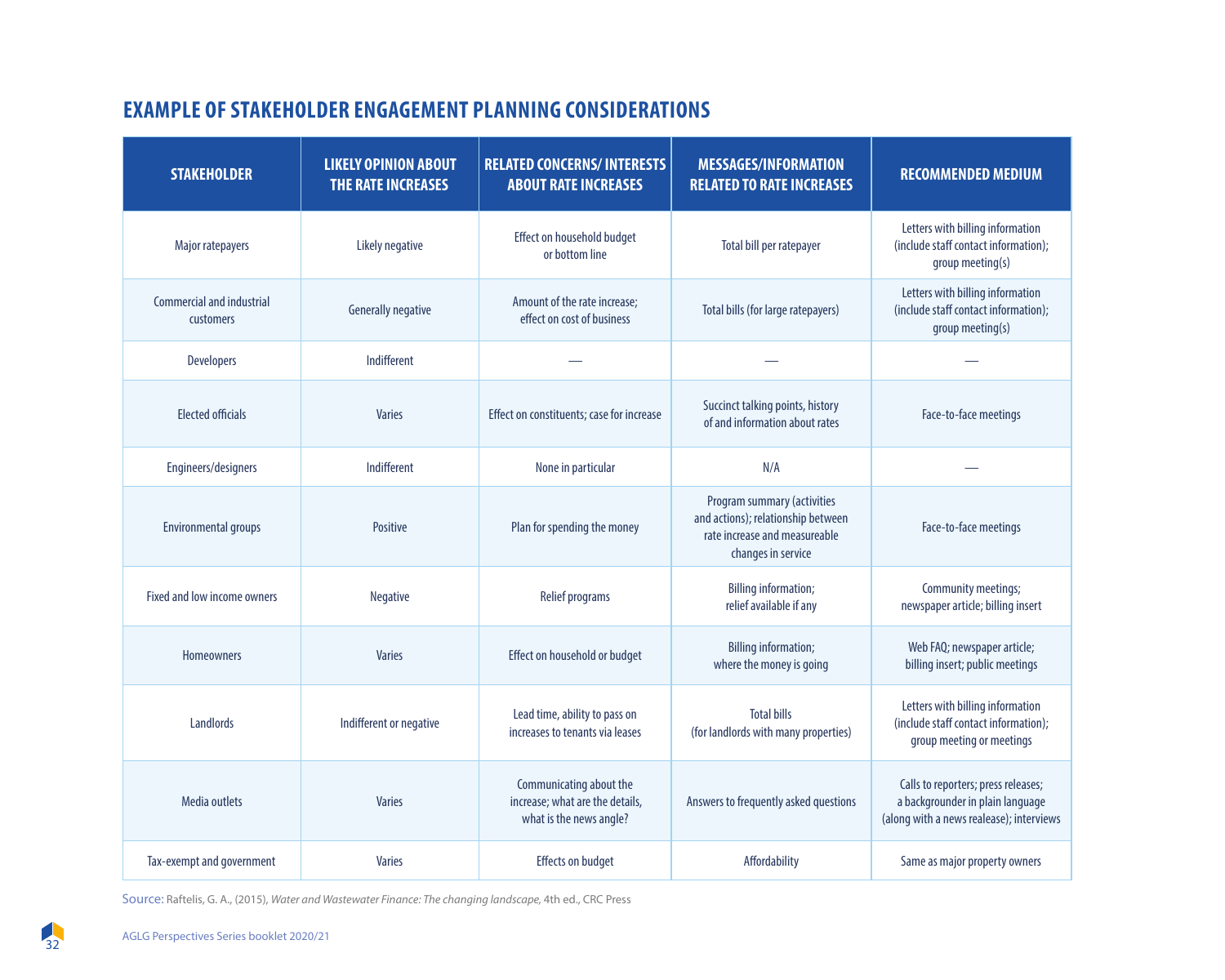#### **PUBLIC ATTITUDES ON CANADIAN WATER SYSTEM INFRASTRUCTURE**

A 2014 Royal Bank of Canada Water Attitudes Survey found that the majority of Canadians have very little understanding of where their water comes from or how it is treated, what happens to their waste or their community's water infrastructure challenges.

Only 1 in 10 Canadians thought that water treatment, water delivery and stormwater systems in their community required major investment.

A 2015 study on public attitudes about water infrastructure identified that in order for elected councils and boards to make water infrastructure a priority, they need to know they will have the support of the public. If the community is not aware of the threats to their water systems or the inevitable costs of doing nothing, they cannot be expected to support the decisions that need to be made, which may include:

- Investing in water infrastructure over other projects
- Disrupting communities to implement improvements
- **A** Raising water prices

A panel of water experts determined that building public support requires communication and education, and proposes that a communications plan should be built on three main goals:

- **1.** Raise public awareness and encourage commitment to the state of water infrastructure.
- **2.** Promote the need and benefits of infrastructure improvement and replacement to target audiences.
- **3.** Maintain consistent and positive messages at all times.

Source: Canadian Water and Wastewater Association, *Public Attitudes Project 2015: Changing public attitudes on the value of Canada's water system infrastructure, 2015*

#### **TWO EXAMPLES OF COMMUNICATING RESULTS TO THE PUBLIC**

The City of Nanaimo uses a balanced scorecard process to measure its performance. Although measures in such scorecards usually align with an organizational strategy, the City's measures were drawn from various plans after strategic planning had taken place. The City of Nanaimo currently lists some of its objectives and performance levels on its website.

Metro Vancouver illustrates its performance levels for various services using a performance monitoring dashboard. The dashboard educates the public on multiple aspects related to water, including source, consumption and water-related expenditures. Source: *City of Nanaimo website* and *Metro Vancouver website*

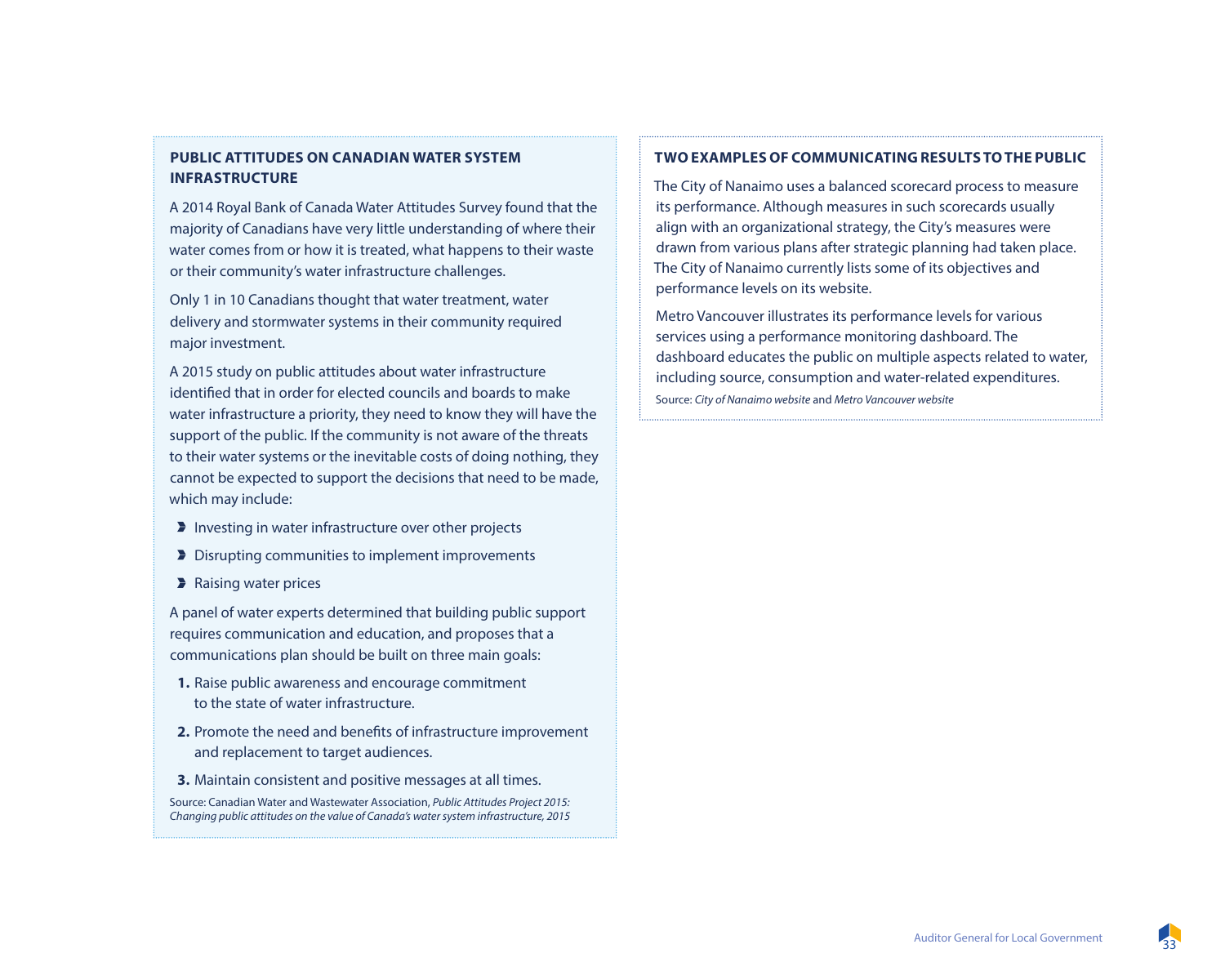# **PERFORMANCE MEASUREMENT & CONTINUAL IMPROVEMENT**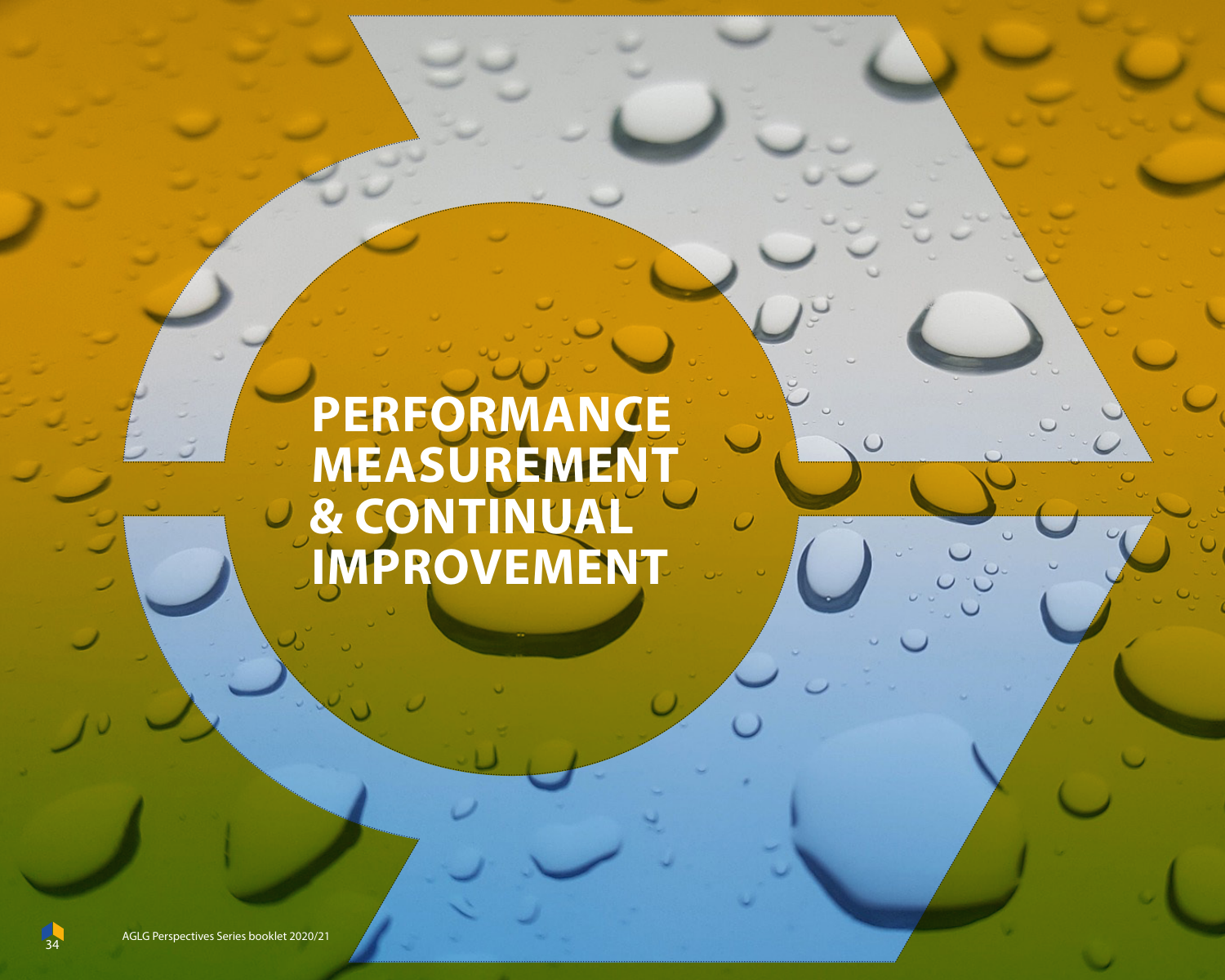12

### WHAT IS PERFORMANCE MEASUREMENT AND HOW CAN IT HELP INCREASE THE EFFECTIVENESS AND SUSTAINABILITY OF A WATER UTILITY?

Performance measurement is a component of a water utility's accountability framework that enables the utility to measure how well it is meeting its objectives. Local governments can make use of performance data as a tool to make better, more informed decisions, thereby increasing the effectiveness and sustainability for the water utility. In order to do this decision-makers need useful metrics to be able to:

- set informed and reasonable targets
- **P** efficiently allocate resources to areas in need of improvement, and
- **Example 2** effectively communicate performance to internal and external stakeholders and peers
- **D** Clearly state costs associated with service levels

Performance measurement is the process of strategically collecting quantitative, and sometimes qualitative, system information called performance indicators to measure the effectiveness, efficiency and cost of a system over time. Performance measurement serves many purposes, including focusing attention on key issues, clarifying expectations, facilitating decision making, supporting learning and improving, establishing and maintaining accountability, and, most importantly, communicating effectively internally and externally.

An effective water utility performance measurement system should be based on activities that can be managed and include well-defined measures that are collected consistently for each of the most important components of the water system and service. This may involve collecting data from more than one department or service area and may include broader organization-wide measures. Since establishing and capturing performance measurement information requires resources, performance indicators should be selected carefully to ensure that the benefits of performance measurement outweigh the costs. Tools and frameworks are available to help you tailor your performance measurement system to the unique needs of your water utility.

The following guidelines can help to identify useful measures and indicators and apply them effectively:

- Select measures that support the local government's strategic objectives, mission and vision
- State level of service associated with the performance indicators and costs
- Select indicators that are economical to measure and verify
- Start with a small set of indicators in broad categories and gradually increase the number as needed
- Set realistic targets based on criteria such as customer expectations, improvement over time, relative industry performance or other appropriate comparisons
- Develop clear definitions for each indicator, ensure that the data for the indicator is collectible and available
- **D** Consider how measures relate to one another, and how they may be used with other measures in the future
- **D** Consider cause-and-effect relationships
- $\blacktriangleright$  Identify who is responsible for collecting the data, and how the data will be tracked and reported
- Develop processes to respond to and evaluate results
- I Identify how performance measurement results will be communicated and reported
- **Incorporate continual improvement into the performance** measurement system

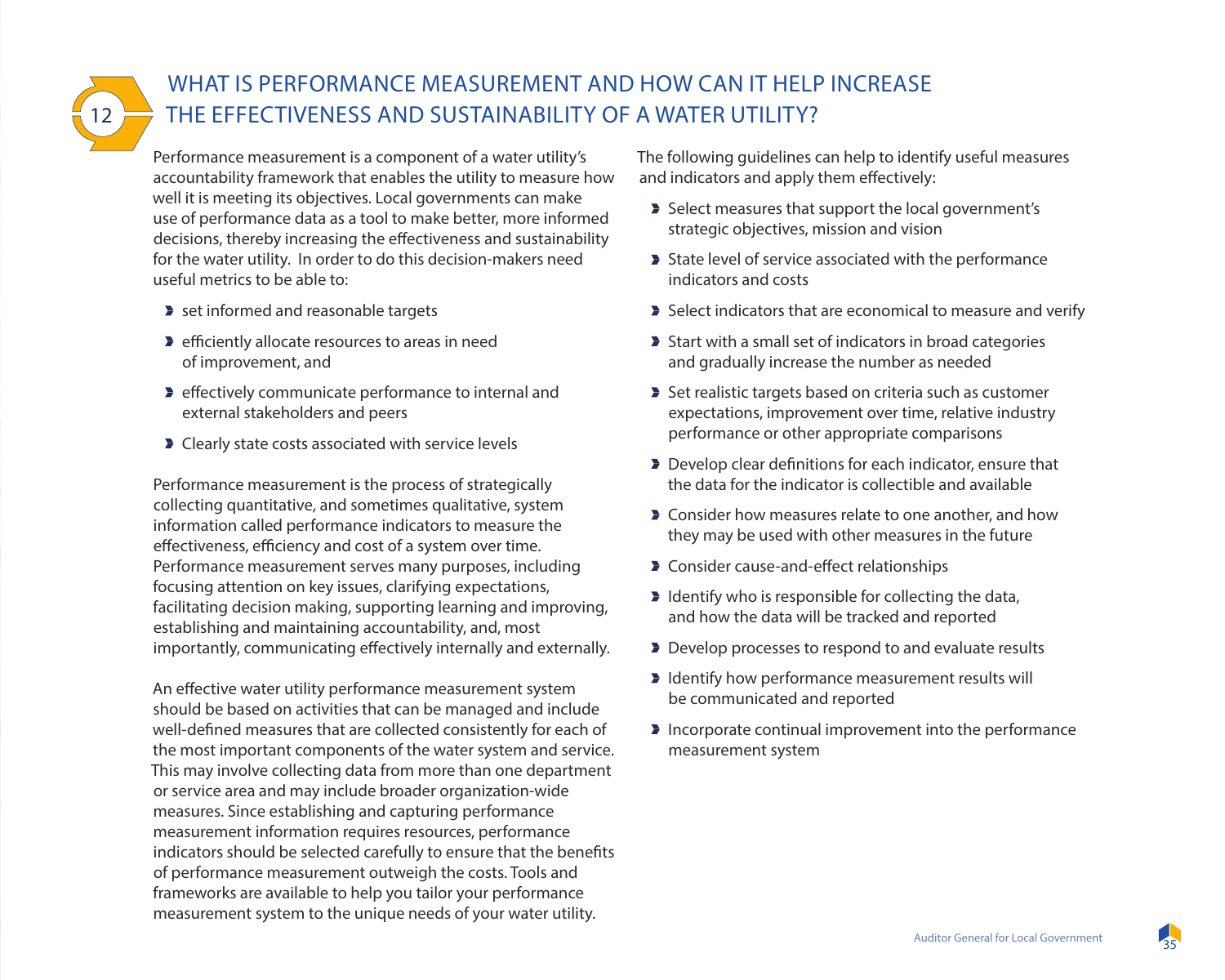#### *Performance Measurement and Sustainable Financing*

Performance measurement can support a water utility to assess and rate its financial sustainability and to measure how well the utility is meeting its financial goals. Measures related to the liquidity, equity, cost recovery efforts and others provide the context to score financial sustainability. Managers can assess how well full-cost recovery and full-cost pricing strategies are being implemented and can use this information to improve.

#### *Performance Measurement and Asset Management*

Performance measurement provides the framework for accountability in an asset management program as it enables the program outcomes to be measured against its intended objectives. Performance measurement can be used throughout the asset management cycle – to assess, plan and implement. Assessing performance using standardized metrics leads to informed asset management plans and streamlined roadmaps for implementation and subsequent evaluation. The integration of performance management and asset management is key to implementing a continual improvement cycle for drinking water services, which is discussed in question 14.

#### *Performance Measurement and Overall System Effectiveness*

Performance measurement can support water utilities to improve their effectiveness and efficiency in meeting core utility goals. Performance measures can provide the information to compare performance internally and externally, through benchmarking with other similar utilities. Measures sometimes used as indicators of overall system effectiveness include water quality, energy efficiency, financial performance, customer satisfaction and other important operational factors.

Performance *measurement* is central to the effective *management* of the performance of the utility.

*"You can't manage what you can't measure." ~*Peter Drucker, author and management consultant

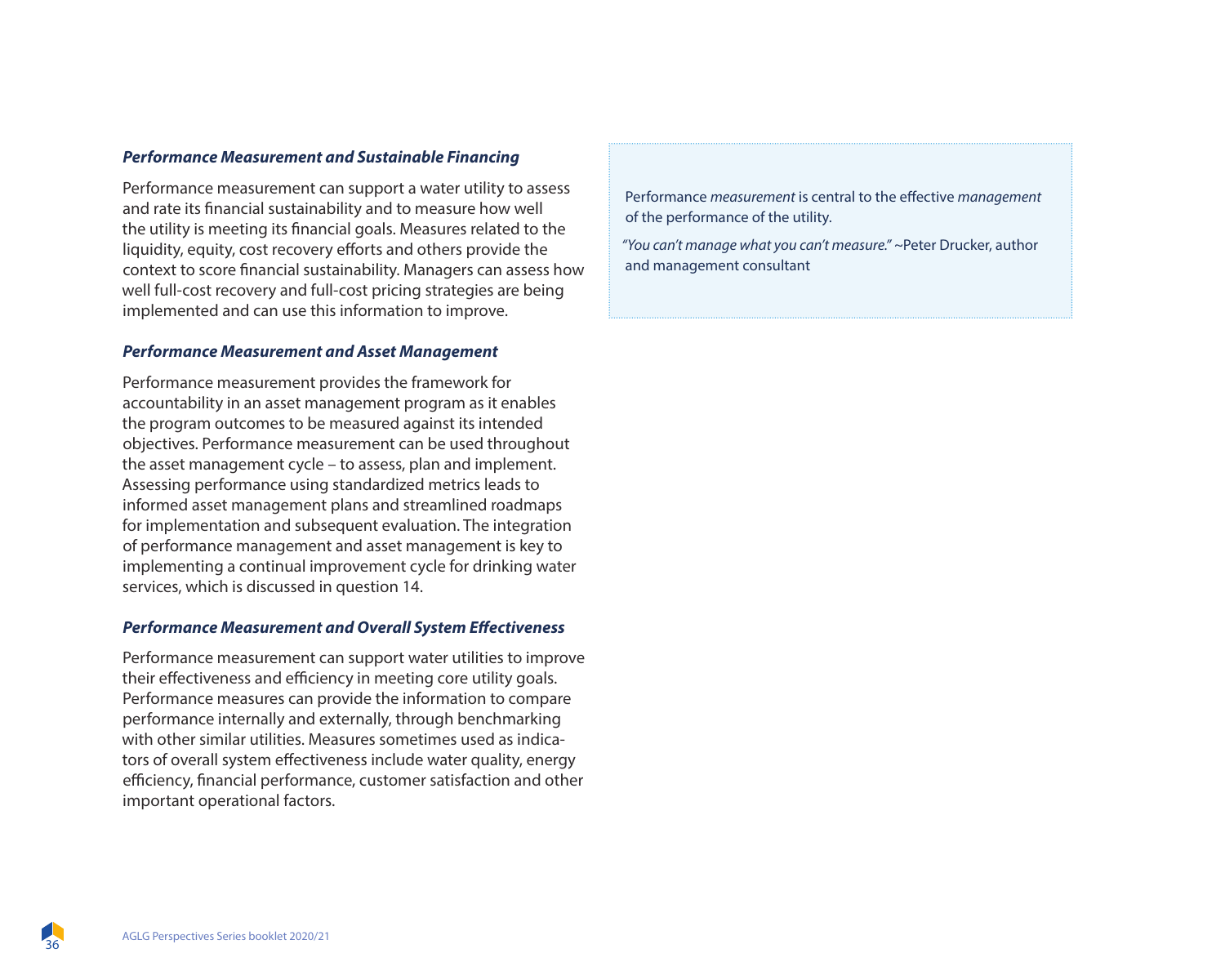

### WHAT PERFORMANCE INDICATORS ARE APPROPRIATE FOR A WATER UTILITY, AND HOW DO OTHER UTILITIES PERFORM/COMPARE?

#### *What makes a good performance indicator?*

Generally, water utilities seek to provide reliable and sustainable service, by ensuring a sufficient quantity of water that meets public health safety standards, while operating a safe, productive workplace, with a satisfied and informed customer base, all at a minimum sustainable cost. Indicators should adequately align with the specific goals of a local government while taking into account comparability with other water utilities, if benchmarking is desired.

Water utility service goals can be grouped into broad categories or performance areas, such as water quality and quantity, assets, environment and customers. Some water utilities utilize a categorization scheme such as the one listed below. Each of these broad categories will have multiple performance measures, and each measure will have multiple indicators. Some examples of measures and their respective indicators:

#### **PERFORMANCE MEASUREMENT ATTRIBUTES FOR DRINKING WATER**

There are several different commonly used frameworks available for local governments to refer to when designing or updating an approach to performance measurement. In the United States, a coalition of major water sector associations, developed an approach to water utility management using best practices from water sector leaders. This approach, known as Effective Utility Management (EUM), includes advice on successful management using ten different water utility attributes:

- **1.** Product Quality
- **2.** Customer Satisfaction
- **3.** Employee and Leadership Development
- **4.** Operational Optimization
- **5.** Financial Viability
- **6.** Infrastructure Stability
- **7.** Operational Resiliency
- **8.** Community Sustainability
- **9.** Water Resource Adequacy
- **10.** Stakeholder Understanding and Support

The attributes are not presented in a particular order, but rather can be viewed as a set of opportunities for improving utility management and operations.

Source: EUM Utility Leadership Group, *Effective Utility Management: A primer for water and wastewater utilities, 2017*

| PERFORMANCE ATTRIBUTE (CATEGORY) | <b>EXAMPLE PERFORMANCE MEASURE</b>     | <b>EXAMPLE PERFORMANCE INDICATOR</b>                                                                                              |
|----------------------------------|----------------------------------------|-----------------------------------------------------------------------------------------------------------------------------------|
| <b>Financial Viability</b>       | <b>Budget Management Effectiveness</b> | Revenue to expenditure ratio; Operations and maintenance (O&M);<br>Expenditures (percent of budget)                               |
| <b>Operational Optimization</b>  | <b>Resource Optimization</b>           | 0&M cost per volume treated;<br>Energy use per volume treated                                                                     |
| <b>Service Reliability</b>       | <b>Service Delivery</b>                | Number of unplanned service interruptions/100km;<br>Main breaks by material type/100km length                                     |
| <b>Customer Satisfaction</b>     | Satisfied and informed customers       | Number of water pressure complaints/1000 people served;<br>Per cent of calls for service resolved within defined level of service |

Source: EUM Utility Leadership Group, *Effective Utility Management: A prime for water and wastewater utilities, 2017* and NWWBI water performance measures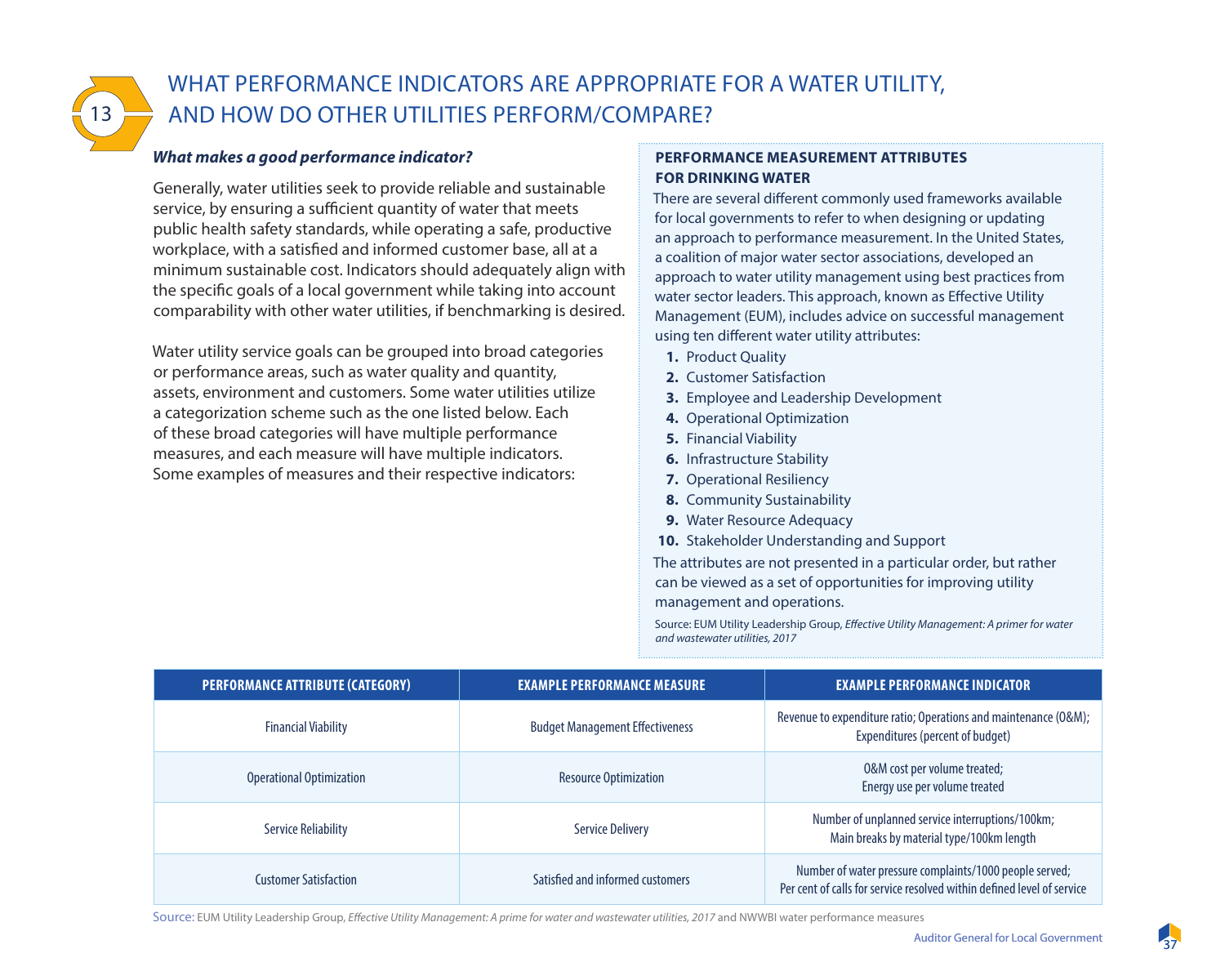A robust measurement system uses a combination of leading and lagging performance indicators.

- **Leading indicators** are measurements that signal a change in advance and provide information about the future state of a performance measure. They are sometimes harder to measure, but easier to influence and therefore typically drive proactive, preventative actions.
- **Lagging indicators** are indicators that become measurable only after the change has taken place and reflect historical states of a performance measure. They are easy to measure but harder to influence and therefore typically drive reactive, corrective actions.

Since leading indicators measure expected performance, they are most useful to inform proactive decisions and adjustments as part of an approach to performance measurement. Leading indicators provide the most benefit when the desired outcome is clearly defined. For example, the number of water quality complaints could be a leading indicator of the level of customer satisfaction.

#### *Performance measurement and benchmarking*

External performance measurement, or benchmarking, is the comparison of similar measures or processes across comparable organizations to identify best practices, set improvement targets and measure progress within or sometimes across sectors.

 The National Water & Wastewater Benchmarking Initiative (NWWBI) is a partnership that represents 43 local governments across Canada including 19 in British Columbia. The initiative aims to help utility managers achieve continuous performance improvement towards their goals. The stated objective of the benchmarking project is to develop a high-level tool or model that the majority of Canadian water and wastewater utilities can use for manageing and monitoring their performance.

Not all categories will be equally important to the internal performance measurement of every water utility. For this reason, regardless of the framework being used, it is necessary to also weigh the relative importance of each category when assessing current levels of performance and choose one or two areas to focus on.

Generally, most utilities seek to provide reliable and sustainable service, and ensure a sufficient quantity of water in a safe, productive workplace, meeting public health safety standards, with a satisfied and informed customer base, all at a minimum sustainable cost. Indicators should adequately reflect these goals, taking into account local government context. Benchmarking and information sharing with other utilities can complement continual improvement processes and create a community of practice to accelerate improvement processes.

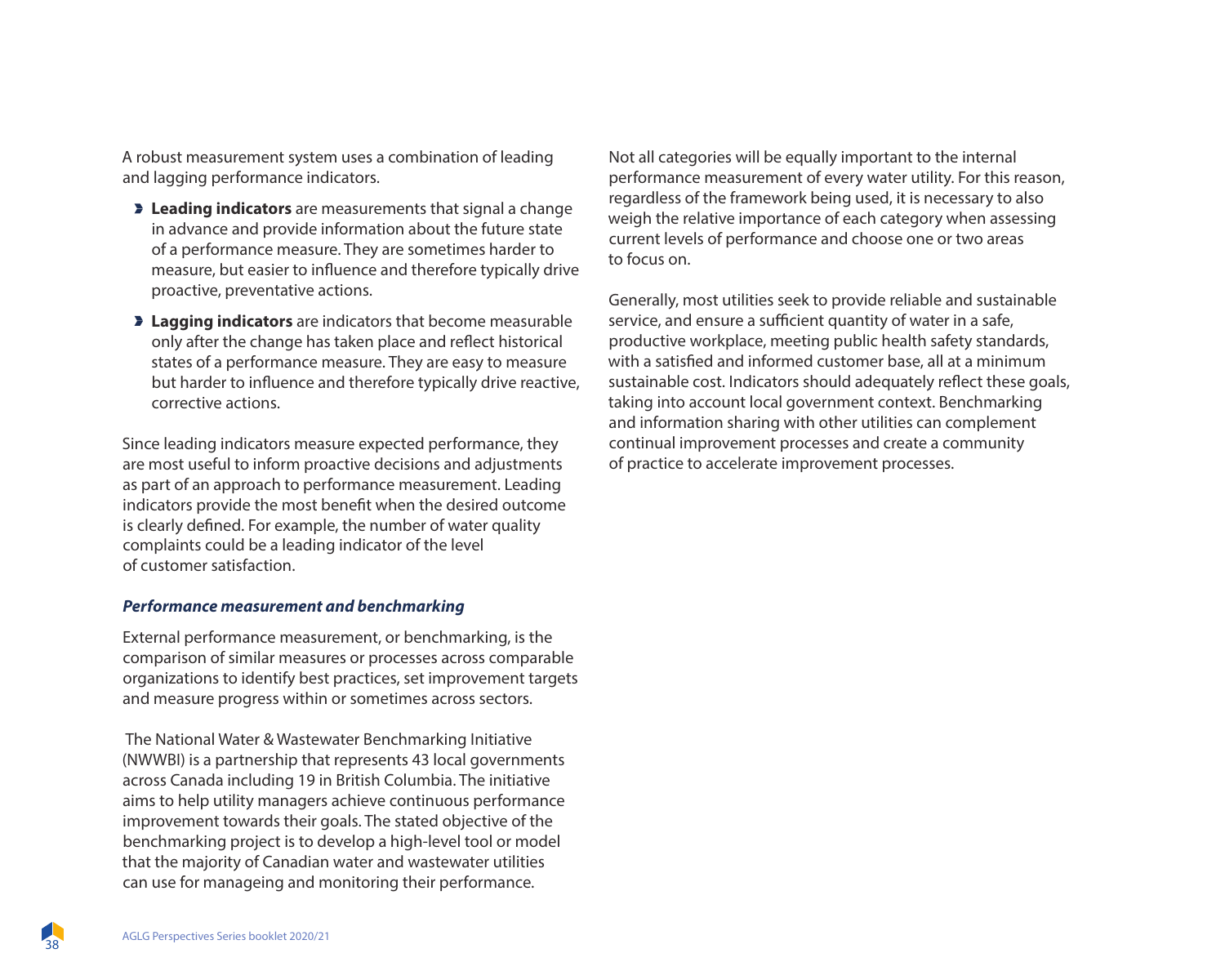#### **CHARACTERISTICS FOR GOOD PERFORMANCE METRICS**

- **Easily understood by local government departments,** Council/Board and the general public.
- **Focused on results or desired outcomes and defined** with a specific goal or expected level of performance.
- Well-defined and considers both the quantitative (how much) and the qualitative (how well) aspects of a service.
- **Balanced to include cost savings along with quantifiable** and qualitative metrics.
- Developed by seeking stakeholder input early in the process.
- **Developed with a written definition and well-defined** calculation showing how data will be reported.
- Realistic and sustainable in terms of available resources, funding and timeliness and recognizes any externalities that are beyond the control of the local government.
- **D** Comparable, provides opportunities to review performance over time internally and externally.
- Overall, follows a SMART format Specific, Measurable, Achievable, Realistic and Time-related.

Source: AGLG Perspectives Booklet – Improving Local Government Procurement Processes

#### **CHALLENGES IN SETTING PERFORMANCE METRICS**

- I Identifying targets that are achievable within the required time frame.
- $\blacktriangleright$  Setting targets that are achievable within the budgeted level of resources.
- **Expressing targets in a clear and simple way.**
- Achieving alignment between compensation framework and performance expectations.
- Setting targets that meet the needs of senior management and Council/Board.
- **D** Collecting and reporting on data that is practical and sustainable.
- Ability to retrieve historic information or track over time.
- Developing a formula, definition or model for consistency in tracking performance metrics.
- $\blacktriangleright$  Revising metrics as their relative value to the organization changes over time.

Source: AGLG Perspectives Booklet – Improving Local Government Procurement Processes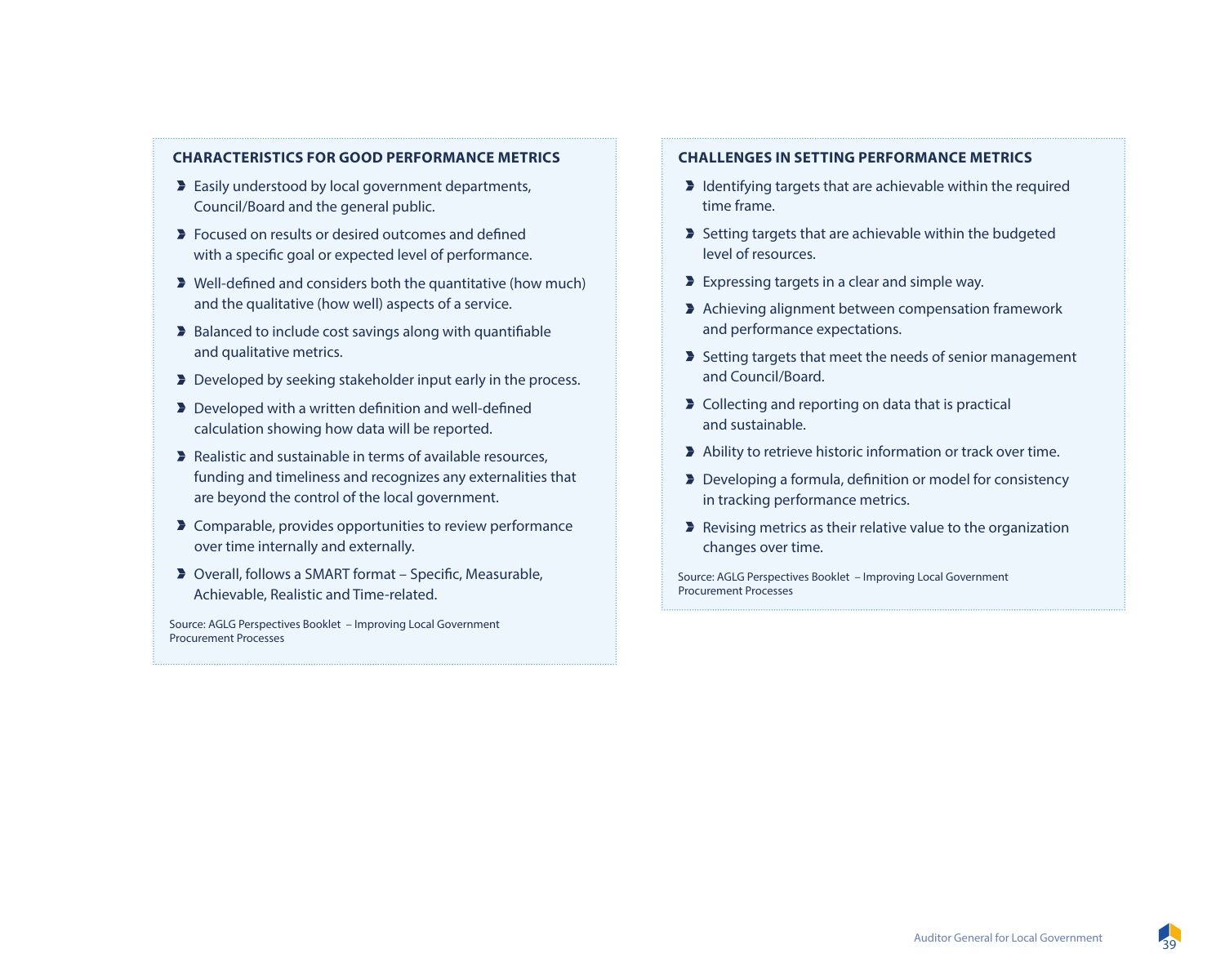

### WHAT IS CONTINUAL IMPROVEMENT AND WHY IS IT IMPORTANT?

Continual improvement occurs when lessons learned through performance measurement processes are used to adjust and make improvements with the intention of meeting or exceeding performance targets.

Continual improvement should be a cycle—an evaluative loop where performance measurement is used with reporting, testing, analysis and improvement activities.

When a local government integrates such a system into its everyday approach to management and operations, it can reinforce and demonstrate the work it does to bring value to its community on a continual basis. This process can also be used to improve and adapt financial policies and practices in response to changing conditions.

Continual improvement requires the pre-establishment of performance measures (or indicators) and targets associated with those measures. This process defines how a local government responds to information it has obtained about its current performance. It asks whether it can do better and, if so, how and what steps it can take to do so and then following through on those actions.

Continual improvement for effective and sustainable utility management includes:

- Conducting a comprehensive self-assessment informed through staff engagement – to identify management strengths, areas for improvement and priorities
- **Regularly engaging with stakeholders to identify areas in** need of improvement
- **Review and follow-up of ongoing improvement projects**
- **Establishing and implementing performance measures and** the specific internal targets associated with those measures
- Defining and implementing related operational requirements, practices Iand procedures
- Defining roles and responsibilities to establish accountability for assessing and implementing performance improvements
- **D** Conducting regular measurement and evaluation activities such as operational and procedural audits
- **Implementing recommended changes that result** from evaluations

#### *Continual improvement and Asset Management*



The Asset Management British Columbia (AMBC) asset management process is a continual three phase cycle – Assess, Plan, Implement. Performance measurement enables this continual process by acquiring the data used to make informed decisions about asset management strategies, including sustainable financing.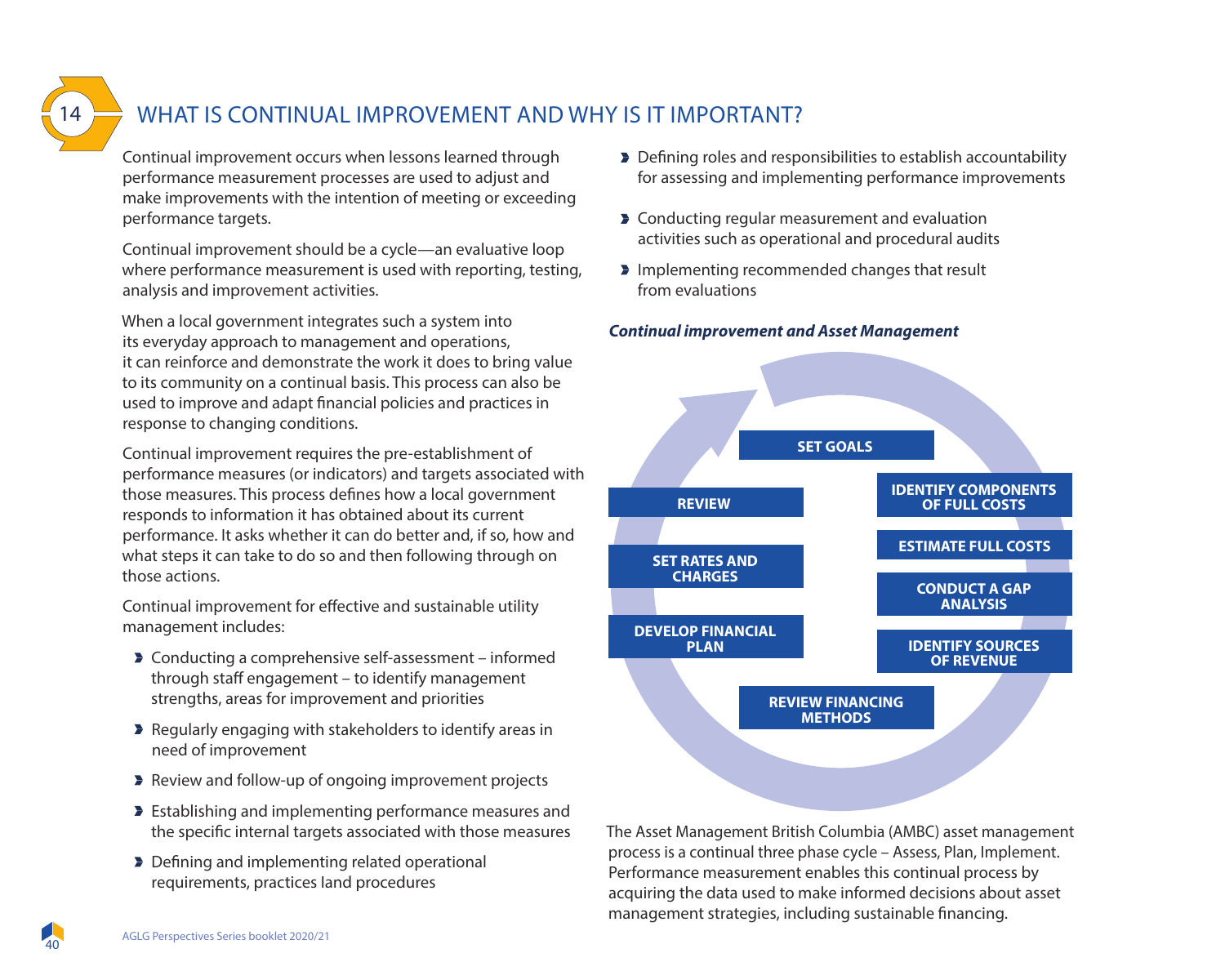A local government can consider the following continual improvement process principals to improve its asset management program:

- **Establishing objectives and strategies**
- Assessing the capacity, demands and results of the service
- Addressing vulnerabilities through risk assessment
- **Planning for future needs**
- **Providing comprehensive reporting**
- Implementing short-term and long-term plans to ensure the sustainability of the service

A continual improvement process for asset management provides data for the utility to assess service level changes and the resources required to implement the changes.

Continual improvement processes can be relevant for many of the concepts introduced in this document, including asset management, full cost accounting, rate setting, and performance measurement. Utilizing these tools will assist local governments in developing a strong foundation to sustainably manage their water services for years to come.



## **CONTINUOUS PERFORMANCE IMPROVEMENT CONTINUOUS PERFORMANCE IMPROVEMENT**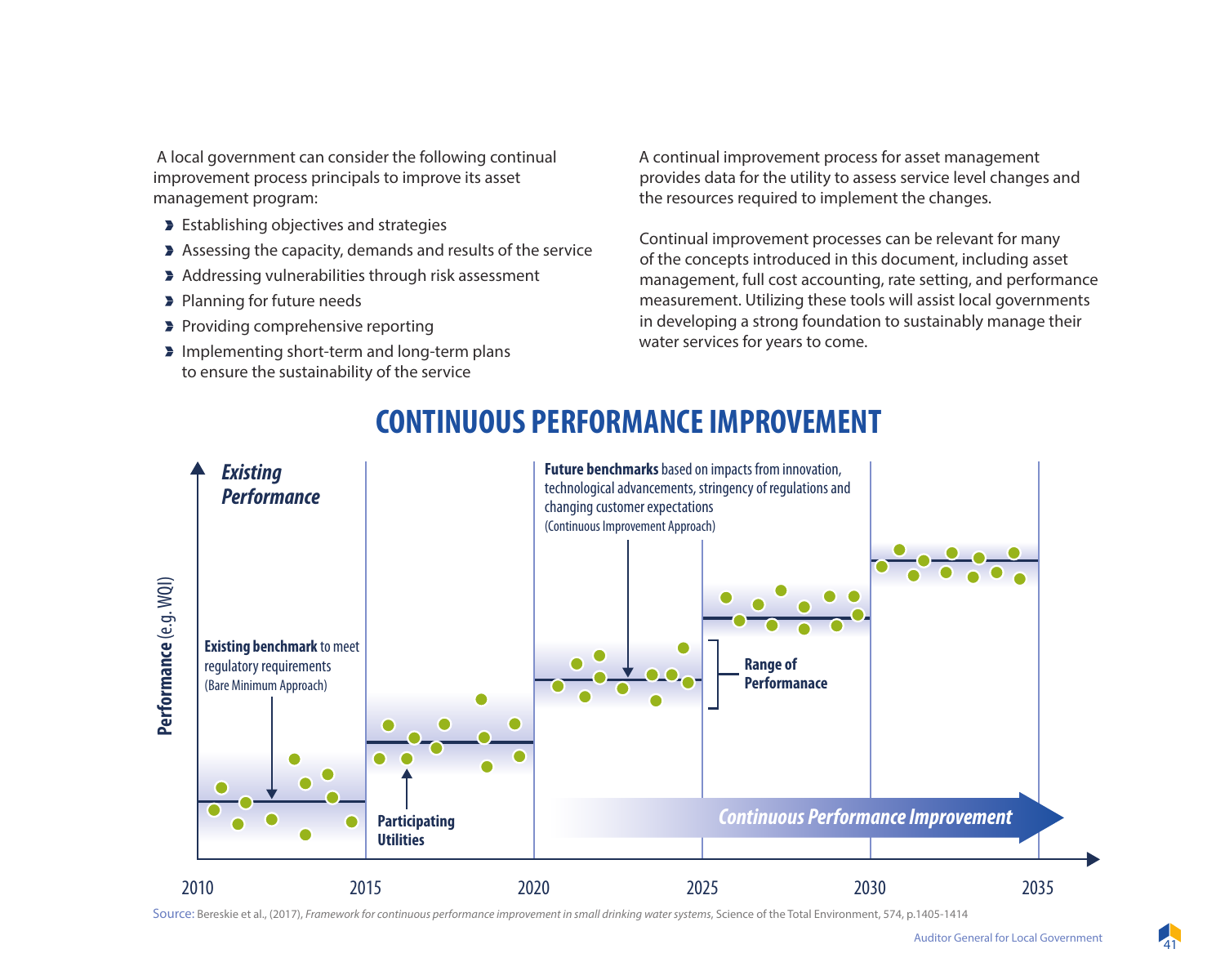

### WHERE CAN I LEARN MORE ABOUT PERFORMANCE MEASUREMENT FOR DRINKING WATER SERVICES?

In British Columbia, there is no required performance measurement framework or set of indicators related to drinking water services. However, there are some resources and initiatives that can be a helpful starting place for developing a performance measurement framework for your local government:

- Government Finance Officers Association (GFOA) Best practice recommendations on Performance Measures
- **> National Water and Wastewater Benchmarking** Initiative Tables of Water Performance Measures
- **American Water Works Association Utility** Benchmarking Performance Indicators
- American Water Works Association Resources & Tools
- The Effective Utility Management (EUM) Primer for Water and Wastewater Utilities from the U.S. Environmental Protection Agency